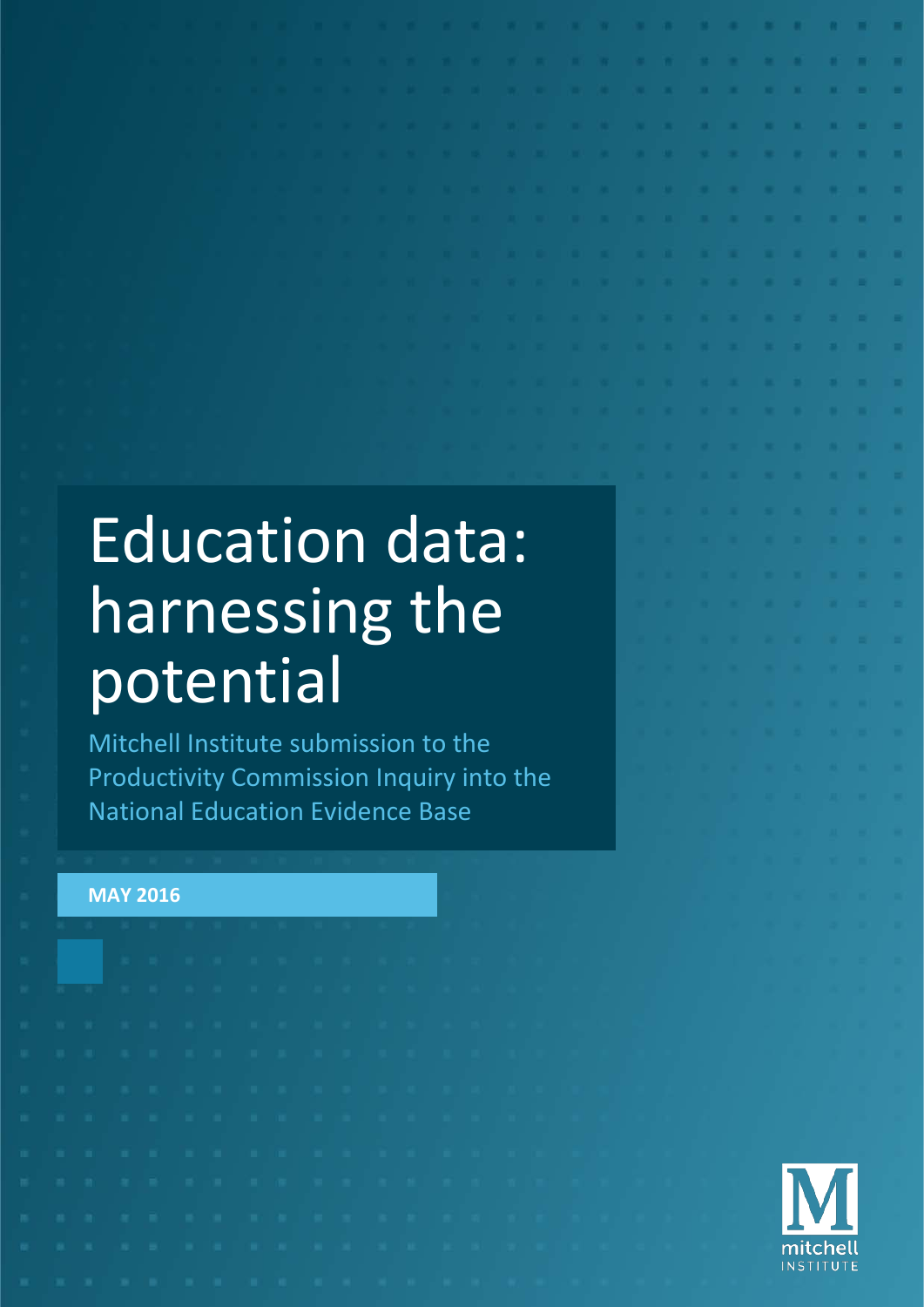#### **About the Mitchell Institute**

The Mitchell Institute at Victoria University is an independent policy think tank that works to improve the connection between evidence and policy reform. We actively promote the principle that high-quality education and training is fundamental to individual wellbeing and to a prosperous and successful society. Our goal is an education system that equips all young people to be creative, entrepreneurial, resilient and capable learners. We believe that a key role of government is to create conditions within which everyone can live a life they value and develop the capability to fully participate as a member of Australian society.

The Mitchell Institute is working actively with communities, governments and institutions to build an education system that is oriented towards the future, creates pathways for individual success, and meets the needs of a globalised economy. We put emerging policy issues at the heart of our research agenda and promote sustainable policy changes that address Australia's most challenging education issues. We do this through evidence-based inquiry, public debate and the development of practical, workable change at both the local and system-wide levels.

The Mitchell Institute was established in 2013 by Victoria University, Melbourne with foundational investment from the Harold Mitchell Foundation.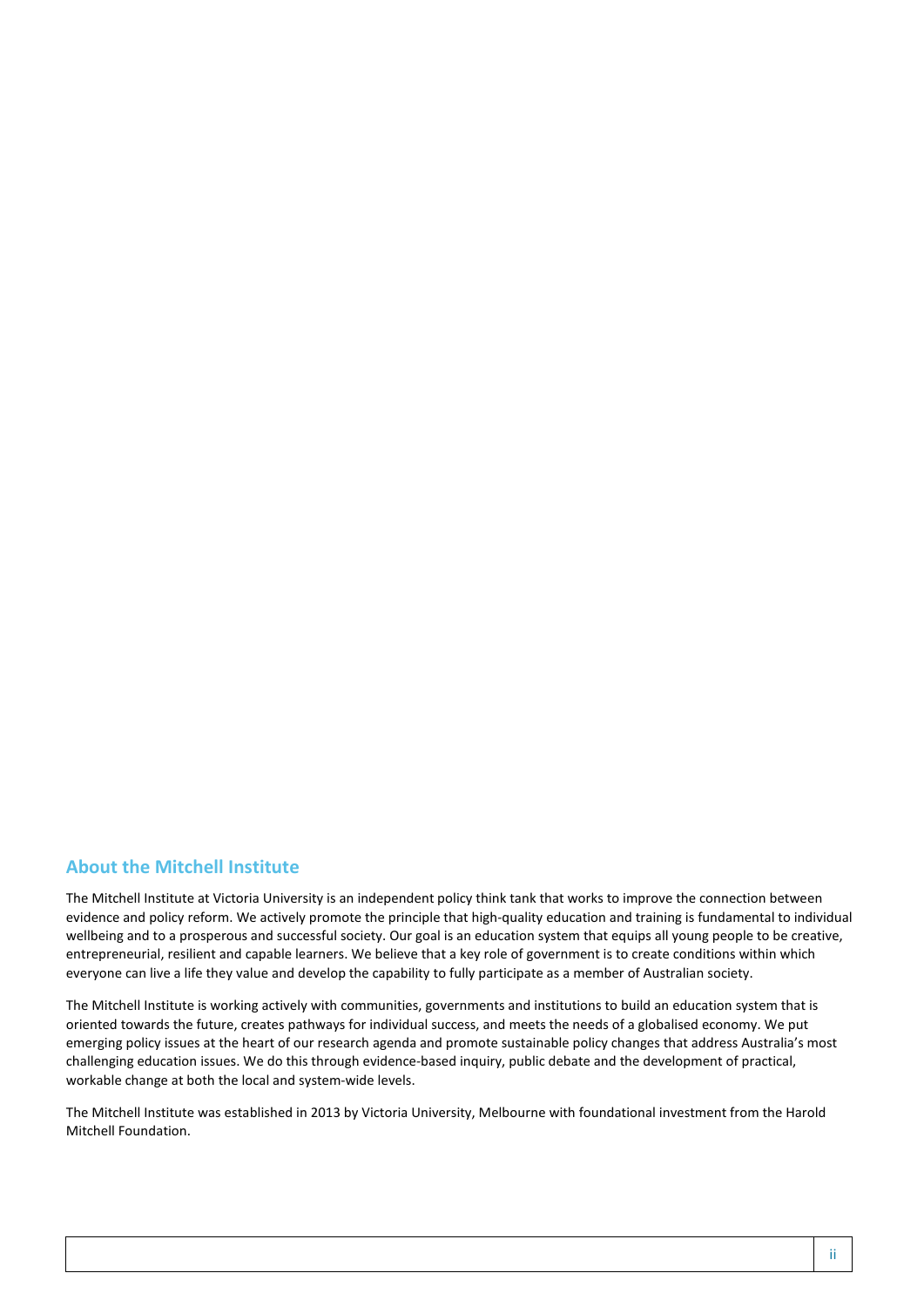# $\mathcal{L}_{\mathcal{A}}$ Table of contents

| Nationally consistent data and implementing existing plans for data linkage10 |  |  |  |  |
|-------------------------------------------------------------------------------|--|--|--|--|
|                                                                               |  |  |  |  |
|                                                                               |  |  |  |  |
|                                                                               |  |  |  |  |
|                                                                               |  |  |  |  |
|                                                                               |  |  |  |  |
|                                                                               |  |  |  |  |
|                                                                               |  |  |  |  |
|                                                                               |  |  |  |  |
|                                                                               |  |  |  |  |
|                                                                               |  |  |  |  |
|                                                                               |  |  |  |  |
|                                                                               |  |  |  |  |
|                                                                               |  |  |  |  |
| Research on the impact of capabilities on educational and life outcomes27     |  |  |  |  |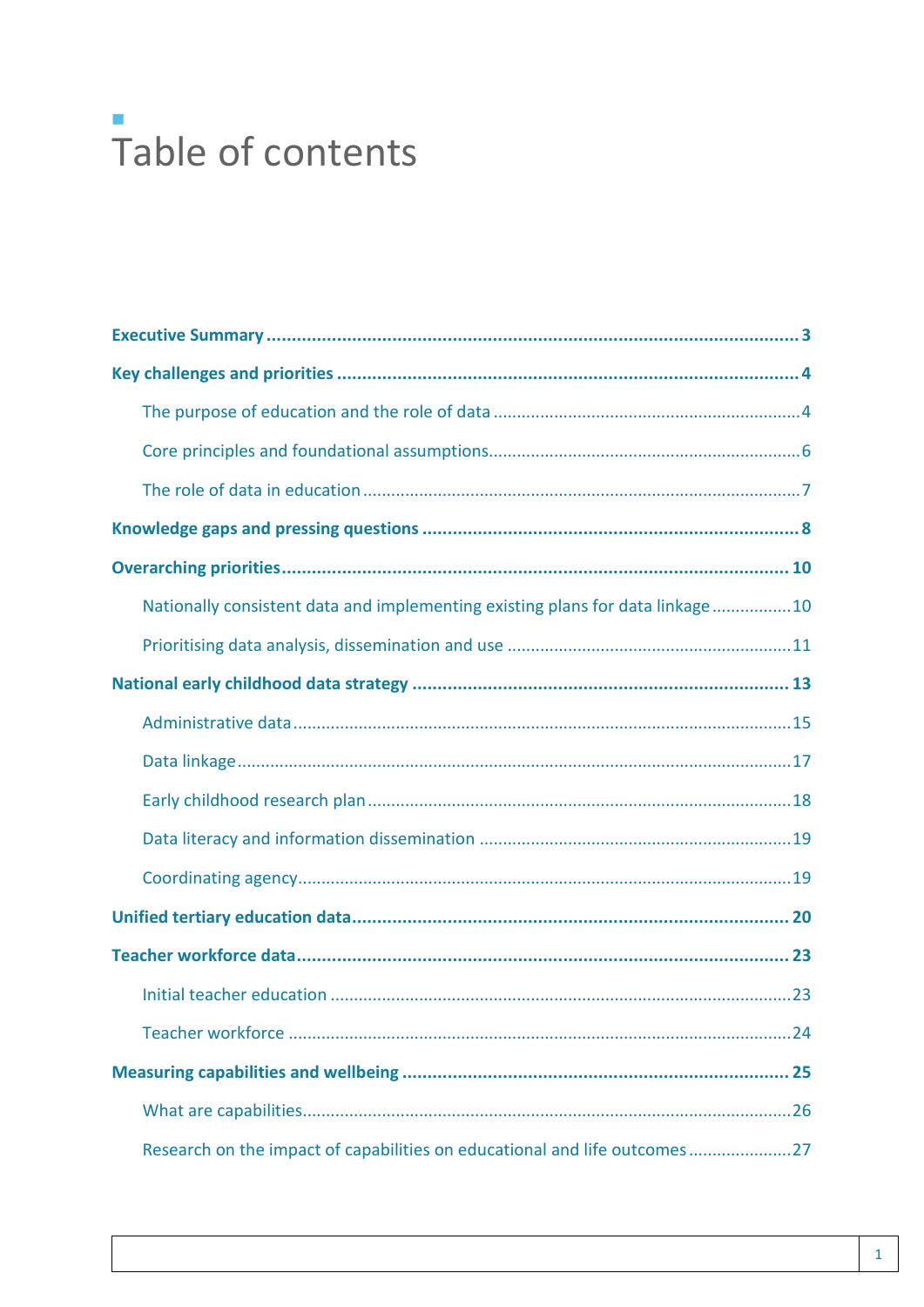|  | Possibilities and directions for system-level measurement of capabilities28 |  |
|--|-----------------------------------------------------------------------------|--|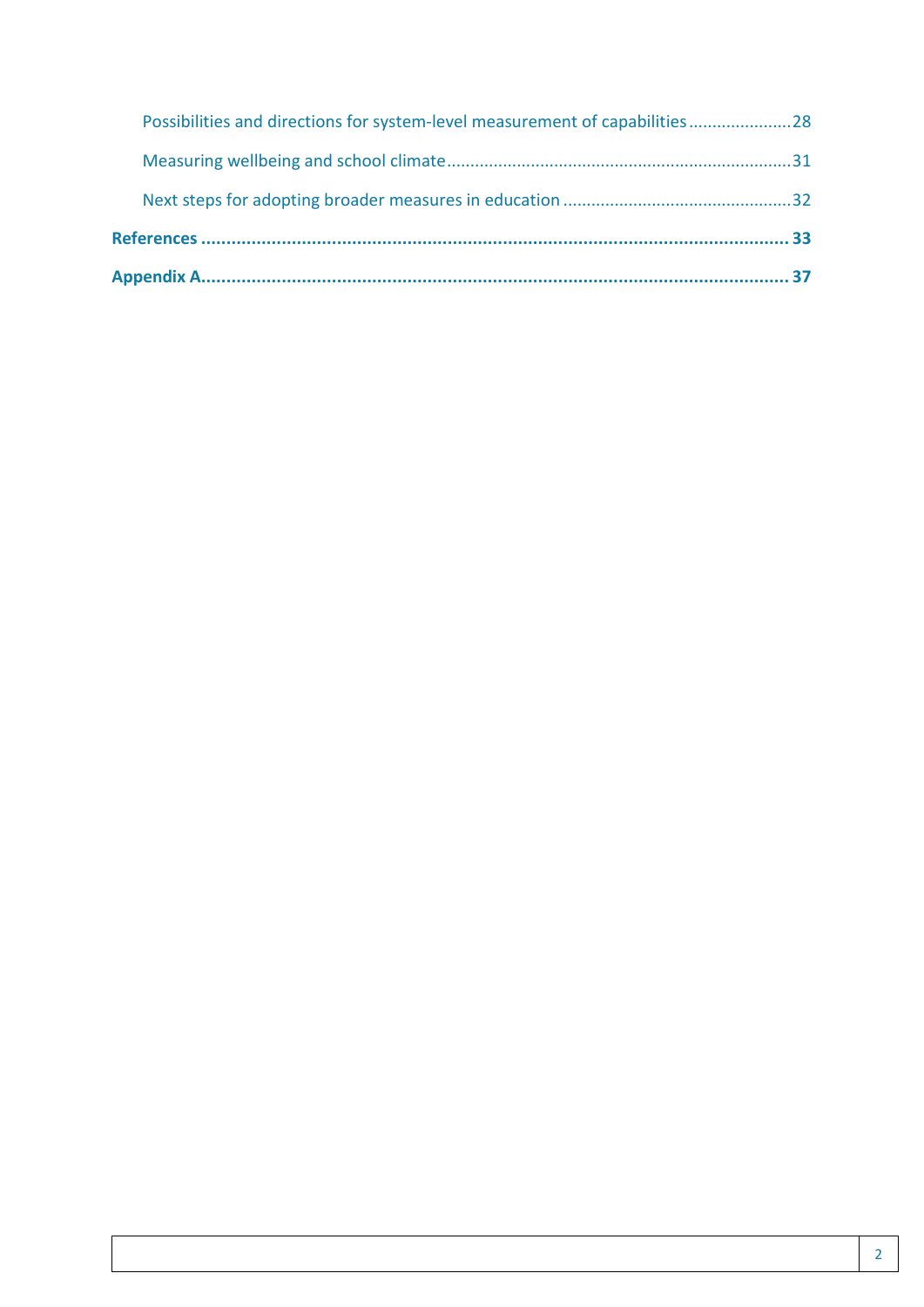# $\mathcal{L}_{\mathcal{A}}$ Executive Summary

There are too many questions in education that remain unanswered, and this is holding us back from providing meaningful educational opportunities for all young people.

The Mitchell Institute warmly welcomes the Productivity Commission's Inquiry into the National Education Evidence Base. The Inquiry is an opportunity to set Australia up for innovative, responsive and effective education policy into the future.

A robust information infrastructure must be considered a core element of Australia's investment in education. The Mitchell Institute strongly supports maximising the usefulness and impact of existing data and advocates for the development of more expansive measures of educational progress and attainment.

Harnessing the potential of existing data requires improving the quality and consistency of current collections, systematising and streamlining data linkage, addressing significant gaps in information and building the systems and capacity for collecting, analysing, disseminating and using data.

As such, Mitchell suggests that the two overarching priorities for enhancing the National Education Evidence Base are:

- enhanced capacity for data linkage (especially the ability to track young people's outcomes from early childhood to tertiary education); and
- explicit strategies for improved data analysis, dissemination and use.

The Mitchell Institute's four core recommendations stem from early childhood to tertiary education.

- A **National Early Childhood Data Strategy** that progressively strengthens the quality and consistency of administrative data, accelerating data linkage, addresses knowledge gaps through a policy-relevant research agenda, and a coordinating agency to drive data analysis, dissemination and use.
- A **tertiary education dataset** that integrates university and vocational education sectors, and tracks pathways into and out of tertiary education.
- A **teacher workforce dataset** that addresses current gaps, especially around the impact of initial teacher education.
- The introduction of **nationally consistent wellbeing and engagement** measures in the middle years (as young people transition from primary to high school), and a plan to begin measuring a broader set of core skills and capabilities, beyond literacy and numeracy.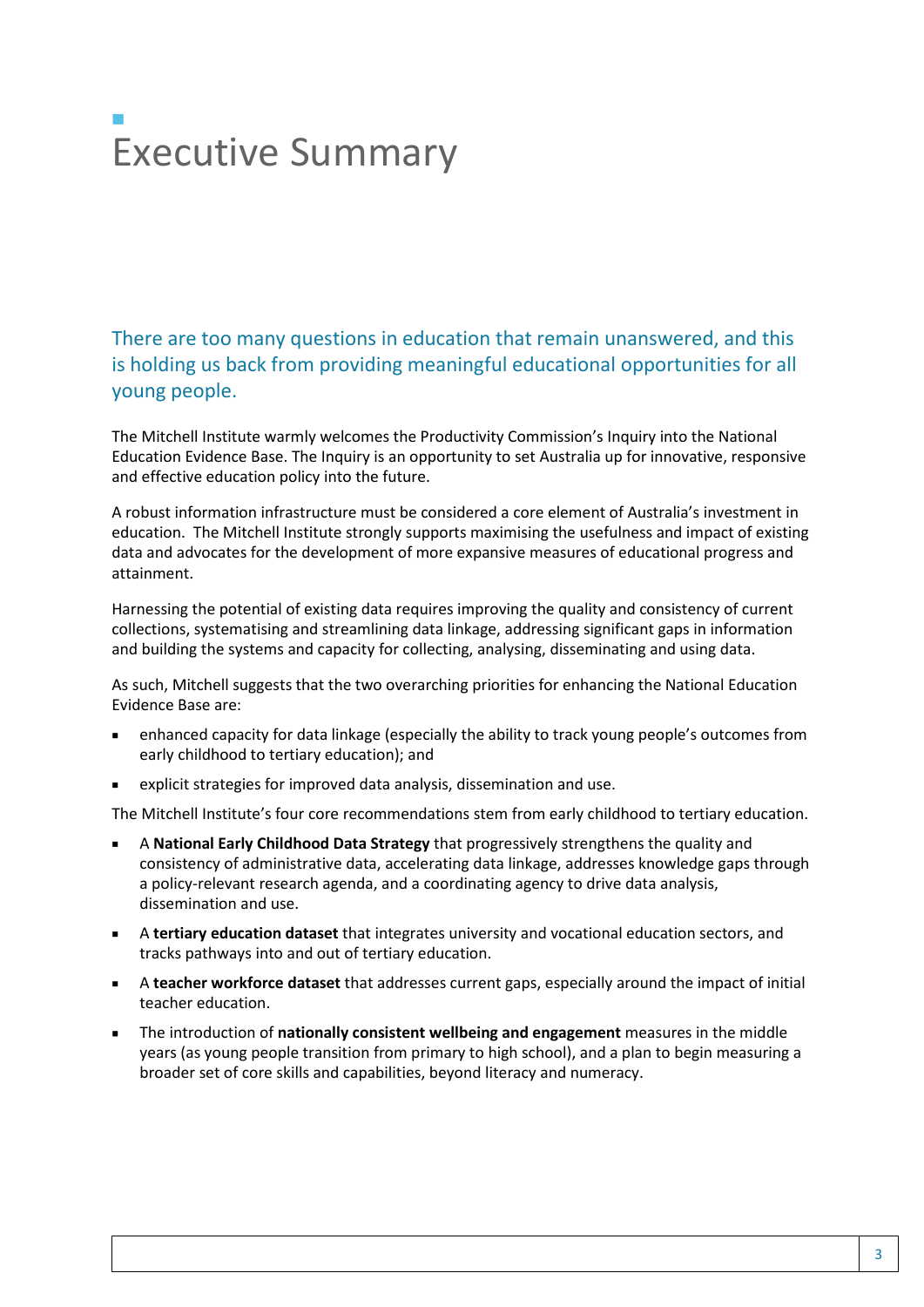# $\mathcal{L}_{\mathcal{A}}$ Key challenges and priorities

Robust, comprehensive and nationally consistent data is an essential prerequisite for informed and effective policy and investment decisions. The Mitchell Institute warmly welcomes the Productivity Commission's Inquiry into the National Education Evidence Base. The Inquiry is an opportunity to recommend the establishment of an information infrastructure that will set Australia up for innovative, responsive and effective education policy into the future.

In this submission, the Mitchell Institute strongly supports maximising the usefulness and impact of existing data and advocates for the development of more expansive measures of educational progress and attainment. In particular, the Mitchell Institute recommends:

- A **National Early Childhood Data Strategy** that progressively strengthens the quality and consistency of administrative data, accelerating data linkage, addresses knowledge gaps through a policy-relevant research agenda, and a coordinating agency to drive data analysis, dissemination and use.
- A **tertiary education dataset** that integrates university and vocational education sectors, and tracks pathways into and out of tertiary education.
- A **teacher workforce dataset** that addresses current gaps, especially around the impact of initial teacher education.
- The introduction of **nationally consistent wellbeing and engagement** measures in the middle years (as young people transition from primary to high school), and a plan to begin measuring a broader set of core skills and capabilities, beyond literacy and numeracy.

The Mitchell Institute suggests that the two overarching priorities for enhancing the National Education Evidence Base are enhanced capacity for data linkage (especially the ability to track young people's outcomes from early childhood to tertiary education) and explicit strategies for improved data analysis, dissemination and use.

### **The purpose of education and the role of data**

Rapid changes in technology are reshaping the nature of work and requiring new and different skills from the workforce. To meet these challenges, many countries are beginning to expand the focus of education beyond content knowledge and academic performance in narrow sets of subjects.

International education expert and Mitchell Professorial Fellow Yong Zhao writes that "globalisation has transformed industry and fundamentally changed jobs and employment, demanding people with greater creativity, resilience, and with entrepreneurial skills and global competency" (Zhao, 2012). Zhao argues that to adequately prepare young people for this future, our approach to education needs to be transformative.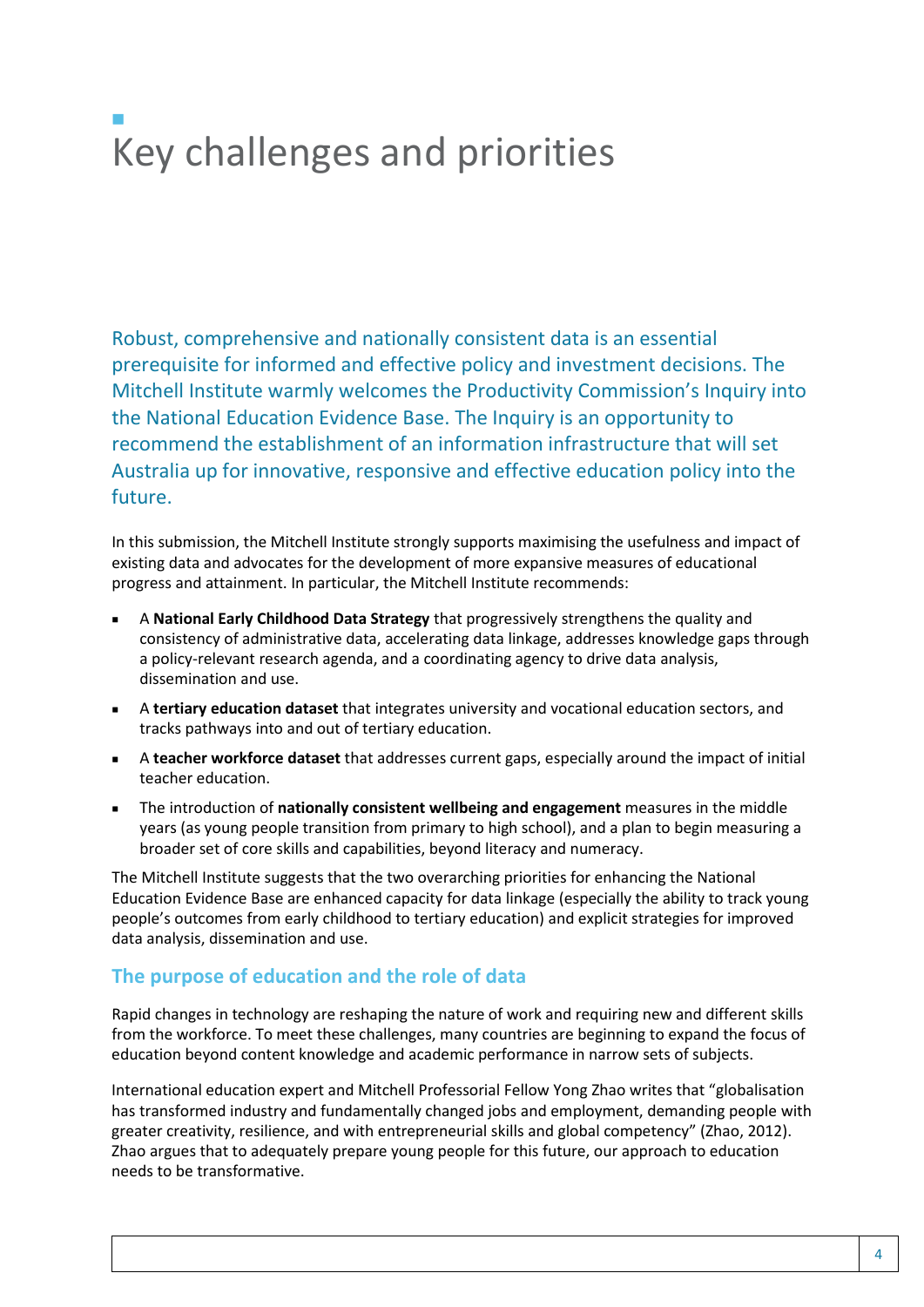Education systems need to be rebuilt around a new vision of what education is *for* and to be grounded in a clear view of the capabilities, knowledge and skills that all young people should have the opportunity to develop through their participation in education.

To be at the forefront of this change, to ensure Australia is prepared to meet the challenges of the future, we need an information infrastructure that provides the data and analysis that measures what matters, answers the difficult policy questions and guides investment decisions.

Australia's current approach to education data collection, analysis and dissemination has developed over time, generally in silos, in response to specific jurisdictional and sectorial needs and priorities, and before modern analytical and technical capacities were developed.

This fragmented data and evidence base is no longer sufficient. At the moment, we do not have sufficient robust data for:

- measuring the range of factors that matter for children's educational outcomes;
- tracking the impact of policy and practice changes and answering crucial questions around 'what works, for whom, and in what circumstances'; and
- making informed decisions about where to target investment to maximise impact.

We are only able to measure some aspects of our progress against our core national statement of educational objectives, the *Melbourne Declaration on Educational Goals for Young Australians* (ACARA, 2015). Australia's national conversation about education has tended to focus on the few elements for which we do have national data (i.e. NAPLAN).

Education is central to national productivity and prosperity. The Mitchell Institute has argued that Australia's education system is not adequately preparing young people for the economy of the future, and it is not doing enough to mitigate the impact of disadvantage on educational opportunity and outcomes (Foundation for Young Australians, 2016; Lamb, Jackson, Walstab, & Huo, 2015; Lucas & Hanson, 2016; O'Connell, Fox, Hinz, & Cole, 2016).

We cannot respond to these challenges effectively without quality data – to understand the nature of the problem and the effectiveness of our responses.

This information infrastructure must be considered as a core element of Australia's investment in education.

The Mitchell Institute welcomes the Productivity Commission's comprehensive approach to the Inquiry and acknowledges their work in articulating clearly the key policy and technical issues involved in this complex space.

# **Harnessing the potential of educational data requires …**

- Improving the quality and consistency of current collections
- Systematising and streamlining data linkage
- Addressing significant gaps in information
- Building the systems and capacity for collecting, analysing, disseminating and using data.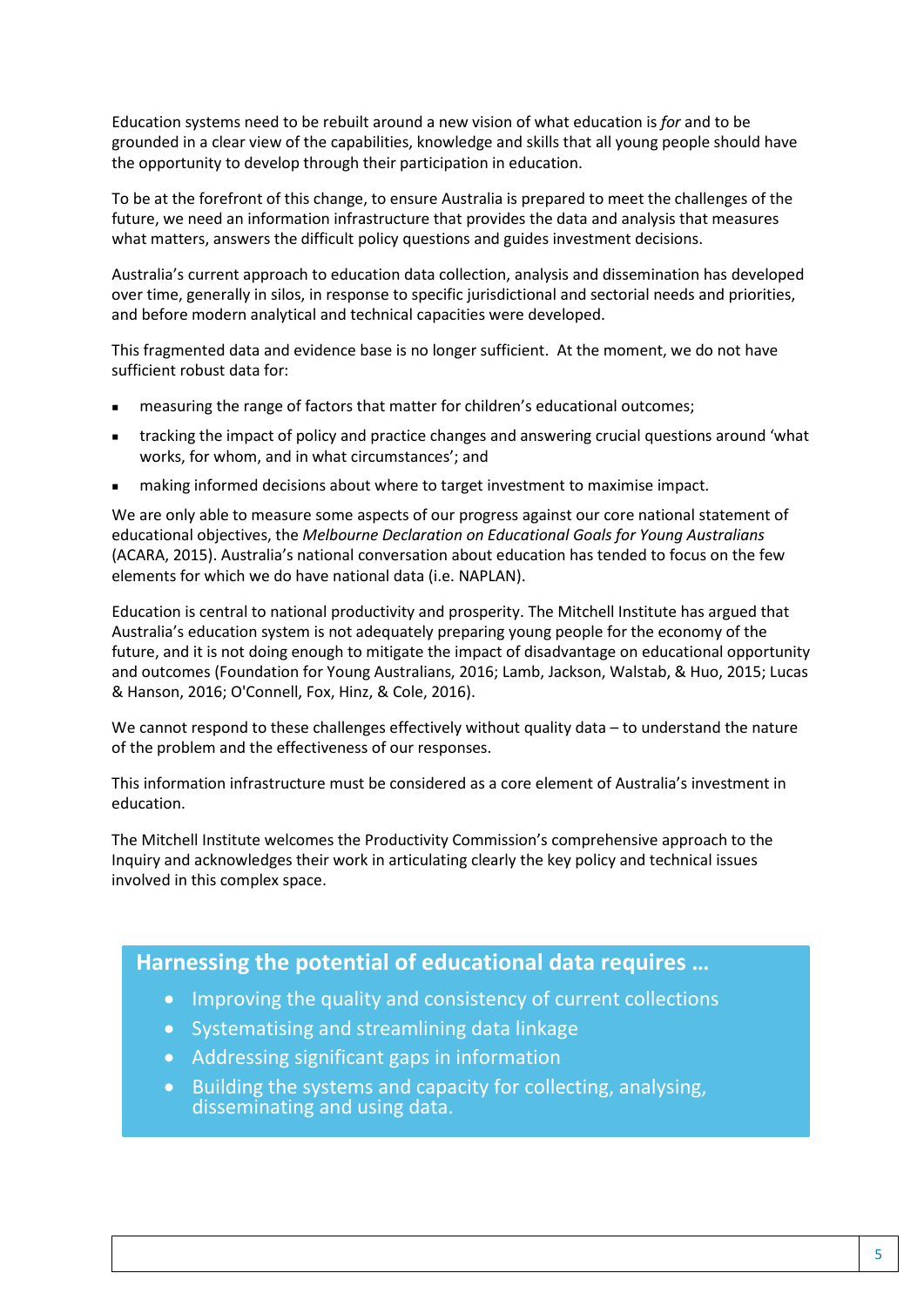# **Core principles and foundational assumptions**

The Mitchell Institute's goal is an education system that equips all young people to be creative, entrepreneurial, resilient and capable learners. Our submission to the Productivity Commission (PC) Inquiry is informed by two core principles:

- **An expansive understanding of the purpose of education**: The critical importance of broader capabilities and character ('non-cognitive') skills for learning and life outcomes has been firmly established (Garcia, 2014; Gutman & Schoon, 2013; J. J. Heckman, 2008; Kautz, Heckman, Diris, Weel, & Borghans, 2014; OECD, 2015; Reeves, Venator, & Howard, 2014). These skills (which include perseverance, motivation, creativity, curiosity, self-control and interpersonal and communication skills) are a strong predictor of educational attainment, and are the attributes demanded both by employers and the future needs of the economy (Brunello & Schlotter, 2011; Foundation for Young Australians, 2016; Garcia, 2014; J. Heckman, Stixrud, & Urzua, 2006; Humphries, Heckman, & Veramendi, 2016; Lucas & Hanson, 2016; Nagaoka, Farrington, Ehrlich, & Heath, 2015). The current privileging of academic indicators of educational success risks narrowing the focus of educators and policy makers, and neglecting crucial contributing factors to young people's ability to benefit from their participation in education.
- **A commitment to extending educational opportunity to all**: Education data collection, analysis and use must be attuned to the young people most at risk of missing out on educational opportunity, including children not attending early education and care, children disengaging early from school, young people in flexible learning settings or moving between schools, and children and young people.

Additionally, Mitchell's submission is informed by the following foundational assumptions:

- **An ecological approach to conceptualising and measuring educational outcomes**: Educational outcomes cannot be separated from the range of other factors that influence children and young people's development, and education ought to contribute to more than just narrowlydefined academic outcomes. As such, comprehensive measurement of learning, wellbeing and health drivers and outcomes from birth is critical.
- **The importance of understanding young people's pathways through education**: Understanding how young people move through the education system – from early childhood education through to tertiary studies – and then into employment is necessary for understanding the effectiveness of the system and for understanding which young people are missing out, especially at transition points.
- **Ensuring data is available, accessible, linked, local, timely and usable**: Beyond the important questions around what data to collect and how, the critical issue is ensuring that data is made available and accessible to the range of people who will benefit from it (educators, school leaders, governance bodies, researchers, policy-makers, families), in a form and timeframe that meets their needs. Localised data, in particular, can catalyse collaboration and inform planning, investment and evaluation. The potential of linking datasets is enormous and under-utilised in Australia. The Australian Bureau of Statistics (ABS) and the Australian Institute for Health and Welfare (AIHW) and partner agencies have done significant work to support improved linkage, and this work needs to be taken forward and implemented as a priority.
- **Maintaining and enhancing existing data sources**: Key resources like the Australian Early Development Census (AEDC) must receive ongoing, long-term funding commitments, and opportunities to extend and enhance the Longitudinal Study of Australian Children (LSAC) and Longitudinal Study of Indigenous Children (LSIC) must be pursued.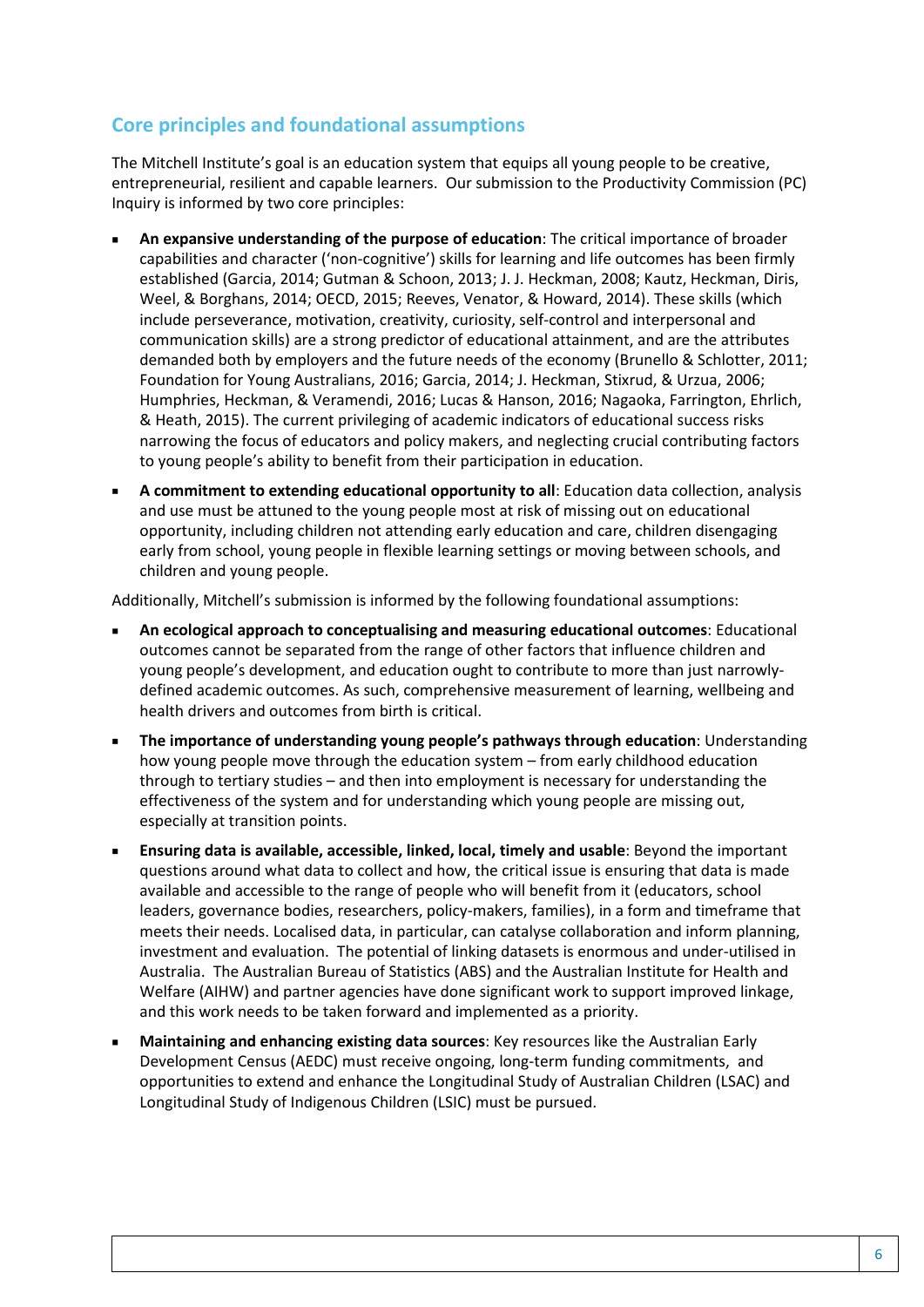### **The role of data in education**

Mitchell notes that, appropriately, the primary focus of this inquiry is population and system level data that can be used to measure impact and outcomes of our education system.

A concurrent priority for education is enhancing the use of data in classrooms (from early childhood through to tertiary education) to better understand individual patterns of learning progress, and better align teaching approaches and strategies with the needs and interests of each young person. There are significant opportunities to strengthen teacher effectiveness and student learning through the use of formative assessment and responsiveness to data.

However, it is important that the purpose of these data collection points is clear – and that we apply considerable caution in raising the stakes of formative assessment by using that information in benchmarking or outcomes reporting exercises. For example, assessment of children's literacy skills upon entry into school can better equip teachers to meet the learning needs of all the children in their class, and to monitor their progress over time. If this assessment was used as a national benchmarking measure, becoming a high-stakes assessment, it could undermine its purpose as a formative assessment strategy.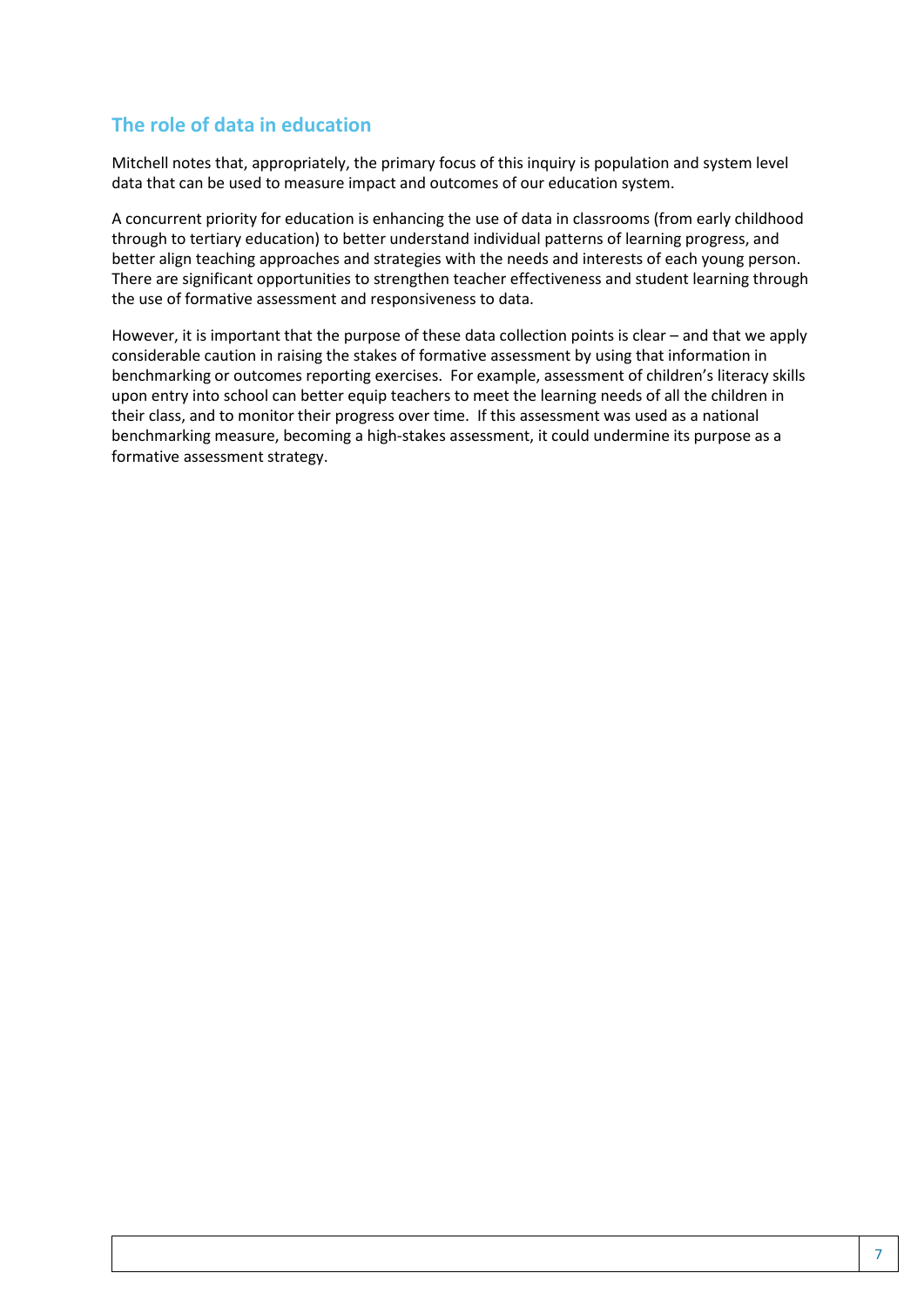# $\mathcal{L}_{\mathcal{A}}$ Knowledge gaps and pressing questions

As the Productivity Commission's Issues Paper makes clear, the purpose of strengthening education data is to improve education outcomes (although Mitchell suggests that these outcomes must be broadly conceptualised).

The importance of strengthening existing collections, addressing information gaps and systematising data linkage is highlighted by the range of critical policy questions we are currently unable to answer adequately.

The most critical gaps are:

- **Our inability to track students throughout their educational journeys** to analyse pathways from early education, through primary and secondary school, onto tertiary education and into employment. Understanding those pathways is particularly crucial for the quarter of students missing out at each critical milestone (Lamb et al., 2015) and for re-designing our education system so that it adequately meets the needs of all young people.
- **Insufficient information about non-academic drivers and outcomes** to better understand the social determinants of educational outcomes and to ensure policy and practice gives equal priority to the broader range of capabilities and skills that young people need to gain through education.

Currently, there are many policy-relevant questions we are not well-equipped to answer. Some of these overarching policy-relevant questions include:

- The pathways of the children who enter school developmentally vulnerable, especially the conditions under which children overcome initial vulnerability.
- The impact of different approaches (between schools, regions or jurisdictions) on a range of outcomes, including the ability to recognise the strengths of existing policies or practices.
- The specific strengths, needs and priorities of communities, to help schools identify the additional needs of students and families in their communities and use data to prioritise preventive-interventions.

More effective use of existing data, and addressing data gaps, would also address specific policy and information gaps in early childhood, schooling and tertiary education, and in relation to workforce and labour outcomes.

#### **Early childhood**

- Total numbers, proportions and patterns of enrolment and attendance in early education and care (including across long daycare, family daycare and/or preschool settings), especially local data on the number of children not enrolled or attending for the optimal number of hours.
- The links between attendance, quality and outcomes in early childhood: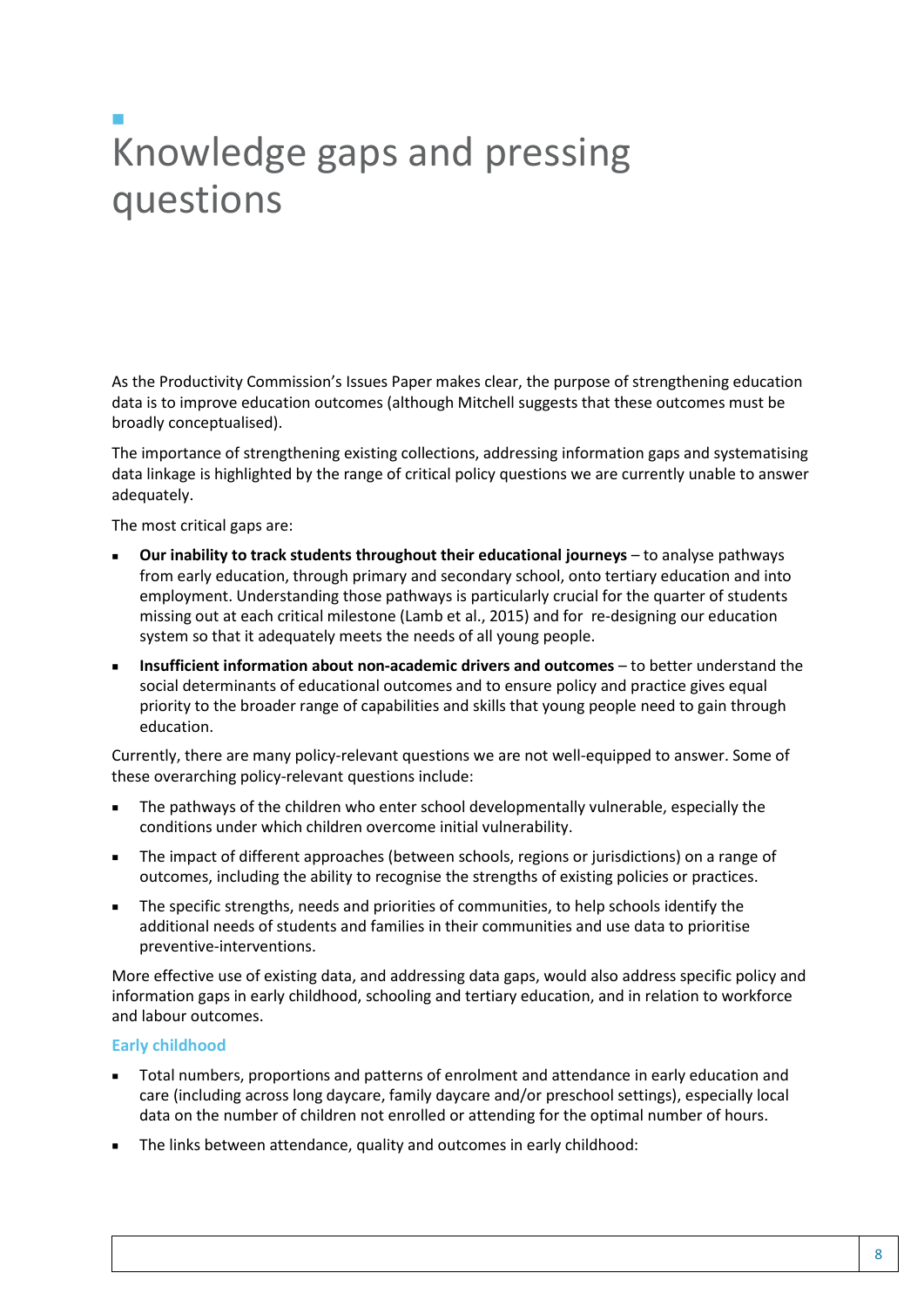- The optimum dose (hours) and intensity (frequency) of participation in quality early education and care, especially for different cohorts of children, thus informing decisions about public investment in early education and optimising return on investment.
- Australian data on the relationship between quality provision and children's outcomes, including nuanced data on the multiple elements of quality (structural and process), to ensure national regulatory standards are set at an adequate level.
- The impact of early education on a range of long-term outcomes.
- The characteristics of children not in early childhood education and care.
- Supply and demand information to guide planning decisions (for places for children and for the workforce)

#### **Schooling**

- The extent to which schools are equipping students with range of capabilities they need to succeed in subsequent levels of schooling and throughout life.
- The wellbeing of young people in the middle years and in adolescence, and the impact of various markers of wellbeing on education engagement and attainment.
- Australian data on the impact and predictive power of key capabilities on children's achievement and longer-term outcomes.
- Early indicators of students at risk of early disengagement from school and the effectiveness of various approaches to re-engaging them, including the impact of flexible learning models on short and longer-term outcomes.
- **Tracking young people moving between schools and states.**
- The impact of different approaches to professional learning for teachers on student outcomes.
- The extent and impact of family engagement in young people's learning and the effectiveness of various parent and community engagement strategies.

#### **Tertiary**

- Understanding barriers to participation, non-traditional pathways and the impact of episodic engagement in higher education and VET (especially for young people with interrupted schooling experiences or re-engage with higher education at an older age).
- The post-education outcomes of students, especially disadvantaged young people participating in higher education.
- The impact of broader factors, such as individual and family aspirations and expectations, income support, access to housing and transport, peer and community influences and mental and physical health on participation, engagement, attainment and outcomes in tertiary education.

#### **Workforce and labour outcomes**

- Understanding education outcomes and productivity, including labour force participation, income, occupation and housing patterns.
- **Assessing the impact of initial teacher education on classroom readiness and student outcomes.**
- Tracking issues of supply and demand and understanding the profile of teachers in the pipeline.

Currently, we collect data that is relevant to many of these questions – but without national consistency in the way information is collected and systematic data linkage, we are unable to make the most effective use of that information.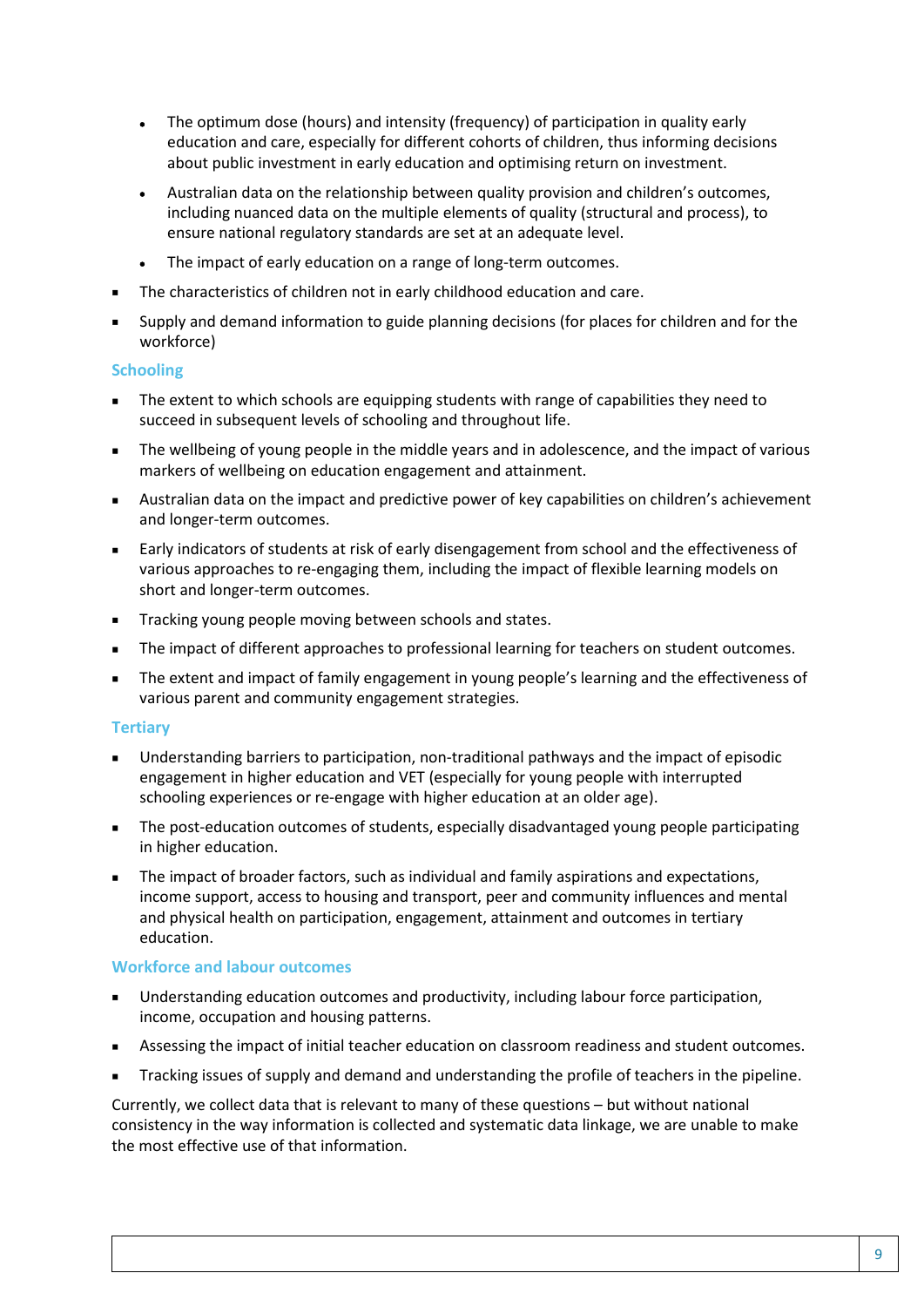# $\mathcal{L}_{\mathcal{A}}$ Overarching priorities

# **Nationally consistent data and implementing existing plans for data linkage**

The overriding priority for a 'National Education Evidence Base' is addressing the lack of nationally consistent administrative data and the lack of progress on data linkage.

To address the under-utilisation of the data that is already collected, the ABS and AIHW have progressed much of the necessary preparatory groundwork to forge greater consistency and better link existing education datasets. This work should be implemented as a matter of priority.

The approaches set out in the ABS's Australian Longitudinal Learning Database (ALLD) concept paper and the AIHW's National Early Childhood Development Researchable Data Set (NECD RDS) and the development of a National Education and Training Data Standards Strategy and Implementation Plan (NETDSSI) provide a clear rationale for improving linkage, a synthesis of the key issues to be resolved, and a path forward (while also acknowledging the complexity involved).

These approaches do not fully address key information gaps around wellbeing and capabilities, but collectively they provide a fairly comprehensive indication of the key datasets that need to be linked to form a useful, comprehensive and enduring database of important information for education research, policy and practice.

The ALLD model (Figure 1), noted in the Issues Paper, is a good starting point and appears to form the basis of the implementation analysis provided by the NETDSSI.

- **Strengths**: It delivers on the objective of linking data from early childhood through to work and tertiary education; highlights the importance of reporting data at national, state and small area levels; and includes employment and post-education outcomes (which ought to be in-scope for the Inquiry).
- **Limitations**: It does not adequately capture the other relevant datasets in the early years (i.e. perinatal data, maternal and child health data, ACECQA data) and in health and social services (i.e. Medicare, income support recipiency, justice), and remains very focused on narrow academic outcomes, including very few measures of wellbeing or broader capabilities. Over time, the ability to link student outcomes to measures of quality provision will be important.

The proposed NECD RDS establishes a limited but core set of early childhood data, and goes some way to addressing the gap in early childhood in the ALLD. As such, it should not be progressed separately from the ALLD, as together they form a more comprehensive picture of student pathways through the education system.

The Conceptual Paper for the ALLD notes a number of the key benefits of this type of enduring, linked statistical database, including better understanding the impact of early education and improved data on priority cohorts of students.

Addressing barriers to data linkage and systematising publication and dissemination of analysis is a priority.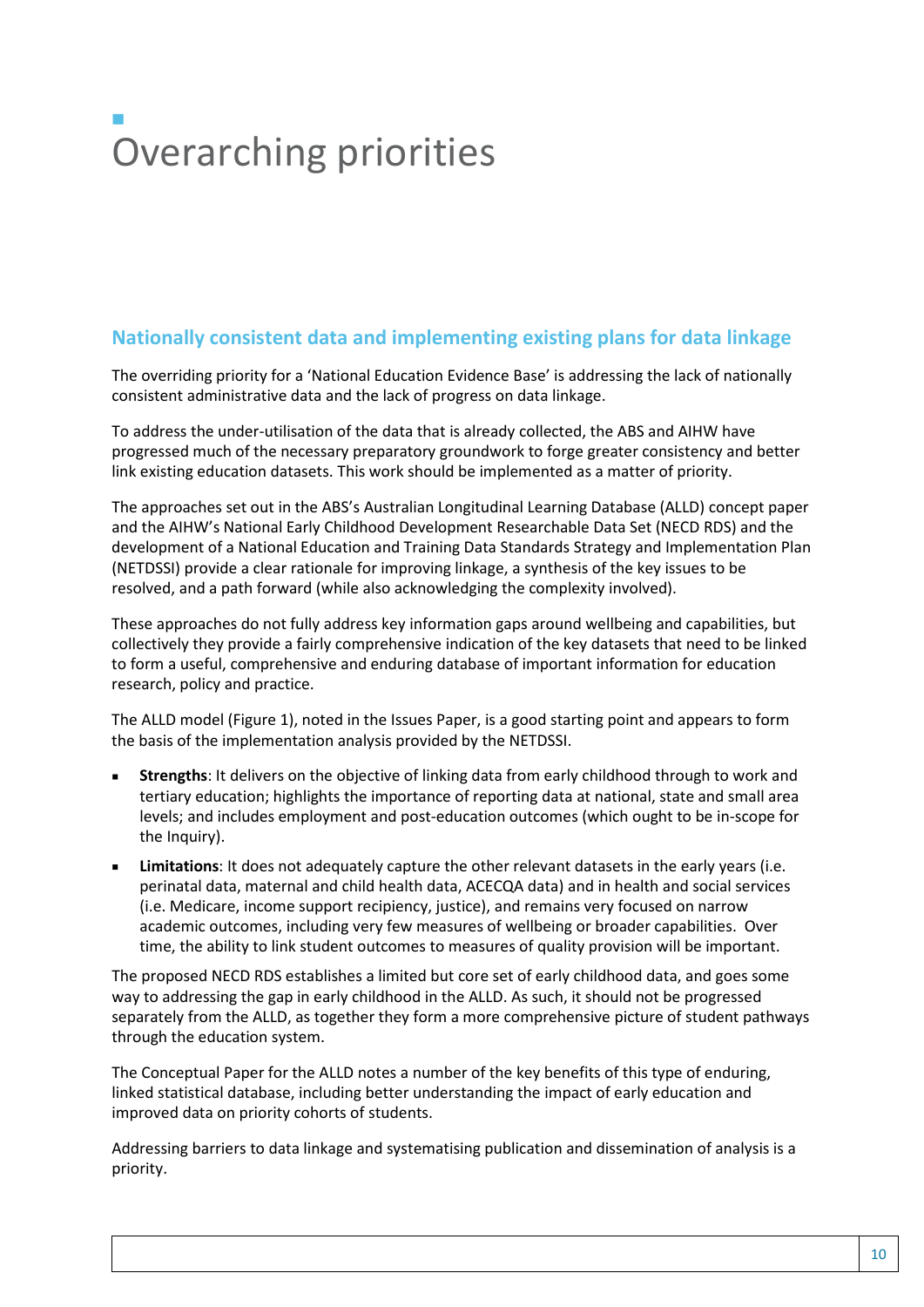**Figure 1: Proposed Australian Longitudinal Learning Database (National Centre for Education and Training Statistics, 2012)**



#### **Prioritising data analysis, dissemination and use**

While the Mitchell Institute believes that there are significant gaps in the data currently collected, Australia nonetheless collects an enormous wealth of relevant data – across a broad range of research and administrative datasets. However, there are often substantial barriers to accessing and using this data.

#### "Different systems protect their own data far too jealously. They restrict access when it could provide a rich source of wider insight and analysis" (Bentley & Cazaly, 2015).

Some data and analysis that should be made available routinely, as a matter of course, as a core element of what enables an education system to function effectively, can be nearly impossible to access. It may not be:

- provided in a sufficiently timely fashion;
- provided in a format or language that is usable by the people who would benefit from it; and/or
- of sufficient quality, comparability, granularity, localisation to be meaningful.

Beyond the necessary questions of what data to collect, and the important technical and ethical questions around how to collect it, the analysis, dissemination and use of data are the crucial issues for the impact of data.

"Many school systems are moving towards more specialised and flexible data capabilities, creating anonymised data sets of whole cohorts of student and developing software applications with allow different aspects of the data to be mined, compared and analysed. Yet official structures and protocols for analysing such data often lag far behind the needs and experience of schools; for example … aggregated data often arriving in schools months after it would have been useful" (Bentley & Cazaly, 2015, p. 64).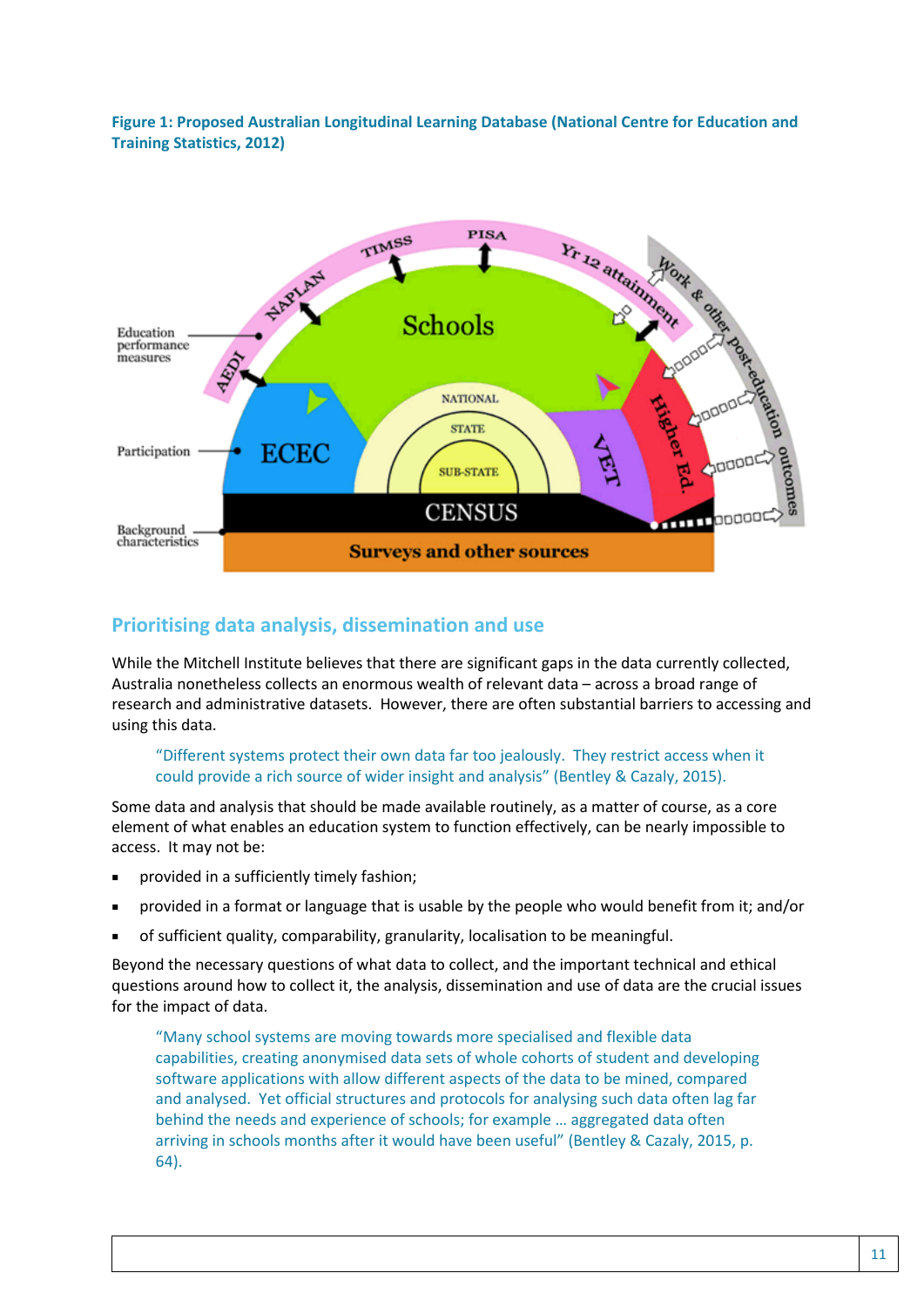Analysis, dissemination and use of data is what drives the return on investment in a national information infrastructure.

The Mitchell Institute supports calls for an independent, publically funded body to collect, link, analyse and disseminate data (either through the creation of a new agency or the expansion of existing agencies). This agency should:

- be jointly funded by all levels of government;
- have a mandate to produce data and analysis in the public interest and to inform agreed priority policy questions;
- have a focus on making data accessible and usable, and as far as possible, making data available national, state and territory, local and small area levels; and
- lead a collaborative approach to identifying priorities for a policy-relevant research agenda, including strategies to capitalise on the additional capacity created by data linkage.

Appendix A outlines several national and international approaches to expanding accessibility and usability of education data.

# **Making data accessible and meaningful**

#### **Education Counts (NZ)**

A central website with education statistics and research from early childhood to post-education pathways, including accessible data, regional breakdowns and analytical pieces.

#### **NCVER (Australia)**

A central coordinating agency that makes high-quality data and analysis available for the VET sector.

#### **Consortium on Chicago School Research (US)**

A university-based centre established to support education system reform, producing high-quality, long-term, policy and practice relevant data and research.

#### **NationalMap (Australia)**

A platform for the collation and presentation of a broad range government spatial data

See Appendix A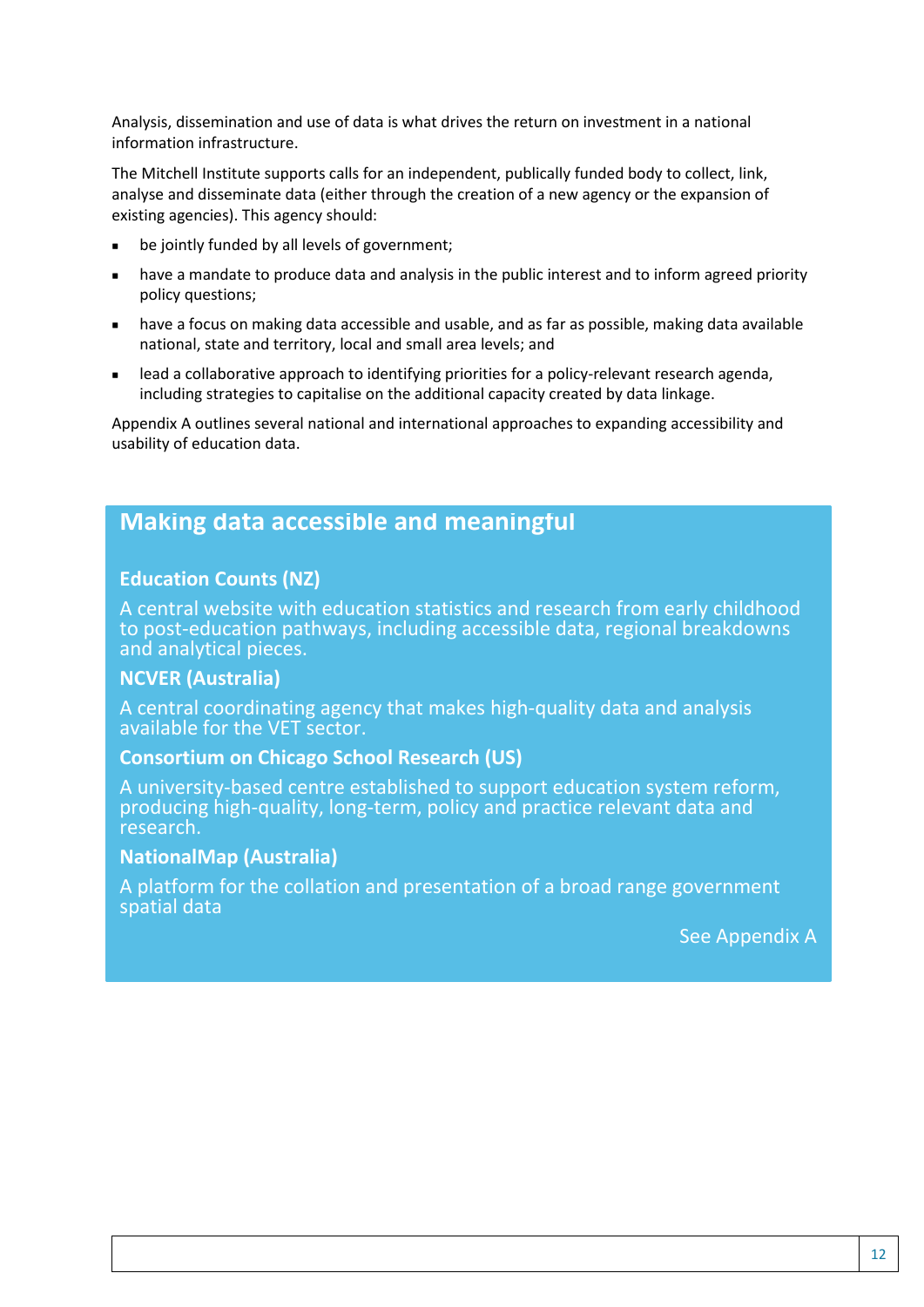# $\mathcal{L}_{\mathcal{A}}$ National early childhood data strategy

As Australian Early Development Census data shows, the cognitive, social and emotional and health influencers of children's readiness to learn and ability to thrive at school are established long before their first year of schooling. Early childhood must be a core component of the National Education Evidence Base.

Early childhood experiences are highly relevant to educational outcomes. Achieving sustained improvements in education and wellbeing outcomes at the population level requires sophisticated understanding of the life experiences of all young people, especially the impact of various forms and patterns of disadvantage. There is a wealth of research that demonstrates the impact of early experiences on children's life outcomes (Australian Instittue of Health and Welfare, 2015; Centre on the Developing Child, 2007, 2010; National Scientific Council on the Developing Child, 2007).

An information infrastructure that can track children's outcomes from birth to adulthood is a key strategy for better targeting interventions and better enabling the education system to cater for the diverse needs of students.

This needs to be more than a point-in-time exercise. Ongoing tracking and monitoring of children's experiences, pathways and outcomes, from early childhood through to post-tertiary outcomes, is needed so that the impact of policy decisions can be assessed, trends can be recognised and changing social and economic circumstances can be identified.

To maximise impact and usefulness, the education evidence base should include data on all children (including those not in early education and care programs) and children younger than 4 (ideally from birth). This data should be reported at local, regional, state and national levels, including more comprehensive and timely provision of relevant data directly to schools.

In [Quality Early Education for All,](http://www.mitchellinstitute.org.au/wp-content/uploads/2016/04/Quality-Early-Education-for-All-FINAL.pdf) the Mitchell Institute calls for a National Early Childhood Data Strategy to outline a long-term plan to build the necessary information infrastructure to strengthen the collection, analysis and use of data on children's early experiences (O'Connell et al., 2016).

# *Quality Early Education For All*

### **Recommendation 4 - A national data strategy and coordinating agency**

**Deliver a national early childhood data strategy and coordinating agency that establishes the information infrastructure needed to drive policy and practice improvement into the future.**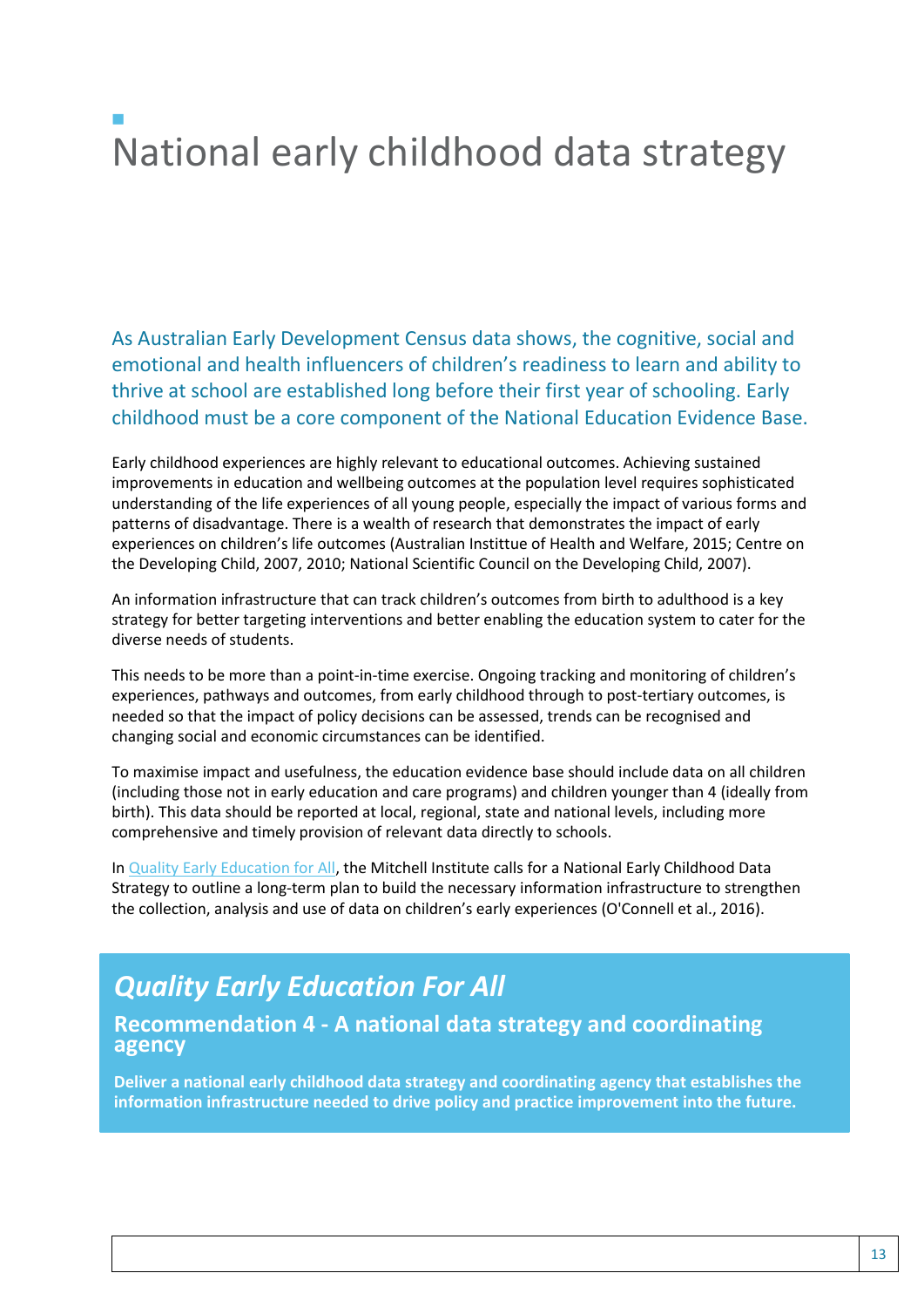The Mitchell Institute recommends the development of a collaborative, co-designed, long-term strategy that identifies the key policy questions, identifies the data and analysis required, and develops an appropriate sequencing for the progressive implementation of the required infrastructure.

Early childhood data should not be considered in isolation from the broader education dataset, but there are a number of specific issues related to early education data in particular that will require a dedicated focus.

A National Early Childhood Data Strategy would need to consider a range of factors – including improved administrative data, systematic data linkage, a policy-relevant research agenda, and strategies for building data literacy and information dissemination.



There are a number of core priorities for strengthening administrative data and progressing data linkage, and key features that should drive the development of a research plan to make best use of existing data and address key knowledge gaps (Figure 2).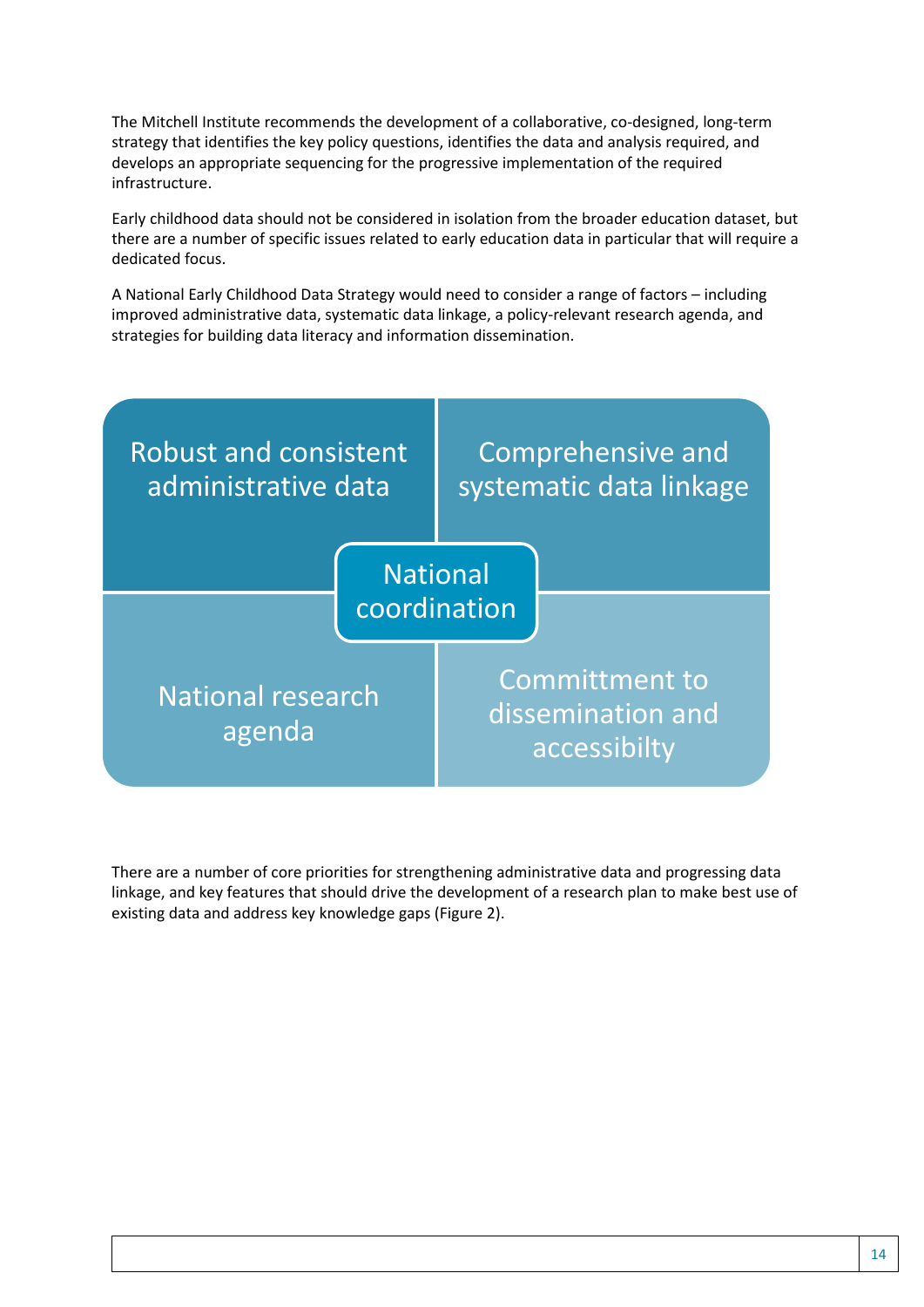**Figure 2: Immediate and subsequent priorities for strengthening administrative data, data linkage and a national research plan**

| <b>Administrative</b><br>data                                                                                                                                                                        | Data linkage                                                                                                                                                                                                  | <b>Research plan</b>                                                                                                                                                                                      |  |  |  |  |
|------------------------------------------------------------------------------------------------------------------------------------------------------------------------------------------------------|---------------------------------------------------------------------------------------------------------------------------------------------------------------------------------------------------------------|-----------------------------------------------------------------------------------------------------------------------------------------------------------------------------------------------------------|--|--|--|--|
| National consistency for<br>core items<br>High-quality data,<br>including standardised<br>instruments where<br>appropriate<br>Collected at unit-record<br>level<br>Designed for multiple<br>purposes | Comprehensive-<br>health/education/<br>wellbeing/family context<br>Systematic and sustained<br>Informed by an outcomes<br>framework                                                                           | Policy-relevant research<br>Addressing agreed<br>knowledge gaps<br>Longitudinal studies to<br>$\bullet$<br>add depth and breadth<br>Experimental studies to<br>$\bullet$<br>assess impact and efficacy    |  |  |  |  |
| Immediate priority                                                                                                                                                                                   |                                                                                                                                                                                                               |                                                                                                                                                                                                           |  |  |  |  |
| Attendance data that is<br>consistent, unit-record level,<br>real-time                                                                                                                               | Implementing the proposed<br>National Early Childhood<br>Researchable Data Set                                                                                                                                | Committing to ongoing<br>funding for the AEDC and a<br>new birth cohort study with<br>strong early education focus                                                                                        |  |  |  |  |
| <b>Subsequent priorities</b>                                                                                                                                                                         |                                                                                                                                                                                                               |                                                                                                                                                                                                           |  |  |  |  |
| <b>Embedding standardised</b><br>instruments in NQS<br>assessments                                                                                                                                   | Progressively linking in<br>additional datasets,<br>prioritising ACECQA data,<br>maternal and child<br>health/medicare data, and<br>setting up systems to track<br>outcomes across all stages of<br>education | Rigorous study of the link<br>between attendance, quality<br>and outcomes for different<br>cohorts of children<br>The pattern and sequence of<br>interventions needed for the<br>most vulnerable children |  |  |  |  |

### **Administrative data**

There are significant limitations to existing administrative data collections in early education and care. Progressively improving the consistency, quality, scope and ease of collecting a core set of standard data items in early childhood education and care is a key priority.

Current issues are well documented in the Deloitte review of the data system established to monitor progress against the National Partnership Agreement (NPA) on Universal Access to Early Childhood Education, the National Early Childhood Education and Care Collection ('the Collection'), and are highlighted in the PC's Issues Paper for this inquiry.

"The Collection as it currently stands is solely occupied by monitoring the policy in place, rather than having the capacity to inform future policy direction and improvements. However, even in its capacity to monitor current policy, robust program evaluation is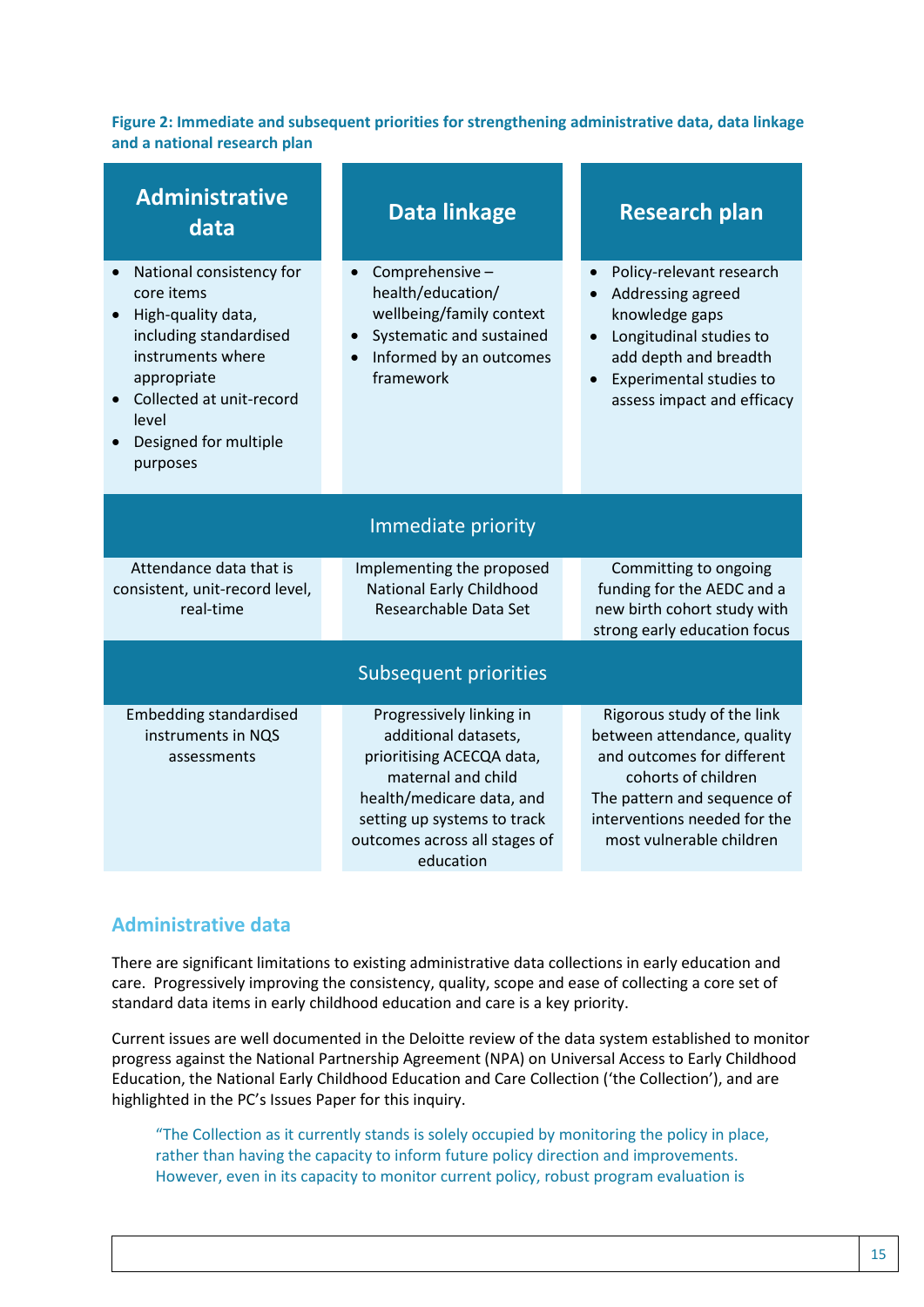limited by access to unit record level data which is not available to researchers outside the ABS" (Australian Instittue of Health and Welfare, 2014).

The key issues highlighted in the review of the Collection provide the rationale and critical lessons for a stronger, more consistent and more comprehensive approach to administrative data collection. Some of these lessons are:

- **Data collection with broad applications**: The Collection was established for a narrow purpose (assessing compliance with the NPA) which significantly limits its usefulness – especially its ability to inform future policy and its accessibility to researchers.
- **Prioritise consistency**: The extent of the variability in what and how data is collected across jurisdictions and across private and public sectors (as well as different levels of capacity and investment in data).
- **Unit records are critical for assessing impact**: The lack of unit-record data significantly inhibits the usefulness of the data, for answering key research questions and, importantly, for assessing the impact of policy decisions.
- **Resourcing and planning are needed to improve quality**: The challenge of lack of stable and adequate resourcing for strengthening data quality.

#### **The most critical policy question in relation to early childhood education relates to the links between attendance, quality and outcomes.**

Without robust, up-to-date Australian-specific data on these links, it is difficult to determine the optimum dose and intensity of access to quality early childhood education for different ages and cohorts of children. As a result, governments have struggled to determine the most appropriate and impactful settings for targeting their investment in early childhood education.

There are a number of changes to administrative data collection that would facilitate this:

- More accurate and more frequent collection and reporting of enrolment and attendance data– ideally moving away from collecting enrolment and attendance in a 'reference week' to realtime tracking, using the same system/methodology across service types, and making data more available, more quickly to jurisdictions and researchers.
- More robust and frequent collection of data relating to quality (i.e. through the adoption of standardised instruments as part of the NQS assessment process).
- Unit record information tracking and linking hours of attendance (dose), pattern/frequency of attendance (intensity) and type of program or environment (quality).
- Ensuring all relevant demographic information is collected, and is collected consistently across jurisdictions and settings, to enable more granular analysis of the impact of socio-economic circumstances on experiences and outcomes in early childhood.
- Systematising data linkage with perinatal, child health and education datasets to address questions around impact and wellbeing.
- More comprehensive workforce data, including staff training, qualifications, professional learning, leadership and management, pay and conditions, and their links with service quality, family engagement and child outcomes.

#### Another critical policy question is the issue of **how to engage the families of children currently not enrolled in or attending early childhood education**.

 Identifying and understanding the circumstances of families not participating in early education, and tracking the outcomes of these children.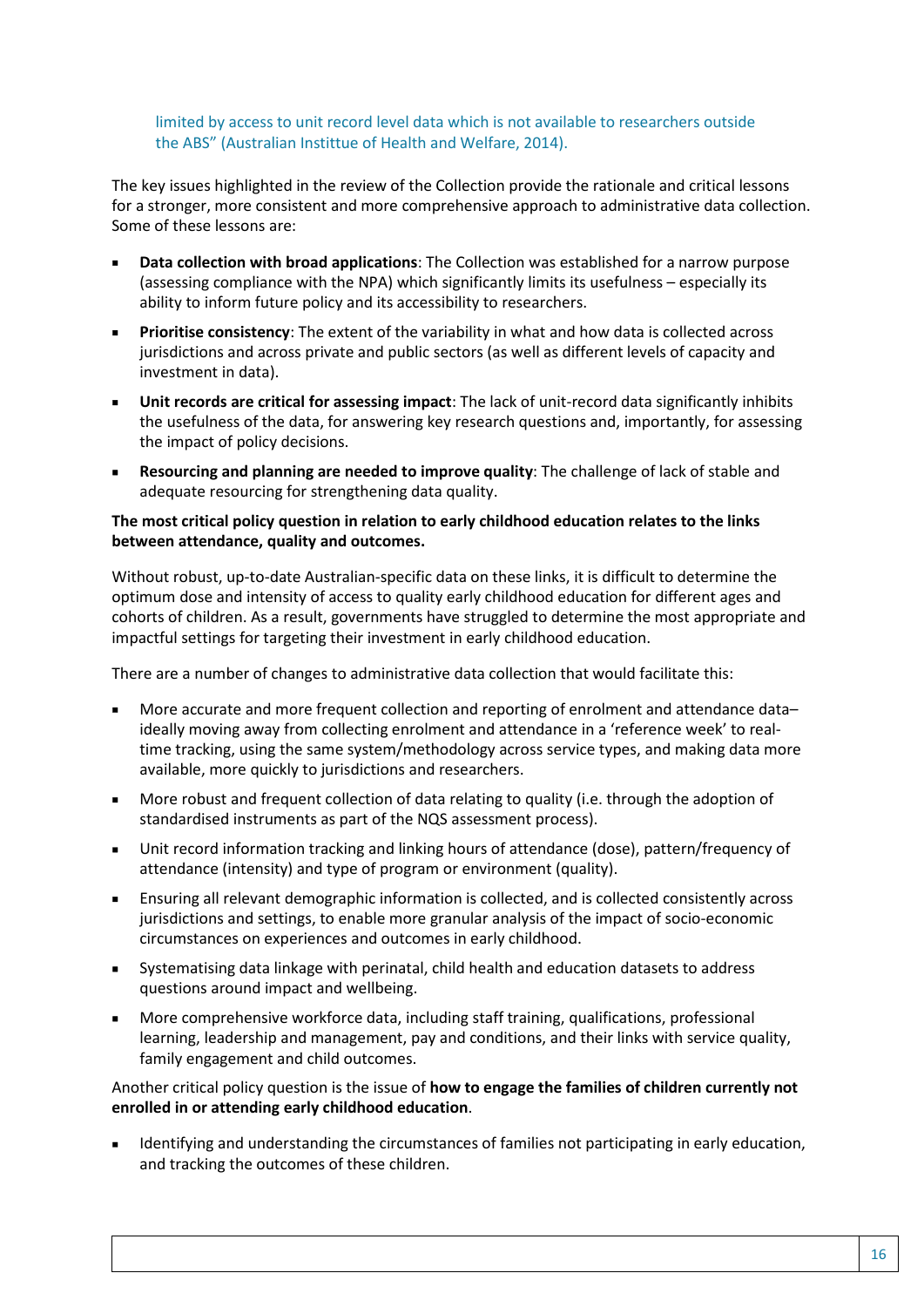- A key strategy here is knowing which families in a local area have an eligible child and are not attending (and having appropriate outreach strategies in place). Matching early childhood enrolment/attendance data against child and family health databases and/or Australian Government Department of Human Services databases could facilitate this.
- More regular and accurate enrolment and attendance data would also facilitate the development of targeted local strategies where attendance rates/hours are low.

#### **International use of unique identifiers in early childhood**

Some states in the US have introduced unique child identifiers that they are using to track children through early learning and child health systems. Some of these systems include service quality information, attendance data, results of validated child development screening instruments and connections to education databases (The Early Childhood Data Collaborative, 2014).

In Pennsylvania, this approach is being developed with a focus on understanding dose and response, strategies for targeting children, the combination of services that produce the best outcomes for at-risk children, and program characteristics associated with improved outcomes for all children (OMG Center for Collaborative Learning, 2010; Stedron, 2010). The development and maintenance costs are estimated at \$4.5m for feasibility assessment and development, \$0.8m for ongoing monitoring, \$0.9m for training and \$650m to conduct validating screening three times a year for approximately one million children (Stedron, 2010).

Pennsylvania has simultaneously invested in the technical capacity of the sector to interpret and use data effectively (OMG Center for Collaborative Learning, 2010).

### **Data linkage**

Data linkage is a way to make the most of the data that is already collected. More systematic, streamlined, accessible linked data will enable a more rigorous and long-term tracking of the impact of investments in early education, especially by providing granular data that enables an assessment of 'what works, for whom, and in what circumstances'.

The AIHW's proposal for a National Early Childhood Development Researchable Data Set (NECD RDS) clearly establishes the rationale for and the benefits of more systematic data linkage. The particular strength of the AIHW's proposal is that the NECD RDS would be a permanently linked collection, available on an ongoing basis and regularly updated.

The types of research and policy questions the AIHW indicates improved data-linkage would address include:

- How do the quantity, quality and the starting age of child care impact on early child development and educational outcomes, and do they differ for children from different backgrounds or who live in different areas of Australia?
- For vulnerable children (for example, children with a low birthweight, children who have a disability, or children from disadvantaged backgrounds), does attending an early childhood education program lead to better developmental and educational outcomes at school?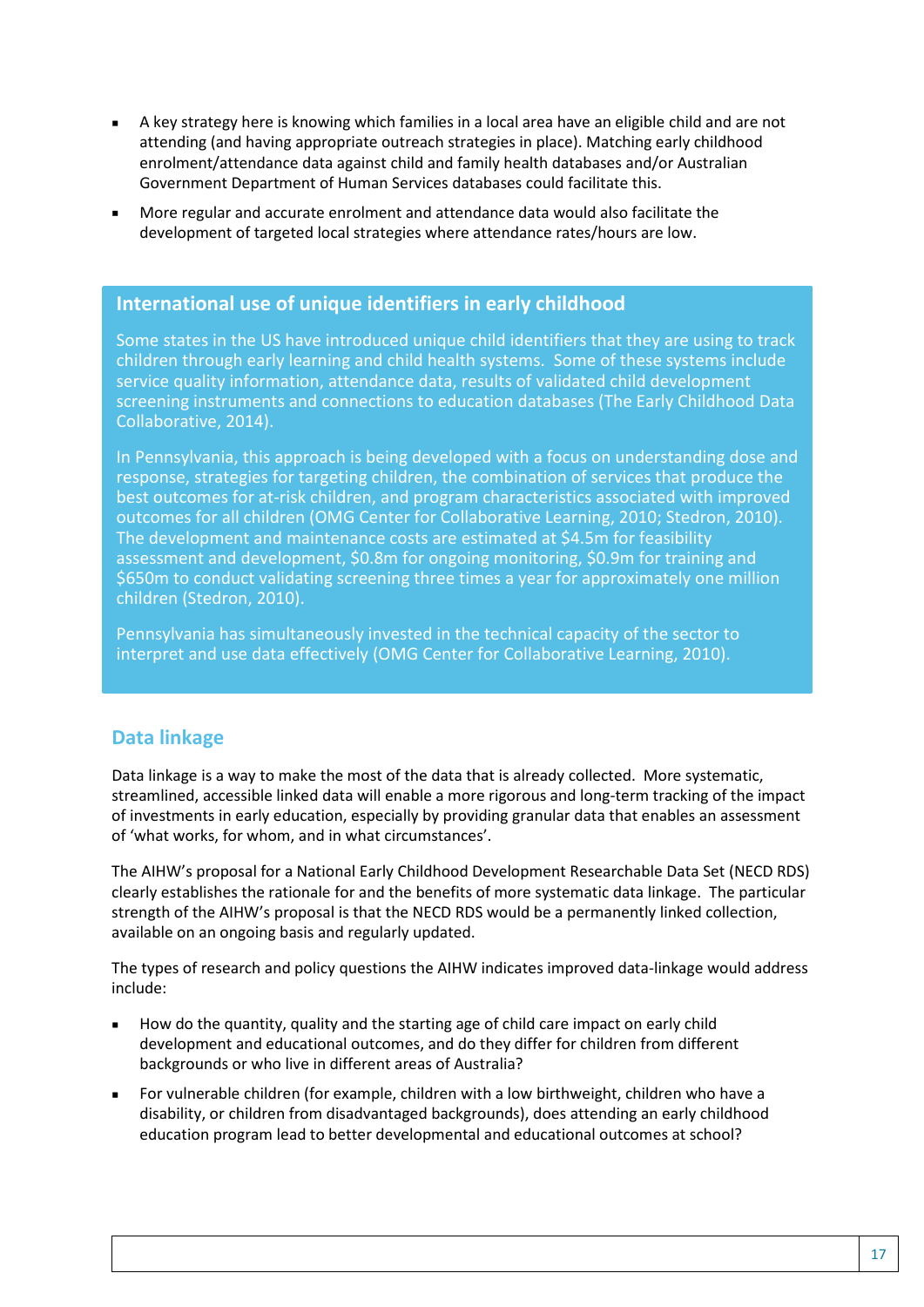- What are the long-term outcomes for children who are not participating in formal child care or preschool, compared to those who do? A particular focus may be on children from disadvantaged households.
- What are the key individual, familial, contextual, and policy factors that lead to better developmental and educational outcomes for Indigenous children?
- Do educational outcomes differ for children who move between Australian states and territories (Australian Instittue of Health and Welfare, 2014, p. 7)?

The NECD RDS would be a strong firm initial base, a substantial improvement on current data availability. However it could be strengthened by:

**More comprehensive data linkage**: The datasets proposed by the AIHW would be the minimum required to be useful, and should be broadened as soon as feasible.

**Clear plans for analysis, dissemination and use**: The development of the dataset needs to be accompanied by an analysis plan and clear strategies for ensuring the data is made available and accessible to a broad audience.

The AIHW proposes following data sets are proposed for inclusion in the NECD RDS:

- **Health**: perinatal/midwives data (health outcomes for mothers and babies), birth registration data (required for linking data sets only)
- **Early education**: Child Care Management System (CCMS) data (child care data, such as long day care attendance, whether a preschool program is offered by the day care centre, hours in care), preschool data that are collected by jurisdictions and contribute to the ABS's National ECEC data collection (preschool enrolment and attendance)
- **Education**: AEDC data (child development measures at first year of school), NAPLAN data (literacy and numeracy in years 3 and 5)

There is scope to broaden the impact of data linkage by including:

- Assessments of the quality of the service children attend and early childhood workforce information;
- State and territory child and family health service data;
- Australian Government Department of Human Services data, especially families receiving Family Tax Benefit Part B;
- ABS data including the Census of Population and Housing; and
- the broader range of educational engagement, attainment and wellbeing data proposed through this Inquiry.

#### **Early childhood research plan**

A long-term research strategy would provide both direction and funding for crucial, policy-relevant research. It would maximise the benefits of investing in strengthened data linkage, but would also require more comprehensive studies to address the questions that cannot be answered by 'big data' alone.

The priority for the research plan should be filling knowledge gaps that are important for informing effective policy, for example, exploring the links between attendance, quality and outcomes for different cohorts of children and understanding the optimum packaging and sequencing of interventions for vulnerable children and families.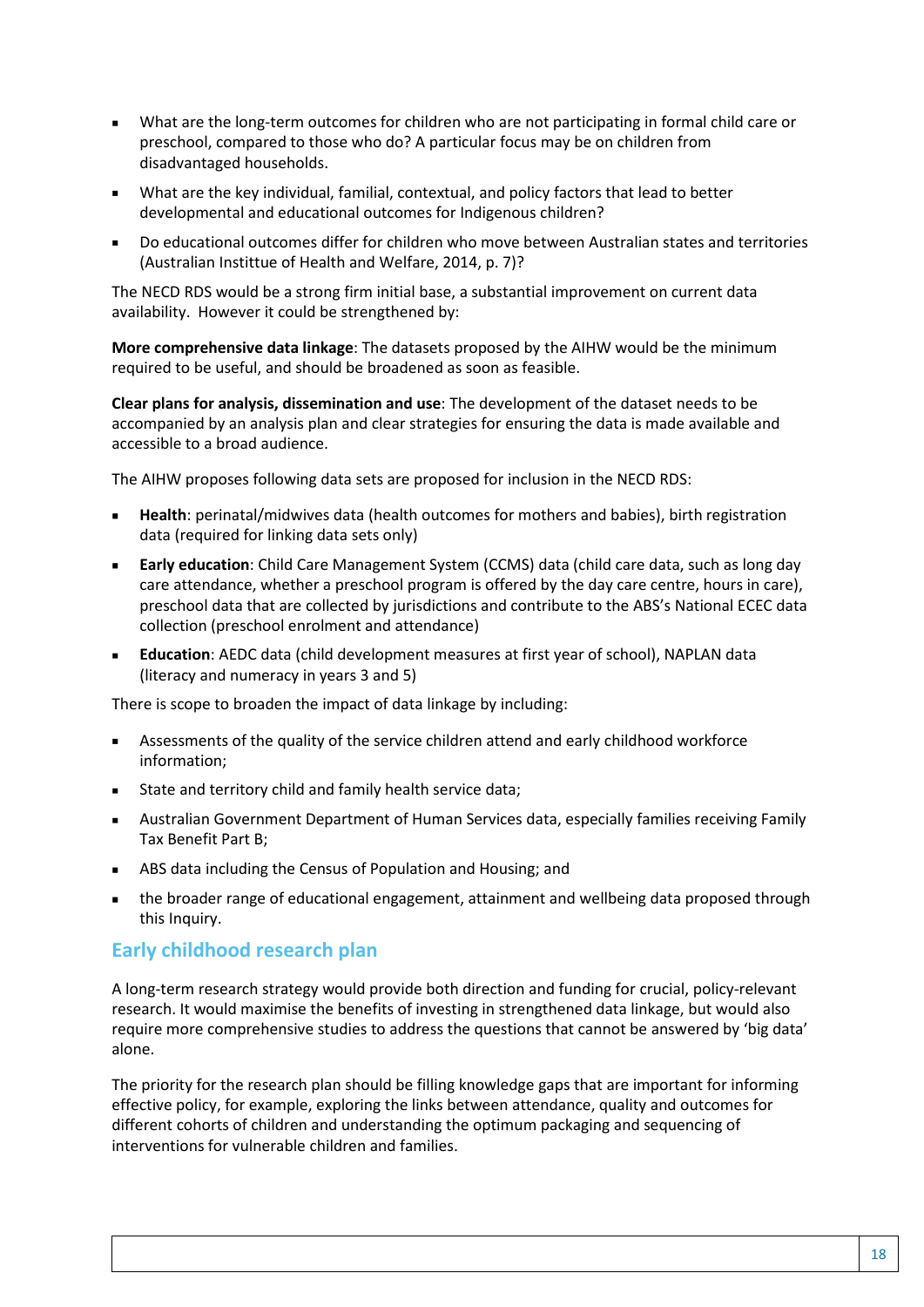Research priorities should be negotiated between policy-makers, researchers and providers, but areas for consideration include:

- Comprehensive longitudinal data through a new birth cohort study, which includes a specific and intensive focus on the impact of early education and care, to provide Australian data equivalent to the UK's Effective Provision of Preschool Education (EPPE) study.
- Rigorous (experimental) evaluation of high-intensity programs targeted at vulnerable children to understand the optimal dose, intensity, components and sequencing of interventions to maximise their impact.
- The most effective strategies for delivering professional learning and lifting the quality of the system.

#### **Data literacy and information dissemination**

Concurrent investment in making research findings and data available, accessible and meaningful, to both policy-makers and early childhood practitioners, is crucial. As noted previously, the return on investment in data infrastructure comes through the use of data to inform better policy decisions, more targeted investment, and the ability to better match intervention/investment to the specific needs of individuals, cohorts or communities. Similarly, there is a need to build data literacy and capacity to interpret and use data.

#### **Coordinating agency**

A national, jointly-funded and independent coordinating agency should be established to collect, link, analyse and disseminate early childhood data. This body could be established either as a standalone body or as a consolidated responsibility of an existing organisation.

A clear mandate and commitment from all levels of government would be necessary and potentially legislative arrangements to create appropriate authority to access the necessary data.

This body should not focus on early childhood education data in isolation from broader education (or health) data – indeed, streamlined and systematic data linkage must be a core priority – but the Mitchell Institute recognises that there are specific issues around early childhood education data that require a dedicated focus.

This body should have the resourcing and responsibility for disseminating data and analysis in ways that can be used by policy-makers and on the ground, including supporting local, state and national needs analysis, priority setting, planning and commissioning/intervention decisions.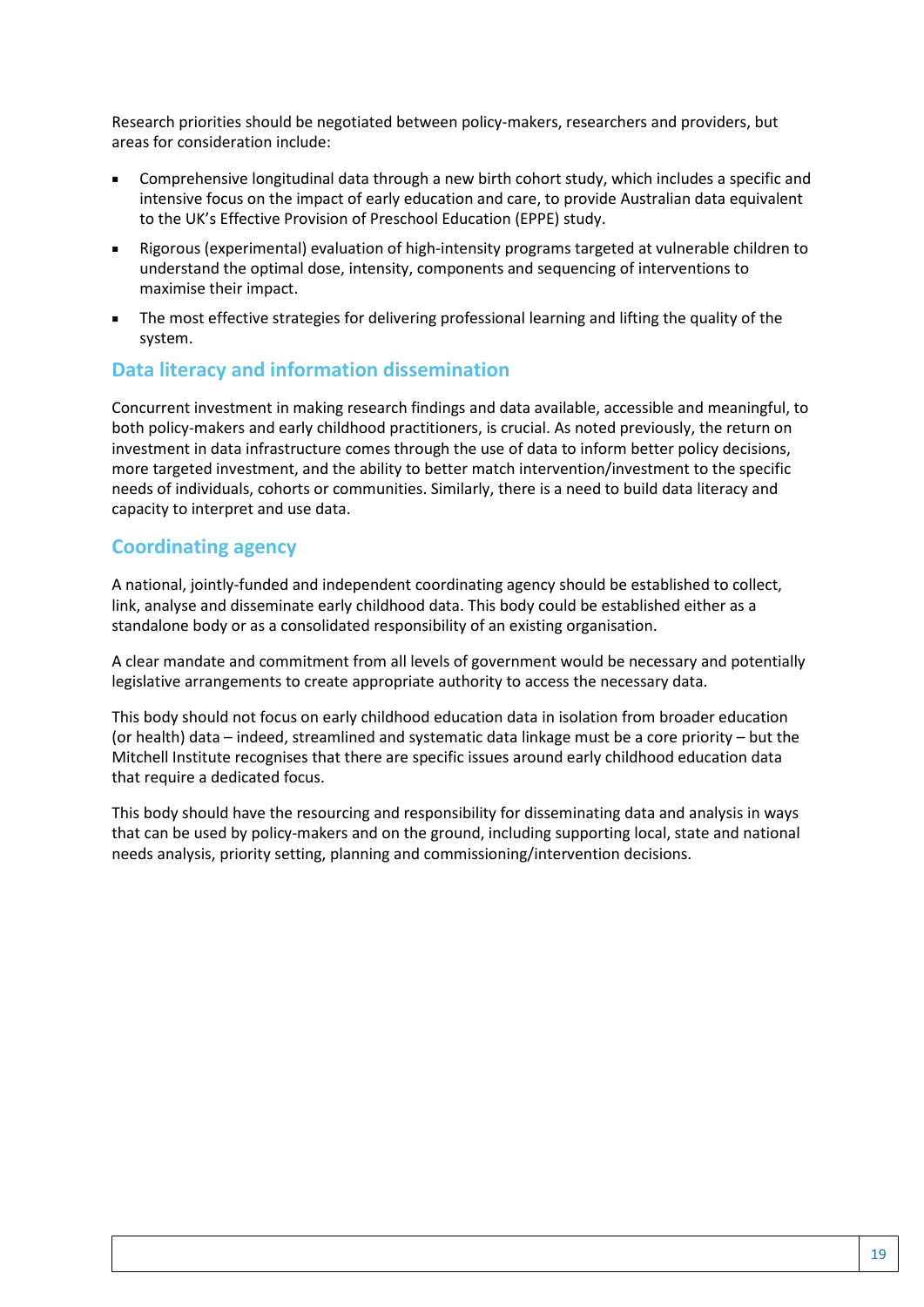# $\mathcal{L}_{\mathcal{A}}$ Coherent tertiary education data

Tertiary education is an increasingly necessary bridge between school education and workforce particiatpion. Yet nearly a quarter of 24 year olds are not fully engaged in education or training or employment (Lamb et al., 2015) and drop-out rates are high in both VET and higher education. The current tertiary system is not meeting the needs of a large proprtion of young people, and data can help identify the reasons why, priorities for change and the effectiveness of current and future strategies.

The Mitchell Institute argues that addressing the limitations of the tertiary education system must be a major policy priority for Australian governments, not just for equity reasons, but because of the consequences of tens of thousands of Australians being locked out of meaningful and sustained economic and social participation (Noonan, 2015a).

We advocate for the reconceptualisation of tertiary education in Australia, through:

- Establishing tertiary education as a universal system that complements and aligns with secondary school; and
- The development of higher education and VET as distinctive sectors that operate within an overall coherent funding framework and with better linkages.

The Bradley Review identified the need to move away from two disjointed sectors to a "continuum of tertiary skills … which delivers skills development in ways that are efficient, fit for purpose and meet the needs of individuals and the economy" (Bradley, Noonan, Nugent, & Scales, 2008).

A more consistent and outcomes focused data system – that linked with early childhood and school education data and tracked pathways into and out of both VET and higher education – would support and enable greater coherence across sectors. It would also strengthen our capacity to ensure all young people receive a quality education that prepares them for engagement in the workforce.

Like other parts of the education system, there is a great deal of potentially powerful data generated through the VET and higher education systems, the impact of which is limited by the lack of systematic data linkage and insufficient resourcing/capacity for ongoing analysis and dissemination. Data is often held by governments, but not used comprehensively or strategically.

The role that NCVER plays in making VET data available and accessible is important and highly valued (see Appendix A), but there is no equivalent body for higher education. Indeed, the Bradly Review suggested that NCVER's remit could be widened to cover research, analysis and data collection for the whole tertiary sector, a recommendation that the Mitchell Institute endorses.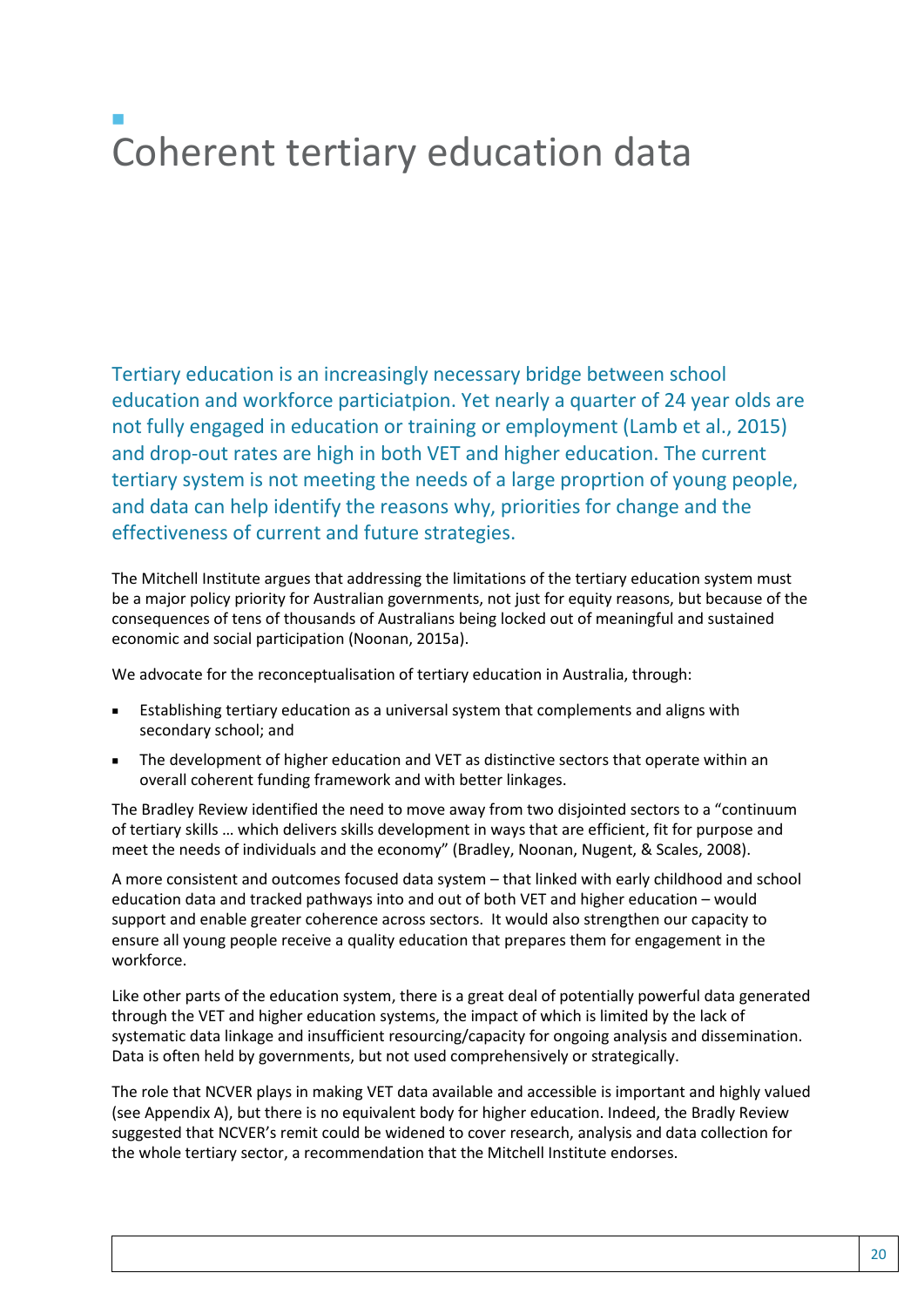There are a range of **issues that current disjointed data systems do not allow us to answer**:

- Tracking and monitoring finance data within and across the sectors, especially the capacity to look at investment in tertiary education as a whole (across sectors and including public and private provision), and understanding trends between the sectors (Noonan, 2015a).
- Projecting and modelling future demand, which inhibits our capacity to guarantee a tertiary education place for all young people in the future.
- Specific barriers to participation in VET and higher education and the relative weight of those barriers, including fees and access to income contingent loans.
- The impact of aspirations on young people's engagement with tertiary education, and influences on those aspirations (including the role of families and career education).
- **The effectiveness of interventions intended to make higher education more accessible to young** people from low socio-economic backgrounds.
- The post-education outcomes of young people and longer-term workforce participation outcomes, including whether they are within the field of study undertaken.
- Understanding pathways into and out of tertiary education for young people who have experienced disrupted education, including the effectiveness of these pathways.
- How valid and reliable current higher education entry mechanisms are, the extent to which they act as a barrier or facilitator of higher education participation/attainment, and their predictive capacity (and therefore what other entry mechanisms may be viable).
- Robust quality measures for both higher education and VET. Provider-level and course-level data of quality and impact/outcomes data would support a better regulatory system, but also provide the information to enable better student decisions in a market-based system.

There are also **critical pieces of analysis** that can be undertaken using and linking existing data, but which tend to rely on academics or consultants to initiate and publish. This information is often critical for assessing the effectiveness of the system and should be considered routine publications rather than ad-hoc analysis. For example,

- Tracking individual student participation in schooling, entry into tertiary education and attainment of qualifications.
- **Basic modelling of the proportion of the population engaged in tertiary education.**
- Linking tertiary education participation with the Census and other data to understand graduate pathways and outcomes.

There are areas in which **greater consistency and clarity** would be beneficial:

- The way enrolment is measured is different in VET and higher education, in part reflecting different patterns and types of provision. However, there are opportunities to establish more consistent protocols about how enrolment is measured (for example, identifying core substantive/professional courses and excluding minor courses, or through learner intention questions that link intent to outcome).
- The level of government subsidy provided per course, by sector and level of qualification.
- More granular data about the types of courses young people are studying (for example, distinguishing between trainees and apprentices and by trade and non-trade occupations).
- Data on young people who are enrolled in both VET and higher education, and understanding movement between and along different levels of qualification.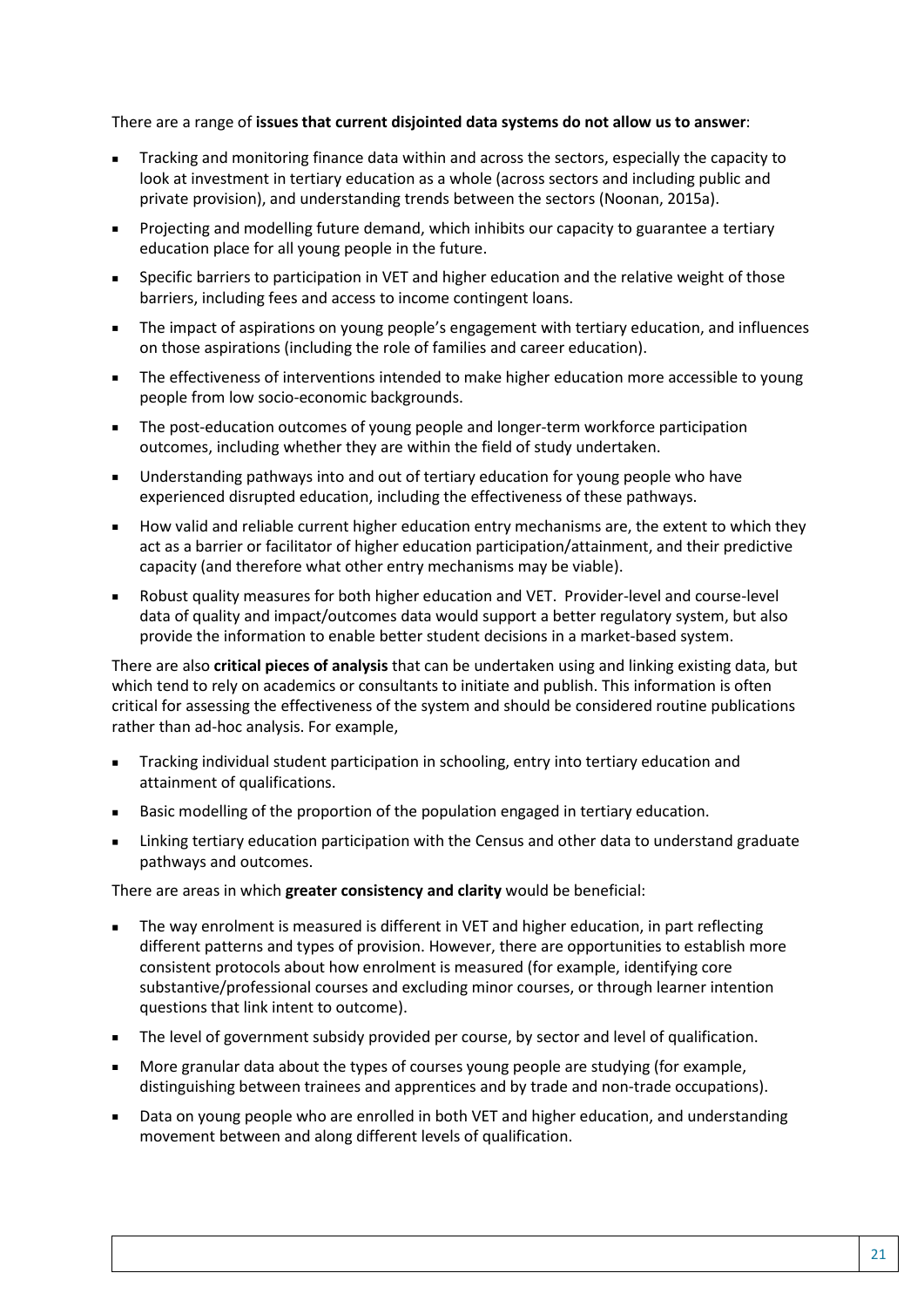Many ABS surveys ask highest level of qualification rather than all qualifications attained, which limits our ability to understand pathways and outcomes of engagement in VET and higher education.

The data that we collect on our tertiary education system needs to be used to drive more efficient and effective policy settings. As Mitchell Professorial Fellow, Peter Noonan, argues,

"today's young Australians are growing up at a time when a post-school qualification is becoming a baseline requirement for meaningful social and economic participation. It is critical for them, and all of us, that they are equipped with the skills and capabilities they will need to thrive in an increasingly competitive, global economy" (Noonan, 2015b).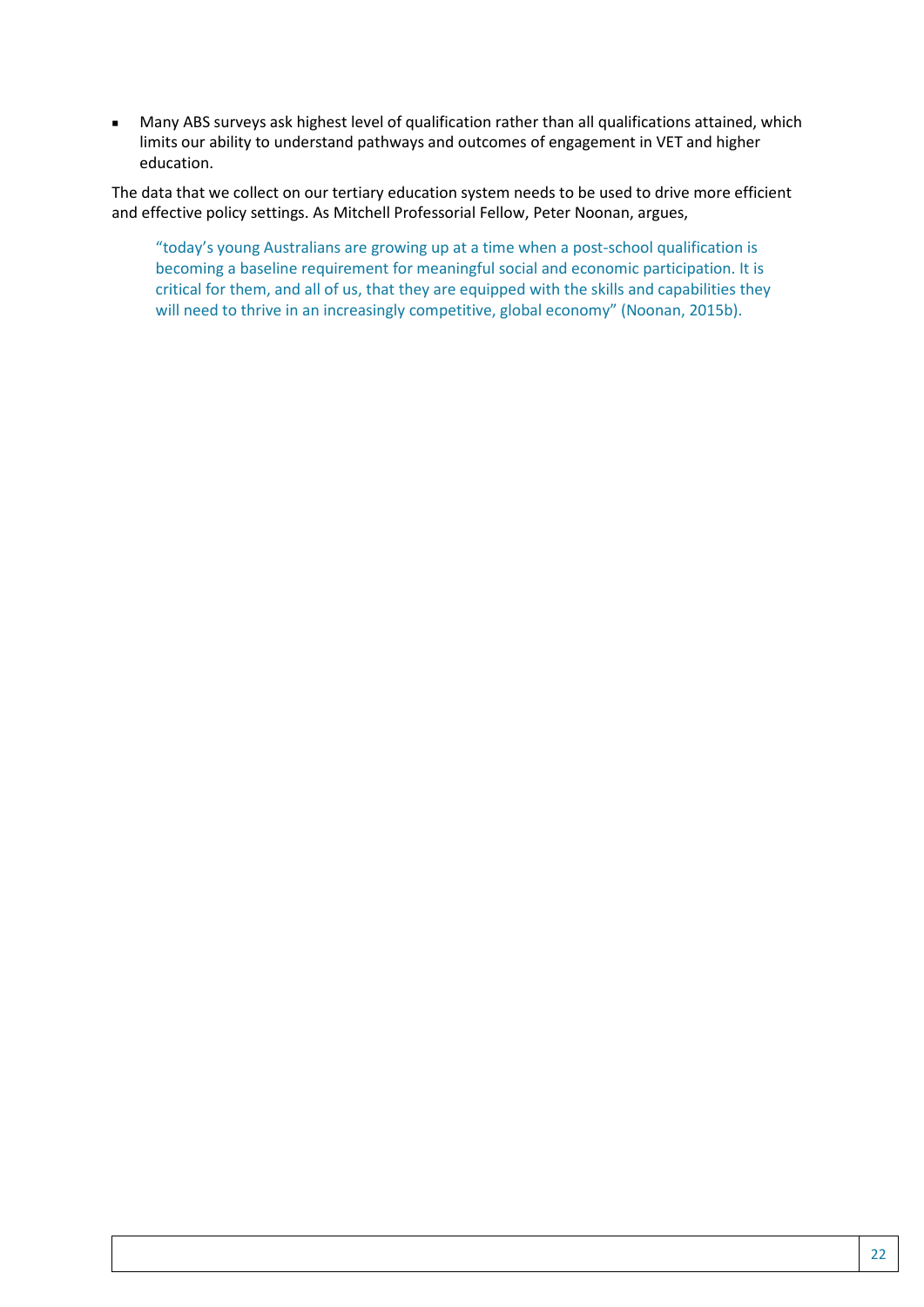# $\mathcal{L}_{\mathcal{A}}$ Teacher workforce data

Teacher quality is a priority and key area of focus in national education policy. The impact of teachers on student outcomes is clearly established in research, yet there are significant gaps in the national collection of data related to the training, experience and impact of teachers in Australia.

### **Initial teacher education**

Currently, we have limited ability to systematically track the impact of initial teacher education, including its impact on key outcomes around: teacher employment; teacher satisfaction with their pre-service training and their early career induction; employer and mentor views of teacher classroom readiness; and student learning.

Strengthening initial teacher education data would provide highly relevant and useful data for understanding the relative success of initial teacher education programs and early career mentoring strategies, as well as enabling assessment of initiatives intended to improve them.

Initial teacher education data is also required to better understand teacher supply and demand and plan for an appropriate mix of skill and specialisation in the profession. There is currently limited information about new teachers in the pipeline, especially granular data around specific specialisations, teachers that are registered but not teaching, graduate pathways and movements through school sectors and locations, and patterns of early career teacher attrition. This is a key policy and planning issue, but would also better inform beginning teachers about career choices.

The priorities for strengthening initial teacher education include:

- **Increasing the amount of data available**: The collection of both administrative and survey data at the time of initial registration and at registration renewal and the introduction of a survey of teaching graduates attached to the Graduate Outcomes Survey to provide outcome data in the first year following graduation
- **Facilitating data linkage**: Creating a unique teacher identifier to link data from initial teacher education to employment outcomes (by connecting Higher Education Student Data Collection data with early career teacher data), generating unit record data and the ability to link pathways and outcomes at the individual level.
- **Improving quality**: Nationally consistent data definitions and collection methods, collection of data for at least the first three years of teaching, and reporting regularly.
- **Understanding impact**: Generating reliable data on:
	- the extent to which existing initial teacher education and early career professional learning strategies are effective in ensuring classroom readiness,
	- the impact of student background, training and mentoring on perceived classroom readiness;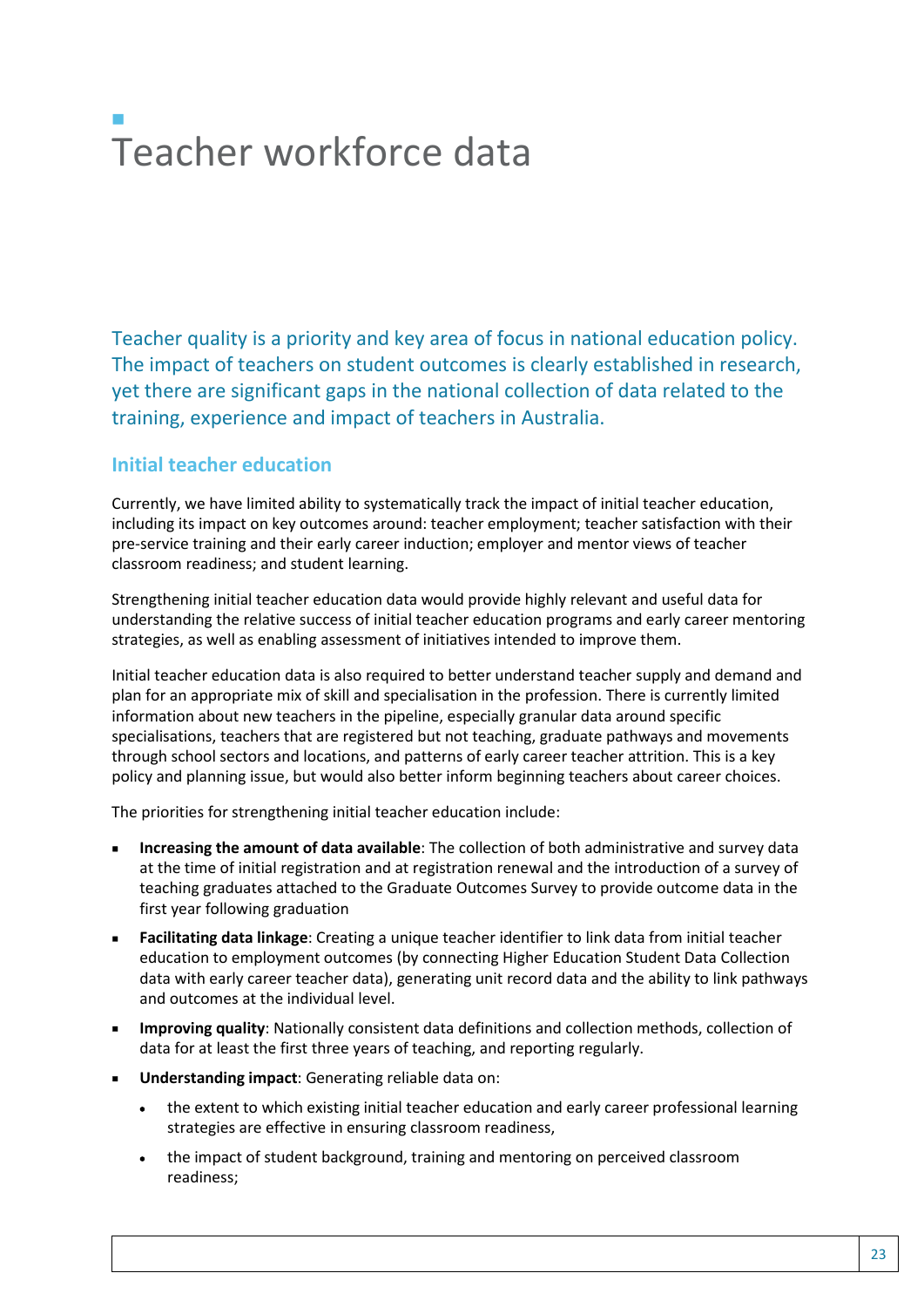- the success of different approaches to training and mentoring students, particularly around improving teachers' perceptions of professional competence and self-efficacy;
- tracking the rate of improvement in the preparation of classroom ready teachers; and
- identifying locations where particular strategies have been more or less effective, to guide future direction and strategies.

These initiaves would have a range of benefits:

- A more informed dialogue between stakeholders and jurisdictions on initial teacher education,
- A more comprehnsive picture of patterns, trends and priorities and national and cross-sectoral perspectives on key issues,
- Addressing key gaps in current knowledge on employment outcomes and areas of supply and demand, and
- **EXECTE 2018 Creating capacity to undertake longitudinal research and predictive modelling.**

#### **Teacher workforce**

Australia has made advances in the collection of data on the teacher workforce, but there remain opportunities to develop a more comprehensive picture of teachers. In particular, a unique identifier would make it possible to track teachers across the their professional lifecycle - from entry to initial teacher education, graduation, registration as a teacher, employment as an early career teacher, and progress in the profession at later years.

The Teacher Education Ministerial Advisory Group report recommended that teacher regulatory authorities play a greater role in collecting robust workforce data on a nationally consistent basis.

Engaging teacher regulatory authorities to survey teachers as a core part of their registration requirements would generate a robust set of regular, nationally consistent, unit record data with complete coverage of the teacher workforce. Developing one national survey instrument and platform, embedding it within existing processes and IT systems would efficiently support a national minimum dataset.

This approach is used in the health sector, where administrative and survey data is collected as a routine element of registration renewal, achieving a response rate of over 90 per cent. The data is collected by the Australian Health Practitioners Regulation Agency, consolidated as the National Health Workforce Dataset, reported on by the AIHW, and are made available to the Commonwealth, State and Territory departments of health.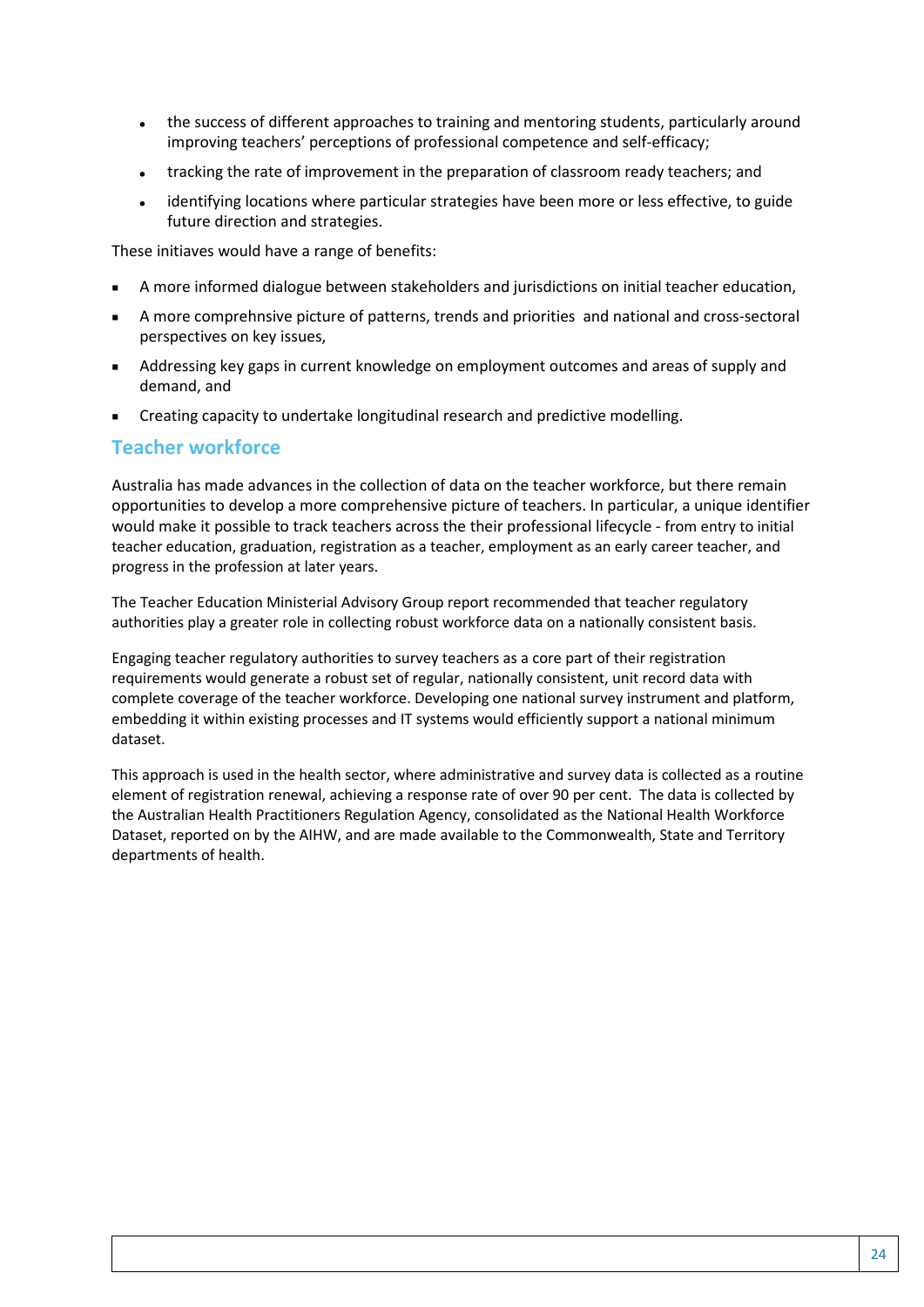# $\mathcal{L}_{\mathcal{A}}$ Measuring capabilities and wellbeing

One of the Mitchell Institute's core commitments is to an expansive view of education, where all young people have the opportunity to become creative, entrepreneurial, resilient and capable learners. Our education systems do not currently achieve this for all young people (Lamb et al., 2015) and need to change to ensure Australia and its young people are ready to meet the challenges of the future.

Broader measures of educational success are a key element of achieving a more effective education system. Professor Bill Lucas, an International Advisor for the Mitchell Institute, writes that "knowledge is crucial, of course, but young people need to understand how to find it, how to interpret it, how to utilise it and how and when to act on it" (Lucas & Claxton, 2009). Capabilities (or 'non-cognitive skills') are the broader set of skills and dispositions that enable individuals to translate knowledge into meaningful analysis and action, and that employers are increasingly calling for (Foundation for Young Australians, 2016; Lucas & Hanson, 2016).

Currently, education policy and national data collections prioritise a fairly narrow set of cognitive indicators (i.e. literacy and numeracy) at the expense of capabilities. The OECD makes the point that:

"IQ tests and achievement tests do not adequately capture non-cognitive skills, personality traits, goals, character, motivations and preferences that are valued in the labour market, in school, and in many other domains. For many outcomes, their predictive power rivals or exceeds that of cognitive skills" (Kautz et al., 2014)

As a result, they caution against relying on achievement tests as the sole indicator of the effectiveness of educational systems.

However, there is not yet consensus on how to effectively measure capabilities at a system level, although work in this space is accelerating rapidly, including through PISA. The Mitchell Institute recommends that Australia monitor international developments closely and commence work on developing and prototyping approaches that will be fit for purpose in an Australian context.

#### **Key recommendations**

- Implementing nationally consistent measures of wellbeing and school climate in the middle years, either through adjusting existing measures for consistency or through the introduction of a new standard data collection.
- Monitoring local and international developments in the measurement of capabilities closely and commence work on developing and prototyping approaches that will be fit for purpose in an Australian context.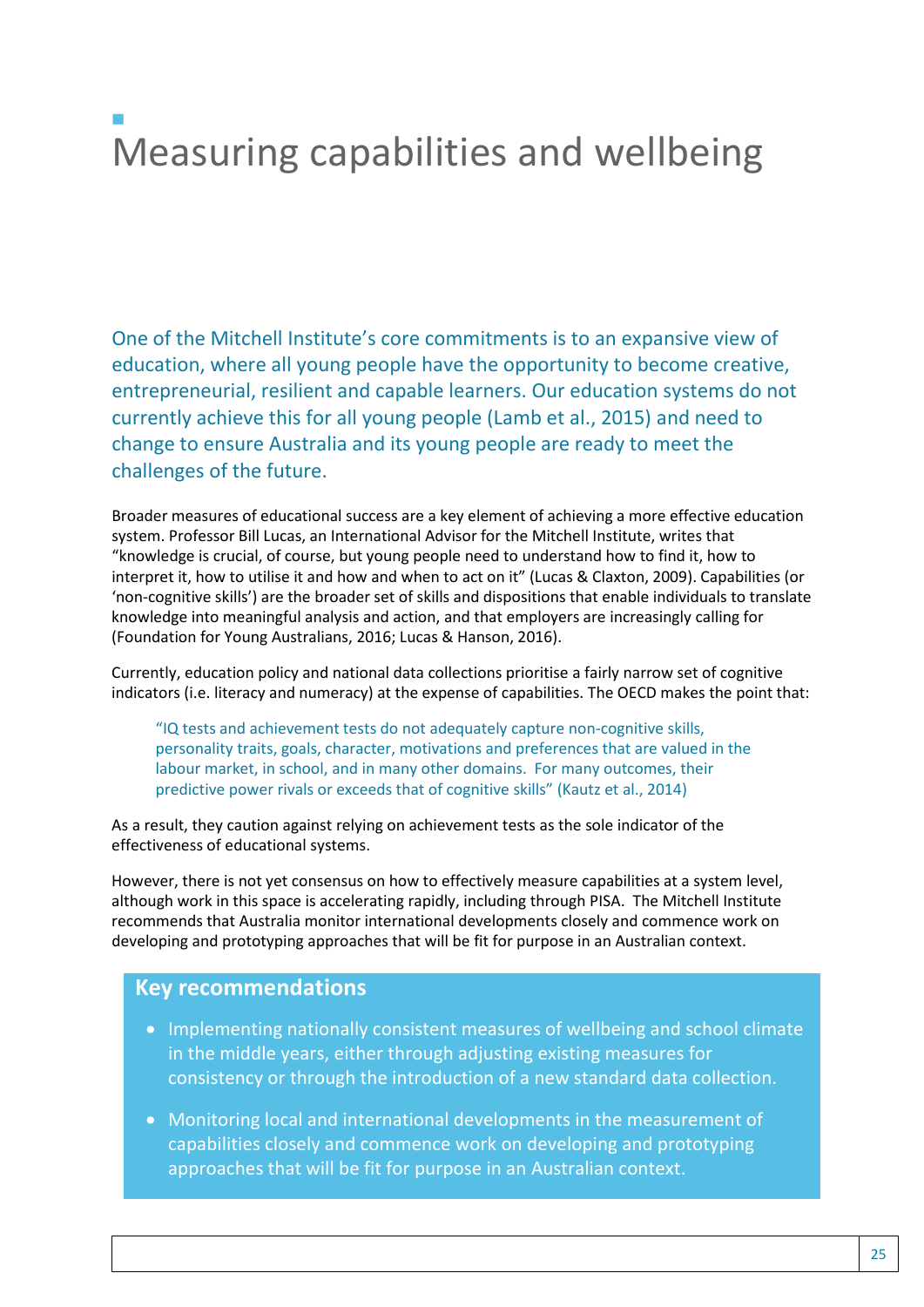### **What are capabilities**

Garcia (2014) identifies a core set of capabilities relevant to education policy and practice, including

- **Critical thinking skills**
- Problem solving skills
- Emotional health
- Social skills
- Work ethic
- **EXECOMMUNITY RESPONSIBILITY**
- Factors affecting personal relationships between students and teachers
- Self-control
- Self-regulation
- Persistence
- Academic confidence
- **E** Teamwork
- Organisational skills
- **Creativity**
- **Communication skills.**

There are numerous approaches to identifying and grouping these capabilities, and a proliferation of key terms. The Demos Character Inquiry brought together experts from developmental psychology, neuroscience, child psychiatry, and youth development and identified four key themes:

- **Application** the ability to stick with tasks and see things through.
- **Self-direction** the ability to see one's life as under one's control and to effectively shape its future course; the ability to understand one's strengths and weaknesses accurately; the ability to recognise one's responsibilities towards others.
- **Self-control** the ability to monitor and regulate one's emotions appropriately.
- **Empathy** the ability to put oneself in other people's shoes and be sensitive to their needs and views (Lexmond & Grist, 2011).

Other studies add conscientiousness, perseverance, commitment, the ability to collaborate, selfefficacy, self-control, the ability to defer gratification and the concepts of 'mental toughness' and 'grit' (Paterson, Tyler, & Lexmond, 2014), and Mitchell's

International Advisor, Professor Bill Lucas, writes of the Seven Cs in his influential book, *Educating Ruby* (Claxton & Lucas, 2015). These are confidence, curiosity, collaboration, communication, creativity, commitment and craftsmanship.

Confidence **Curiosity** Collaboration Communication **Creativity** Commitment Craftsmanship

Guy Claxton and Bill Lucas in *Educating Ruby: What our Children Really Need to Learn*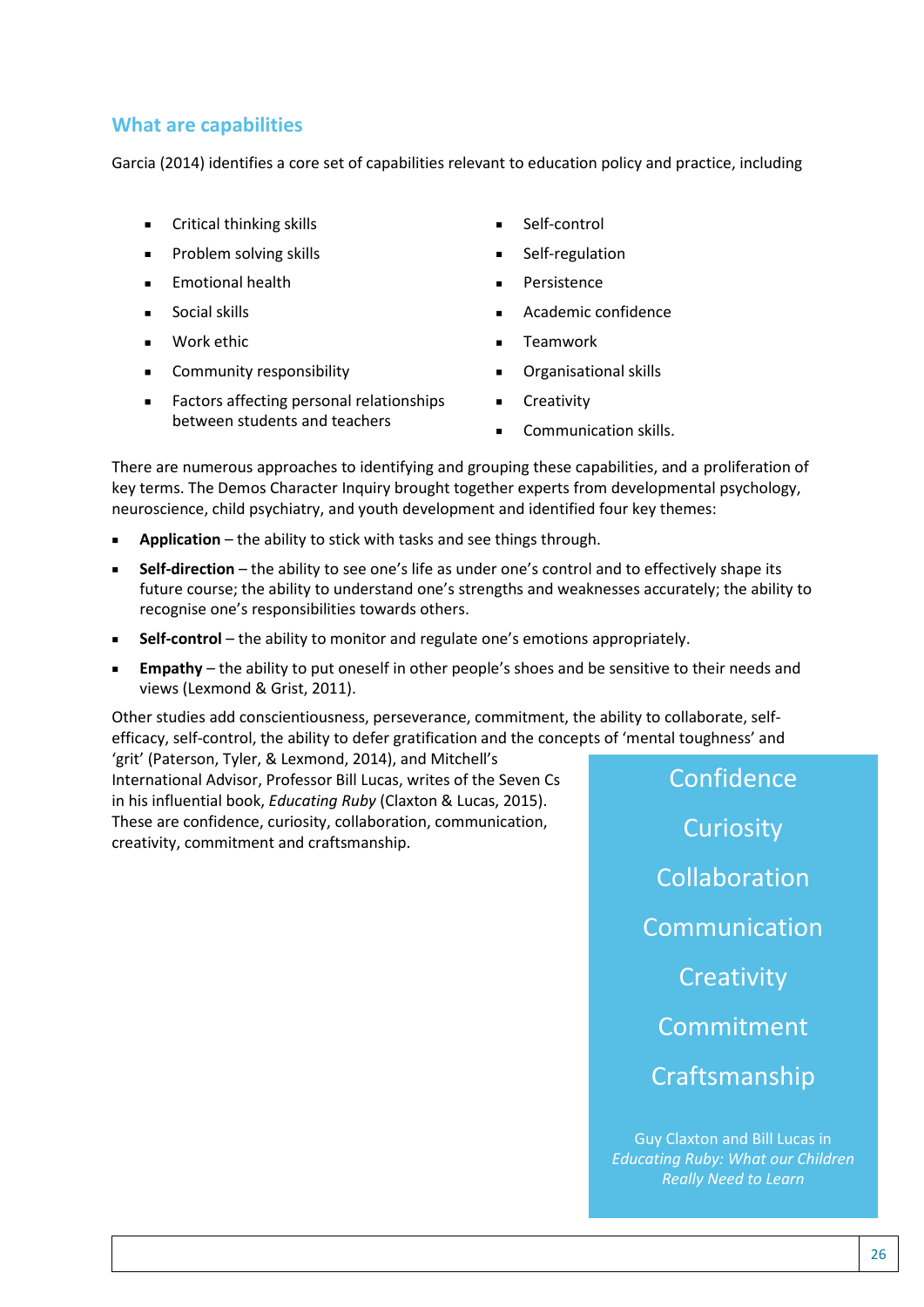### **Research on the impact of capabilities on educational and life outcomes**

International research on capabilities has identified strong links between these capabilities and young people's education and employment outcomes (Gabrieli et al., 2015). J. Heckman and Kautz (2012) contend that capabilities predict success in life and causally produce that success, and therefore need to be a core focus for public policy.

There is convergence between multiple disciplines. Economics, psychology, child development, education and labour researchers are all highlighting the importance of capabilities. Key findings from this literature include:

- **Capabilities may be more effective than traditional cognitive measures in predicting meaningful life outcomes (including educational attainment)**. J. Heckman and Kautz (2012) note that cognitive measure do not predict much of the variance in educational attainment, labour market success, crime and health. They highlight the growing evidence that 'noncognitive' measures may have greater predictive power than traditional 'cognitive' measures. For instance, they show that conscientiousness rivals IQ in predicting educational attainment, job performance, and health (J. Heckman & Kautz, 2014), and is as effective in predicting college grades as the SAT (Almlund, Duckworth, Heckman, & Kautz, 2011).
- **Capabilities and cognitive ability are interrelated and interdependent**. Cognitive and 'noncognitive' skills are mutually reinforcing, and young people's ability to apply and make meaning out of knowledge is mediated through their broader capabilities (Gutman & Schoon, 2013). Garcia (2014) suggests that "we may fail to boost cognitive skills unless we pay closer attention to noncognitive skills. In other words, focusing on noncognitive skills may actually further improve reading, writing, and mathematics performance."
- **Capabilities can be developed over the lifecourse**. Studies show that capabilities are more malleable over the lifecourse than IQ (Almlund et al., 2011; J. Heckman & Kautz, 2013). J. Heckman and Kautz (2013) argue that "during the early years, both cognitive and non-cognitive skills are highly malleable. During the adolescent years, non-cognitive skills are more malleable than cognitive skills." Indeed, Heckman suggests that the primary driver (or 'active ingredient') of the impact of early childhood interventions is the strengthening of core capabilities – with optimal outcomes seen when these early foundations are enhanced and reinforced throughout young people's development (J. Heckman & Kautz, 2013).
- **Capabilities are influenced by socio-economic status and may contribute to reducing the achievement gap**. Disparities in capabilities appear to contribute to the academic achievement gap separating wealthy from disadvantaged students (M. R. West et al., 2015). Heckman's key insight that 'skills beget skills' informs his argument for the efficiency and effectiveness of building capabilities and skills in the early years, but he also highlights the importance of schooling for supporting and developing the 'character skills' that help young people succeed, including for adolescents who have experienced deficits in the early years (J. Heckman & Kautz, 2013).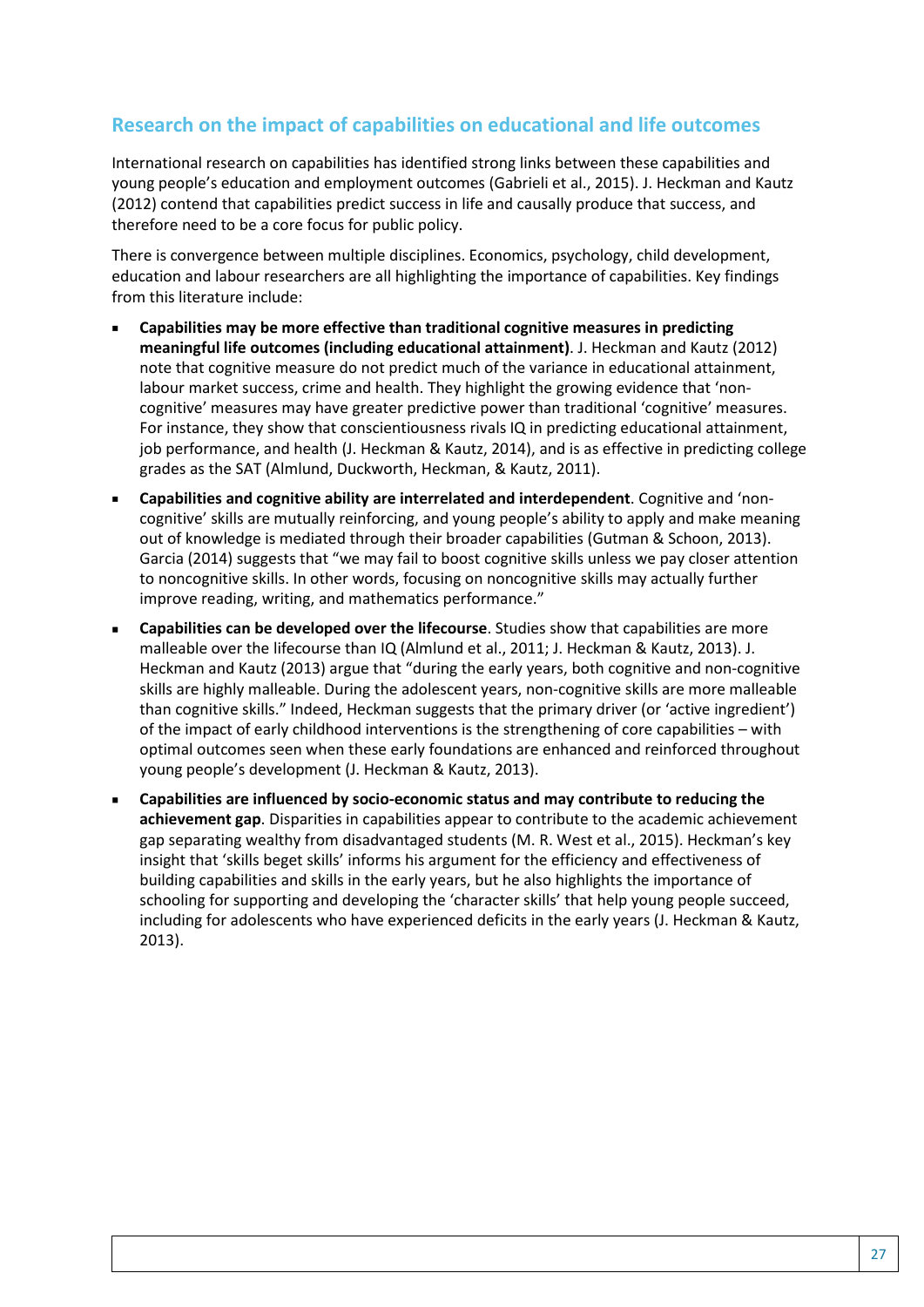# **Academic, career and wellbeing impacts of 'non-cognitive' skills: Summary of the research evidence**

- 1. Non-cognitive skills predict high school and college completion.
- 2. Students with strong non-cognitive skills have greater academic achievement within K–12 schooling and college.
- 3. Fostering non-cognitive skills as early as preschool has both immediate and longterm impact.
- 4. Employers value non-cognitive skills and seek employees who have them.
- 5. Higher non-cognitive skills predict a greater likelihood of being employed.
- 6. Stronger non-cognitive skills in childhood predict higher adult earnings and greater financial stability. Well-Being
- 7. Adults with stronger non-cognitive skills are less likely to commit a crime and be incarcerated.
- 8. Strong non-cognitive skills decrease the likelihood of being a single or unplanned teenage parent.
- 9. The positive health effects associated with stronger non-cognitive skills include reduced mortality and lower rates of obesity, smoking, substance abuse, and mental health disorders (Gabrieli, Ansel, & Bartolino Krachman, 2015).

### **Possibilities and directions for system-level measurement of capabilities**

While there is strong and growing consensus about the importance of capabilities, research has not kept up with the demand from policy and practice to develop reliable system-level measurement tools to support impact assessment, benchmarking, accountability or system-level monitoring (Duckworth & Yeager, 2015; Mellor & Griffith, 2015; Schwartz, Hamilton, Stecher, & Steele, 2011; M. West, 2016). Existing measures were mostly developed in the context of basic psychological research, and are not suitable for broader application.

Responding to the well-evidenced connections between capabilities and outcomes, school systems internationally are attempting to embed capability measures in national accountability frameworks, but in practice are struggling to assess capabilities and to develop standardised, system-level measures of core capabilities:

"there is little agreement on which skills are most important, how they can be reliably measured, and their malleability in school settings. Absent consensus on these points, educators cannot rely on available measures of non-cognitive skills or their underlying theories of personal development to assess and support individual students or to evaluate the success of schools, teachers, or interventions" (M. R. West et al., 2015).

Duckworth and Yeager (2015) are leading experts on capabilities, but caution that "enthusiasm for these factors should be tempered with appreciation for the many limitations of currently available measures." They point to the impact of reference bias on the accuracy of self-report and teacherreport, particularly in relation to the kinds of dispositions and skills relevant to the capabilities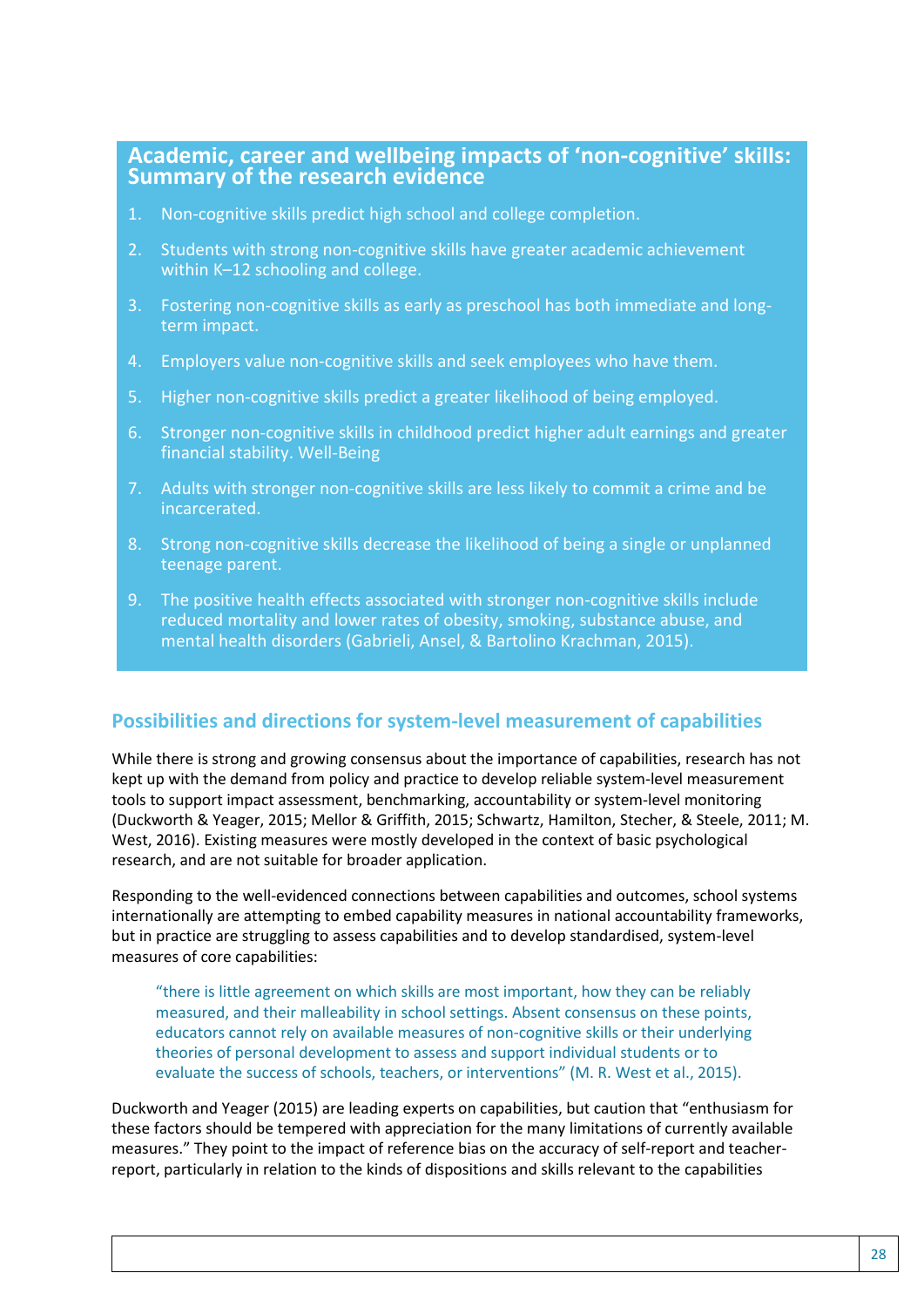agenda. For instance, several research studies have shown that students at schools with higher academic performance tend to self-assess factors like 'hard work' or preparedness for class lower than poorly performing schools.

As such, Duckworth and Yaegar note that there are currently no suitable questionnaires for between-school comparison. They are particularly wary of linking capabilities assessment to performance and accountability regimes, although they argue for the development of additional measures that are fit for purpose, including:

- practical measures to support program evaluation and practice improvement; and
- new and innovative approaches to measurement (capitalising on technological advances).

Importantly, much of the hesitation around the adoption of broader measures of academic success relates to their use to measure accountability – with concern that the problematic incentives that high-stakes academic testing has fostered will apply to capabilities as well.

A number of innovative approaches to measuring capabilities are underway in Australia and internationally.

#### **United States – embedding capabilities in accountability frameworks**

The new Every School Succeeds Act (ESSA) in the United States requires all schools to include at least one 'non-cognitive' measure to be eligible for federal funding (in response to the unanticipated consequences of the exclusive focus on narrow academic achievement indicators under No Child Left Behind). ESSA does not mandate specific measures, but the requirement to begin embedding broader measures in all accountability systems is likely to drive a rapid and significant expansion of research and practice evidence in what works.

For example, California's CORE districts (a collaboration of school districts representing around 20% of California's students) are implementing a progressive strategy trailing a new accountability framework that moves beyond academic indicators to include indicators of school quality and students' social and emotional skills (Table 1) (M. West, 2016).

Initial field tests have found positive correlation between social and emotional skills and indicators of student behaviour and academic achievement, although some evidence of reference bias was still evident. The CORE approach has been somewhat controversial, but the districts intend to continue testing and refining their approach over time.

| <b>Metric</b>                                  | <b>Description</b>                                                                                                                                                                |  |  |  |
|------------------------------------------------|-----------------------------------------------------------------------------------------------------------------------------------------------------------------------------------|--|--|--|
| <b>Academic</b>                                |                                                                                                                                                                                   |  |  |  |
| Performance                                    | Measures the percentage of students who meet grade level standards in<br>English Language Arts and Math as measured by state standardized tests                                   |  |  |  |
| Growth                                         | Measures of academic growth examine individual student performance over<br>time.                                                                                                  |  |  |  |
| On track to graduate                           | The on track to graduate indicator measures the percentage of eighth<br>graders who meet a set of criteria that predict they are highly likely to<br>graduate high school on time |  |  |  |
| Graduation                                     | The proportion of each cohort who graduate                                                                                                                                        |  |  |  |
| Social and emotional skills and school climate |                                                                                                                                                                                   |  |  |  |
| Chronic absenteesism                           | A student is considered to be chronically absent if that student has an                                                                                                           |  |  |  |

#### **Table 1: School Quality Improvement Index, California CORE districts (CORE, 2015, 2016)**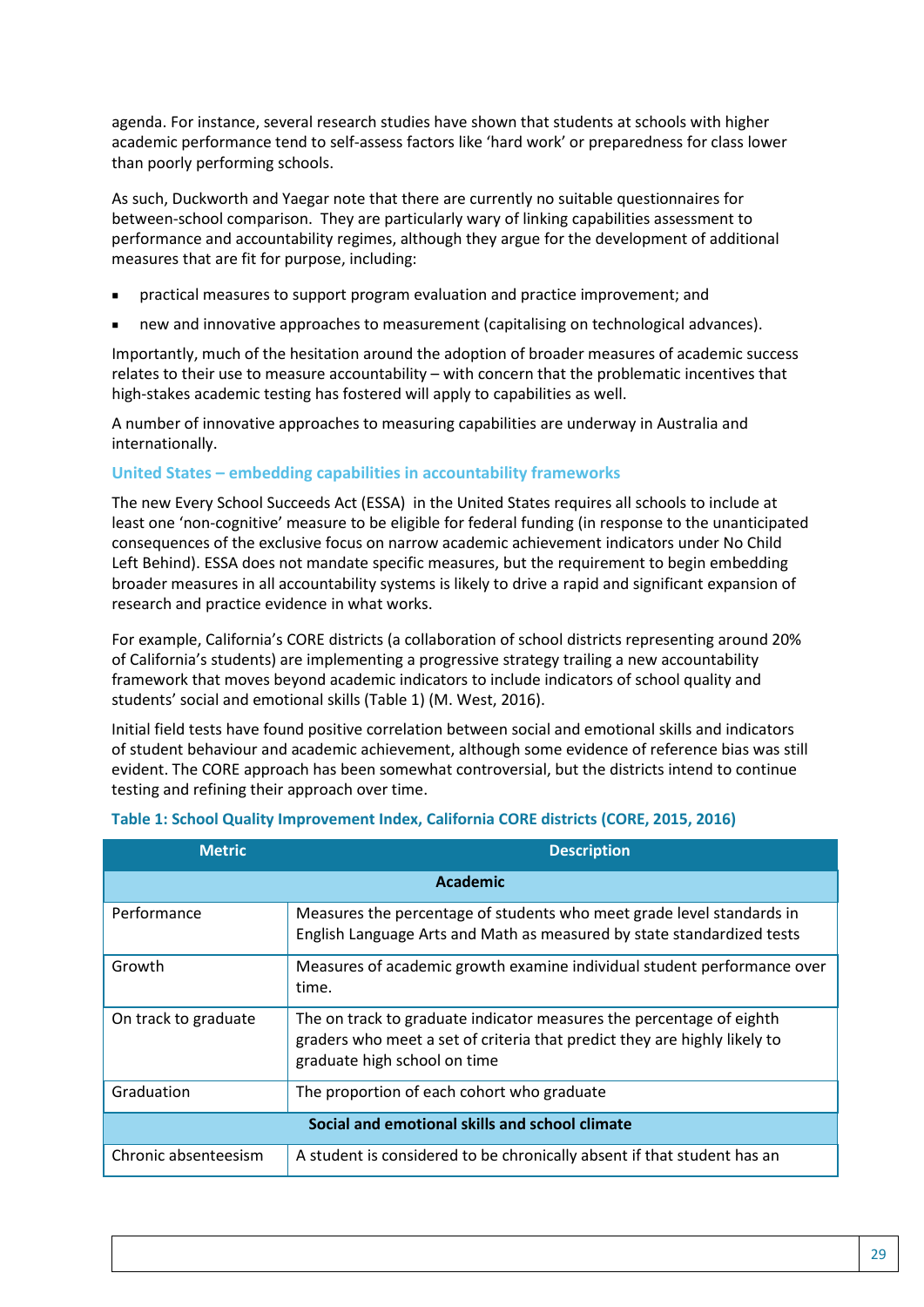|                                                          | attendance rate of less than 90%.                                                                                                                                                                                                                                                                                                                                                           |
|----------------------------------------------------------|---------------------------------------------------------------------------------------------------------------------------------------------------------------------------------------------------------------------------------------------------------------------------------------------------------------------------------------------------------------------------------------------|
| Student/ Staff/ Parent<br><b>Culture Climate Surveys</b> | Students in grades five to twelve, teachers and staff, and parents, guardians<br>and caregivers will participate in surveys to assess their perceptions of<br>school culture-climate                                                                                                                                                                                                        |
| Suspension/Expulsion<br>Rates                            | The percent of students suspended and/or expelled.                                                                                                                                                                                                                                                                                                                                          |
| Social and emotional<br>skills                           | Students in grades five to twelve will be asked to self-report on a series of<br>behaviors (e.g., coming to class prepared, following directions) and beliefs<br>(e.g., whether it is more important to be talented or to put forth a lot of<br>effort), that, taken together, have been validated as indicators of social-<br>emotional skills such as self-management and growth mindset. |

#### **Australia – assessing capabilities**

Australia has been at the forefront of innovation in embedding capabilities in the curriculum (Lucas & Claxton, 2009). For instance, the Victorian Curriculum and Assessment Authority (VCAA) – in partnership with the Mitchell Institute – is involved in a world-leading project to develop teaching and assessment strategies around the four key capabilities in the Victorian curriculum, personal and social development, intercultural and ethical capability, and critical and creative thinking.

#### **OECD – fostering and assessing creativity and critical thinking**

The OECD is working with the Centre for Real World Learning at the University of Winchester to prototype new approaches to measuring creativity in schools. The objectives of this project are to:

- Take stock of how countries or institutions explicitly assess creative and critical thinking skills;
- Prototype and pilot an assessment tool that will help teachers and students monitor their acquisition; and
- Produce a set of pedagogical activities and exemplars of student work describing what students at different levels of mastery of these skills could do and thus give concrete examples of progression (or standards) in these skills (Vincent-Lancrin, 2015).

The project is intended to support countries to develop and monitor the implementation of a skillsbased curriculum and "incentivise both teachers and students to develop the creative and critical thinking skills that will nurture innovation in their society".

The first stage of this work is similar in focus to the Mitchell Institute's work with the VCAA and aims to produce resources to support the teaching and assessment of creativity and critical thinking. However, the project is also intended to inform future development of PISA, reflecting international interest and demand for stronger measures of these skills and capabilities:

"The conceptual framework developed in the project may contribute to the development of a possible module on creativity for PISA 2021. The project is aligned with the long-standing interest of the PISA Governing Board in in higher order skills and the plan to expand the learning outcomes that PISA assesses internationally" (Centre for Educational Research and Innovation, 2016)

#### **PISA – collaborative problem solving**

In PISA 2012, 44 of the 65 participating countries undertook an optional module on problem solving. This computer-based assessment focused on students' general-reasoning skills, their ability to regulate problem-solving processes and their willingness to do so. Australia performed very well,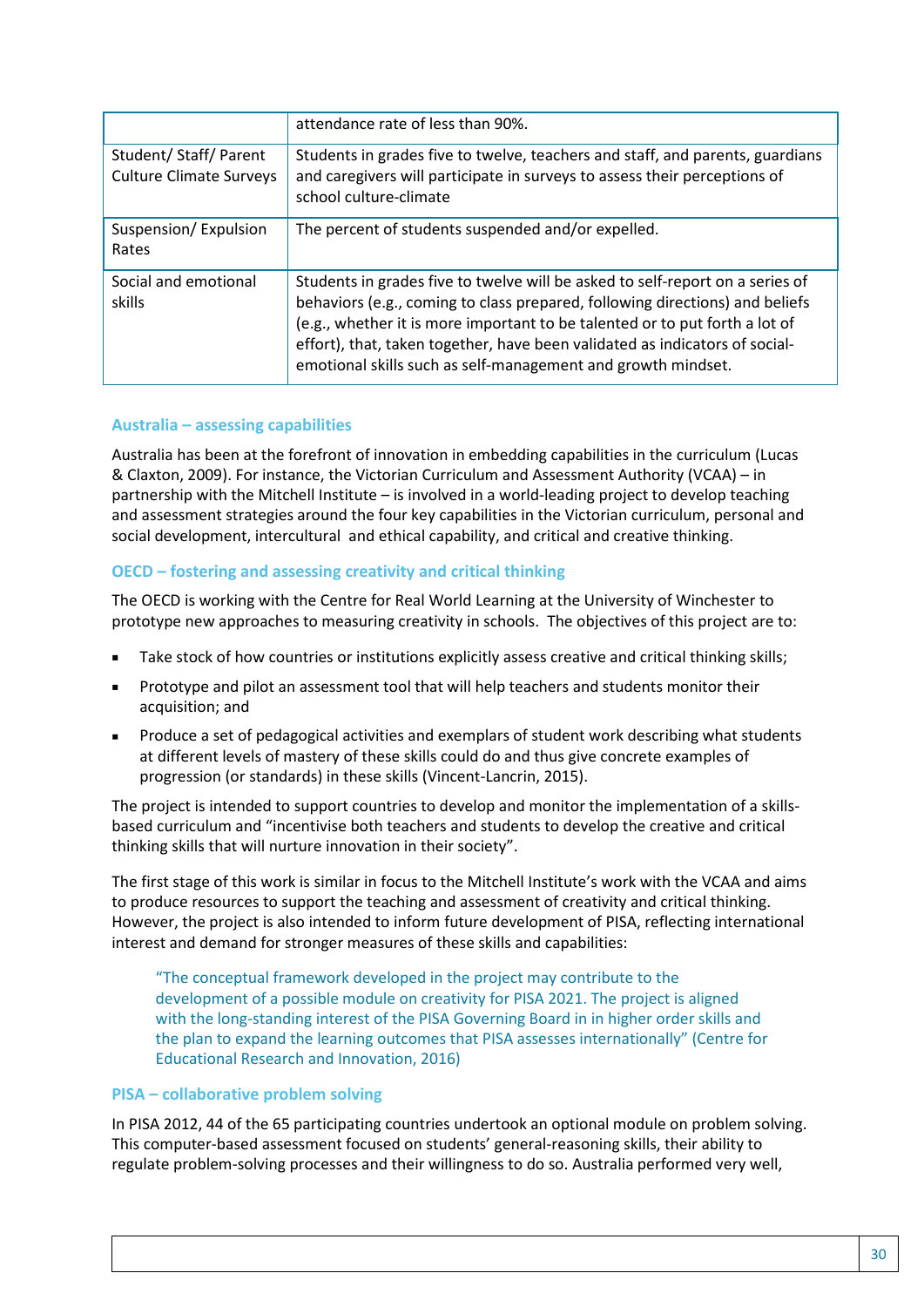ranking  $8<sup>th</sup>$  and achieving above average scores nationally and in most jurisdictions (De Bortoli & Macaskill, 2014).

PISA 2015 introduced a collaborative problem solving assessment, reflecting the growing emphasis in state and national educational systems on project-based and inquiry-oriented learning. The competencies assessed aimed to reflect the collaborative skills found in project-based learning in schools and in collaboration in workplace and civic settings, such as communicating, managing conflict, organising a team, building consensus and managing progress (OECD, 2013).

The assessment is computer moderated, and involves various types of problem solving activities that elicit different types of interactions, for example:

- group decision making tasks (requiring argumentation, debate, negotiation, or consensus to arrive at a decision),
- group coordination tasks (including collaborative work or jigsaw hidden profile paradigms where unique information must be shared), and
- group production tasks (where a product must be created by a team, including designs for new products or written reports) (OECD, 2013).

PISA director, Andreas Schleicher indicates that the rationale for prioritising collaborative problem solving in PISA is the recognition of the importance of these skills and our current inability to measure our effectiveness in developing them: "In our economy and in our society, social skills play an ever-increasing role and we know very little about how the school system is preparing students for them" (Ward, 2015).

### **Measuring wellbeing and school climate**

There are strong and consistent correlations between wellbeing and academic achievement, particularly evident for young people from low socio-economic backgrounds. Following Bronfenbrenner (1979), it is clear that children's learning and development cannot be isolated from environmental and contextual factors. Fox et al. (2015) write that:

"There is a core set of protective factors at individual, family and community levels that are strongly predictive of positive outcomes for young people. For instance, at the individual level, relational skills, self-regulation skills, problem-solving skills and involvement in positive activities can protect even highly vulnerable people from negative trajectories, especially when accompanied by strong parenting competencies, positive peers and caring adults, as well as positive community environment, school environment and economic opportunities.

Conversely, there is a core set of individual, family and community stressors and circumstances that are consistently predictive of a wide range of adverse outcomes for young people. The absence of positive attachment and warm family relationships, poor parenting behaviours such as harsh and inconsistent discipline and limited cognitive stimulation, the presence of contributors to toxic stress, such as parental mental illness, family violence or substance abuse, and community factors such as unsafe neighbourhoods and schools, social isolation and poverty" (p. 56).

Similarly, there is growing research demonstrating the impact of school climate on educational outcomes (Bryk, Bender Sebring, Allensworth, Luppescu, & Easton, 2010; Garcia, 2014; Lester & Cross, 2015; Thapa, Cohen, Guffey, & Higgins-D'Alessandro, 2013).

There is, therefore, a strong rationale for including wellbeing and school climate measures as a core part of the National Education Evidence Base. There are significant gaps in nationally consistent information: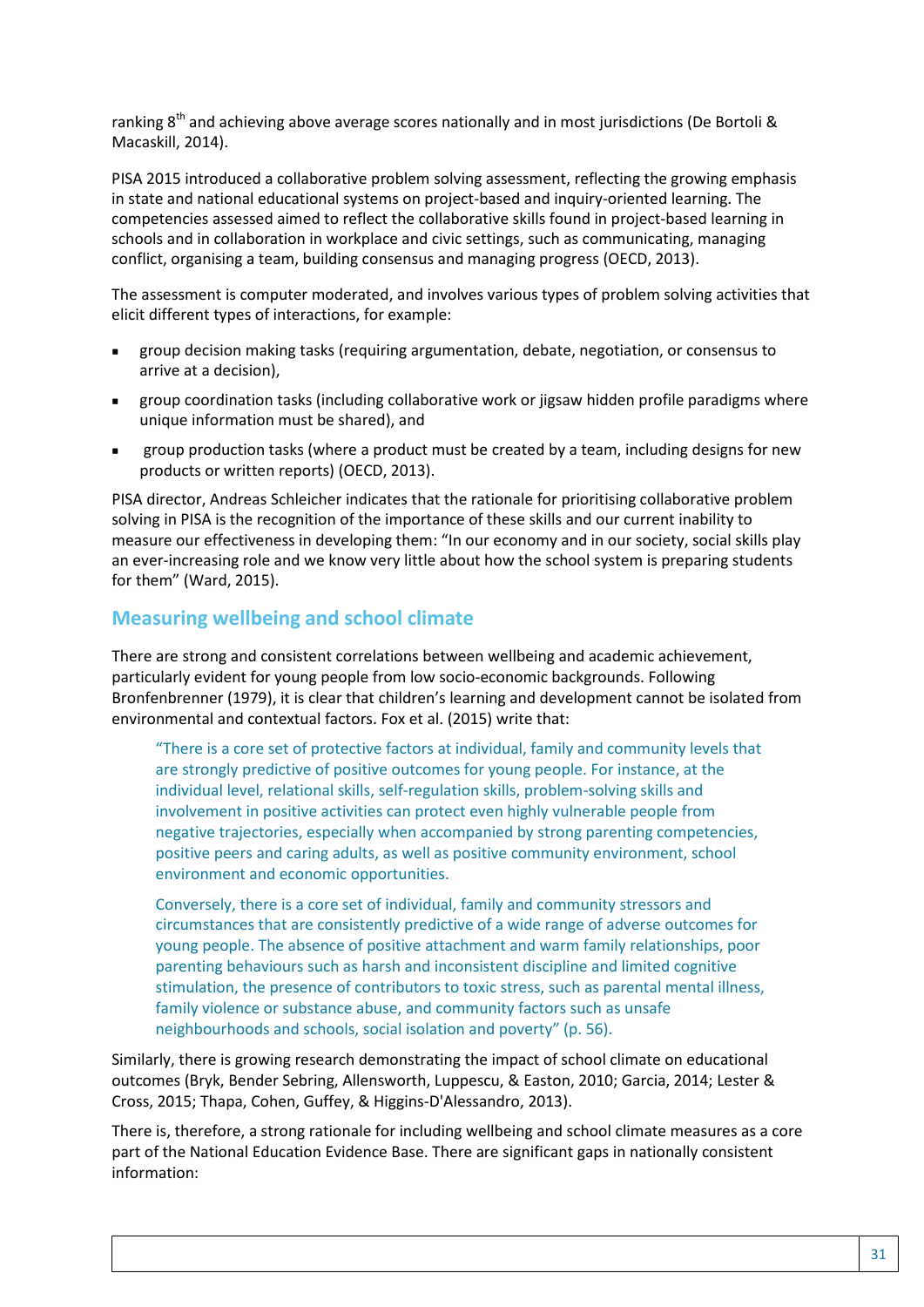- **In the first three years of school** meaning there is no measure of school engagement, wellbeing or progress in the early years of school aside from the Year 3 NAPLAN.
- **In the middle years** the age at which many young people begin to disengage from education, experience the onset of mental health difficulties and also transition from primary to secondary school.
- **In adolescence** where wellbeing and capabilities are most malleable, and young people are experiencing a range of influences that directly impact their engagement in education (resulting in a dramatic drop in engagement in learning and participation in education).

A number of different approaches to measuring wellbeing are already in Australian schools and education systems. This inquiry is an opportunity to introduce a nationally consistent measure, similar in scope and importance to the AEDC, to address the significant gap in nationally consistent wellbeing data in the middle years and in adolescence. Approaches to consider include:

- **The Middle Years Development Index**: A companion measure to the AEDC currently being piloted by the Telethon Kids Institute in South Australia.
- **The Health Behaviour in School Aged Children (HBSC)** survey: The HBSC is an international survey that has been running for over 30 year s and is currently implemented in 44 countries. It is a well-established measure with extensive benchmarking information.
- **Australian Child Wellbeing Project (ACWP)**: the ACWP adapted several measures (including the HBSC) for a wellbeing survey targeted at young people in the middle years.

#### **Next steps for adopting broader measures in education**

There are clear and compelling reasons to broaden the scope of data collected to inform the National Education Evidence Base. The Mitchell Institute suggests that the key priorities for addressing significant information gaps are:

- Monitoring international developments in the measurement of capabilities closely and commence work on developing and prototyping approaches that will be fit for purpose in an Australian context.
- **IMPLEM** Implementing nationally consistent measures of wellbeing and school climate in the middle years, either through adjusting existing measures for consistency or through the introduction of a new standard data collection.

"Effective policies to promote skills straddle the missions of cabinet agencies and draw on the wisdom of many academic disciplines. They require broad thinking.

Both cognition and character are important ingredients of successful lives. They are malleable to different degrees at different stages of the life cycle. They cross-fertilize each other.

Focusing on one dimension of human skills to the exclusion of other dimensions misses fundamental aspects of human performance and development. Narrowly focused policies fail to capture synergisms in the expression and development of skills"

James Heckman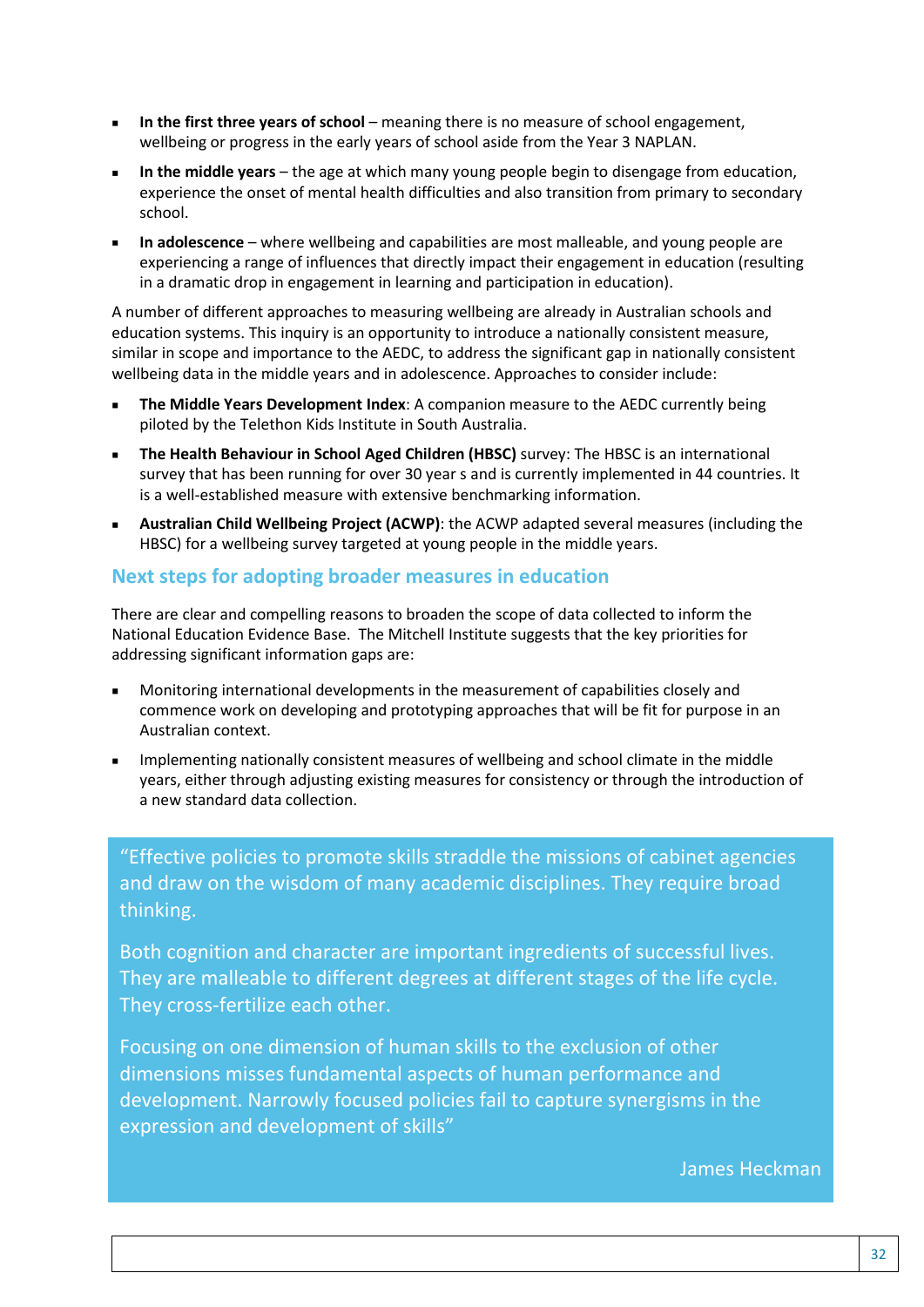# $\mathcal{L}_{\mathcal{A}}$ References

- ACARA. (2015). *Measurement Framework for Schooling in Australia 2015*. Sydney: Australian Curriculum, Assessment and Reporting Authority.
- Almlund, M., Duckworth, A. L., Heckman, J., & Kautz, T. (2011). *Personality Psychology and Economics*
- *Mathilde Almlund, Angela Lee Duckworth, James J. Heckman, and Tim D. Kautz*. Retrieved from Cambridge, MA:<http://www.nber.org/papers/w16822>
- Australian Instittue of Health and Welfare. (2014). *Developing the National Early Childhood Development Researchable Data Set*. Retrieved from Canberra:
- Australian Instittue of Health and Welfare. (2015). *Literature review of the impact of early childhood education and care on learning and development*. Retrieved from Canbera:
- Bentley, T., & Cazaly, C. (2015). *The shared work of learning: Lifting educational achievement through collaboration*. Retrieved from Melbourne:
- Bradley, D., Noonan, P., Nugent, H., & Scales, B. (2008). *Review of Australian Higher Education: Final Report*. Retrieved from Canberra: http://www.mq.edu.au/ data/assets/pdf file/0013/135310/bradley review of australian
- higher\_education.pdf Bronfenbrenner, U. (1979). *The Ecology of human development*. Cambridge MA: Harvard University
- Press. Brunello, G., & Schlotter, M. (2011). *Non Cognitive Skills and Personality Traits: Labour Market Relevance and their Development in Education & Training Systems*. Retrieved from Bonn:
- Bryk, A., Bender Sebring, P., Allensworth, E., Luppescu, S., & Easton, J. (2010). *Organizing Schools for Improvement: Lessons from Chicago*. Chicago: University of Chicago Press.
- Centre for Educational Research and Innovation. (2016). Assessing progression in creative and critical thinking skills in education. Retrieved from [http://www.oecd.org/edu/ceri/assessingprogressionincreativeandcriticalthinkingskillsineduc](http://www.oecd.org/edu/ceri/assessingprogressionincreativeandcriticalthinkingskillsineducation.htm) [ation.htm](http://www.oecd.org/edu/ceri/assessingprogressionincreativeandcriticalthinkingskillsineducation.htm)
- Centre on the Developing Child. (2007). *A Science-Based Framework for Early Childhood Policy: Using Evidence to Improve Outcomes in Learning, Behavior, and Health for Vulnerable Children*. Retrieved from
- Centre on the Developing Child. (2010). *The Foundations of Lifelong Health are Built in Early Childhood*. Retrieved from Boston: [http://developingchild.harvard.edu/resources/reports\\_and\\_working\\_papers/foundations](http://developingchild.harvard.edu/resources/reports_and_working_papers/foundations-of-lifelong-health/)[of-lifelong-health/](http://developingchild.harvard.edu/resources/reports_and_working_papers/foundations-of-lifelong-health/)
- Claxton, G., & Lucas, B. (2015). *Educating Ruby: What our children really need to learn*. Retrieved from Wales:
- CORE. (2015). *School Quality Improvement Index – Short Metric Descriptions*. Retrieved from California:
- CORE. (2016). School Quality Improvement System (Waiver). Retrieved from <http://coredistricts.org/school-quality-improvement-system-waiver/>
- De Bortoli, L., & Macaskill, g. (2014). *Thinking it through: Australian students' skills in creative problem solving*. Retrieved from Melbourne:

<http://research.acer.edu.au/cgi/viewcontent.cgi?article=1018&context=ozpisa>

Department of the Prime Minister and Cabinet. (2016). About NationalMap.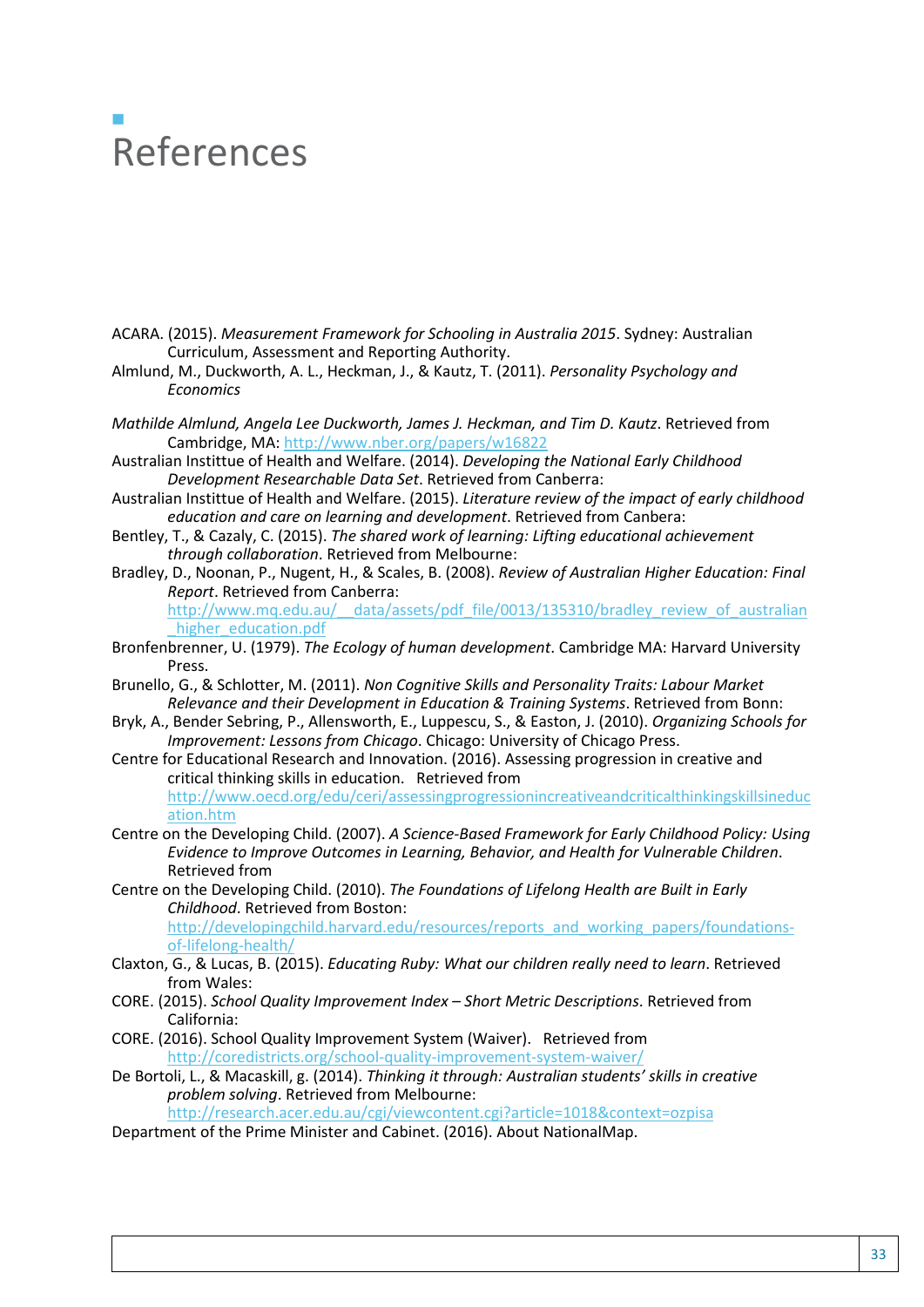- Duckworth, A. L., & Yeager, D. S. (2015). Measurement Matters: Assessing Personal Qualities Other Than Cognitive Ability for Educational Purposes. *Educational Researcher, 44*(4), 237-251. doi:10.3102/0013189x15584327
- Foundation for Young Australians. (2016). *The New Basics: Big data reveals the skills young people need for the New Work Order*. Retrieved from Melbourne: [http://www.fya.org.au/wp](http://www.fya.org.au/wp-content/uploads/2016/04/The-New-Basics_Update_Web.pdf)[content/uploads/2016/04/The-New-Basics\\_Update\\_Web.pdf](http://www.fya.org.au/wp-content/uploads/2016/04/The-New-Basics_Update_Web.pdf)
- Fox, S., Southwell, A., Stafford, N., Goodhue, R., Jackson, D., & Smith, C. (2015). *Better Systems, Better Chances: A Review of Research and Practice for Prevention and Early Intervention*. Retrieved from Canberra:
- Gabrieli, C., Ansel, D., & Bartolino Krachman, S. (2015). *Ready To Be Counted: The Research Case for Education Policy Action on Non-Cognitive Skills*. Retrieved from Boston: [http://static1.squarespace.com/static/55bb6b62e4b00dce923f1666/t/5665e1c30e4c114d9](http://static1.squarespace.com/static/55bb6b62e4b00dce923f1666/t/5665e1c30e4c114d99b28889/1449517507245/ReadytoBeCounted_Release.pdf) [9b28889/1449517507245/ReadytoBeCounted\\_Release.pdf](http://static1.squarespace.com/static/55bb6b62e4b00dce923f1666/t/5665e1c30e4c114d99b28889/1449517507245/ReadytoBeCounted_Release.pdf)
- Garcia, E. (2014). *The need to address noncognitive skills in the education policy agenda*. Retrieved from Washington[: http://www.epi.org/files/2014/the-need-to-address-noncognitive-skills-](http://www.epi.org/files/2014/the-need-to-address-noncognitive-skills-12-02-2014.pdf)[12-02-2014.pdf](http://www.epi.org/files/2014/the-need-to-address-noncognitive-skills-12-02-2014.pdf)
- Gutman, L., & Schoon, I. (2013). *The impact of non-cognitive skills on outcomes for young people: Literature review*. Retrieved from London: [https://v1.educationendowmentfoundation.org.uk/uploads/pdf/Non](https://v1.educationendowmentfoundation.org.uk/uploads/pdf/Non-cognitive_skills_literature_review.pdf)cognitive skills literature review.pdf
- Heckman, J., & Kautz, T. (2012). *Hard evidence on soft skills*. Retrieved from Cambridge MA: <http://www.nber.org/papers/w18121.pdf>
- Heckman, J., & Kautz, T. (2013). *Fostering and Measuring Skills: Interventions That Improve Character and Cognition*. Retrieved from Cambridge MA: <http://www.nber.org/papers/w19656.pdf>
- Heckman, J., & Kautz, T. (2014). Achievement Tests and the Role of Character in American Life. In J. Heckman, J. Humphries, & T. Kautz (Eds.), *The Myth of Achievement Tests: The GED and the role of character in American life*. Chicago: University of Chicago Press.
- Heckman, J., Stixrud, J., & Urzua, S. (2006). *The Effects of Cognitive and Noncognitive Abilities on Labor Market Outcomes and Social Behaviour*. Retrieved from Cambridge MA: <http://www.nber.org/papers/w12006.pdf>
- Heckman, J. J. (2008). Schools, Skills, and Synapses. *Economic inquiry, 46*(3), 289.
- Humphries, J., Heckman, J., & Veramendi, G. (2016). *The Causal Effects of Education on Earnings and Health*. Paper presented at the Education, Interventions and Experiments, Bonn. [http://www.iza.org/conference\\_files/Education\\_2016/viewProgram?conf\\_id=2902](http://www.iza.org/conference_files/Education_2016/viewProgram?conf_id=2902)
- Kautz, T., Heckman, J., Diris, R., Weel, B. t., & Borghans, L. (2014). *Fostering and Measuring Skills: Improving Cognitive and Non-Cognitive Skills to Promote Lifetime Success*. Retrieved from Paris: [https://www.oecd.org/edu/ceri/Fostering-and-Measuring-Skills-Improving-Cognitive](https://www.oecd.org/edu/ceri/Fostering-and-Measuring-Skills-Improving-Cognitive-and-Non-Cognitive-Skills-to-Promote-Lifetime-Success.pdf)[and-Non-Cognitive-Skills-to-Promote-Lifetime-Success.pdf](https://www.oecd.org/edu/ceri/Fostering-and-Measuring-Skills-Improving-Cognitive-and-Non-Cognitive-Skills-to-Promote-Lifetime-Success.pdf)

Lamb, S., Jackson, J., Walstab, A., & Huo, S. (2015). *Educational opportunity in Australia 2015: Who succeeds and who misses out*. Retrieved from Melbourne: [http://www.mitchellinstitute.org.au/reports/educational-opportunity-in-australia-2015](http://www.mitchellinstitute.org.au/reports/educational-opportunity-in-australia-2015-who-succeeds-and-who-misses-out/) [who-succeeds-and-who-misses-out/](http://www.mitchellinstitute.org.au/reports/educational-opportunity-in-australia-2015-who-succeeds-and-who-misses-out/)

- Lester, L., & Cross, D. (2015). The Relationship Between School Climate and Mental and Emotional Wellbeing Over the Transition from Primary to Secondary School. *Psychology of Well-Being, 5*(1), 9. doi:10.1186/s13612-015-0037-8
- Lexmond, J., & Grist, M. (2011). *The Character Inquiry*. Retrieved from London:
- Lucas, B., & Claxton, G. (2009). *Wider skills for learning What are they, how can they be cultivated, how could they be measured and why are they important for innovation?* Retrieved from
- Lucas, B., & Hanson, J. (2016). *Learning to be employable: Practical lessons from research into developing character*. Retrieved from United Kingdom:

Mellor, M., & Griffith, D. (2015). *Multimetric Accountability Systems: A Next-Generation Vision of Student Success*. Retrieved from Alexandria:

<http://www.ascd.org/ASCD/pdf/siteASCD/policy/MultimetricAccountability-WhitePaper.pdf>

- Ministry of Education. (2016). About Education Counts. Retrieved from <http://www.educationcounts.govt.nz/site-info/about-this-site>
- Nagaoka, J., Farrington, C., Ehrlich, S., & Heath, R. (2015). *Foundations for Young Adult Success: A Developmental Framework*. Retrieved from Chicago: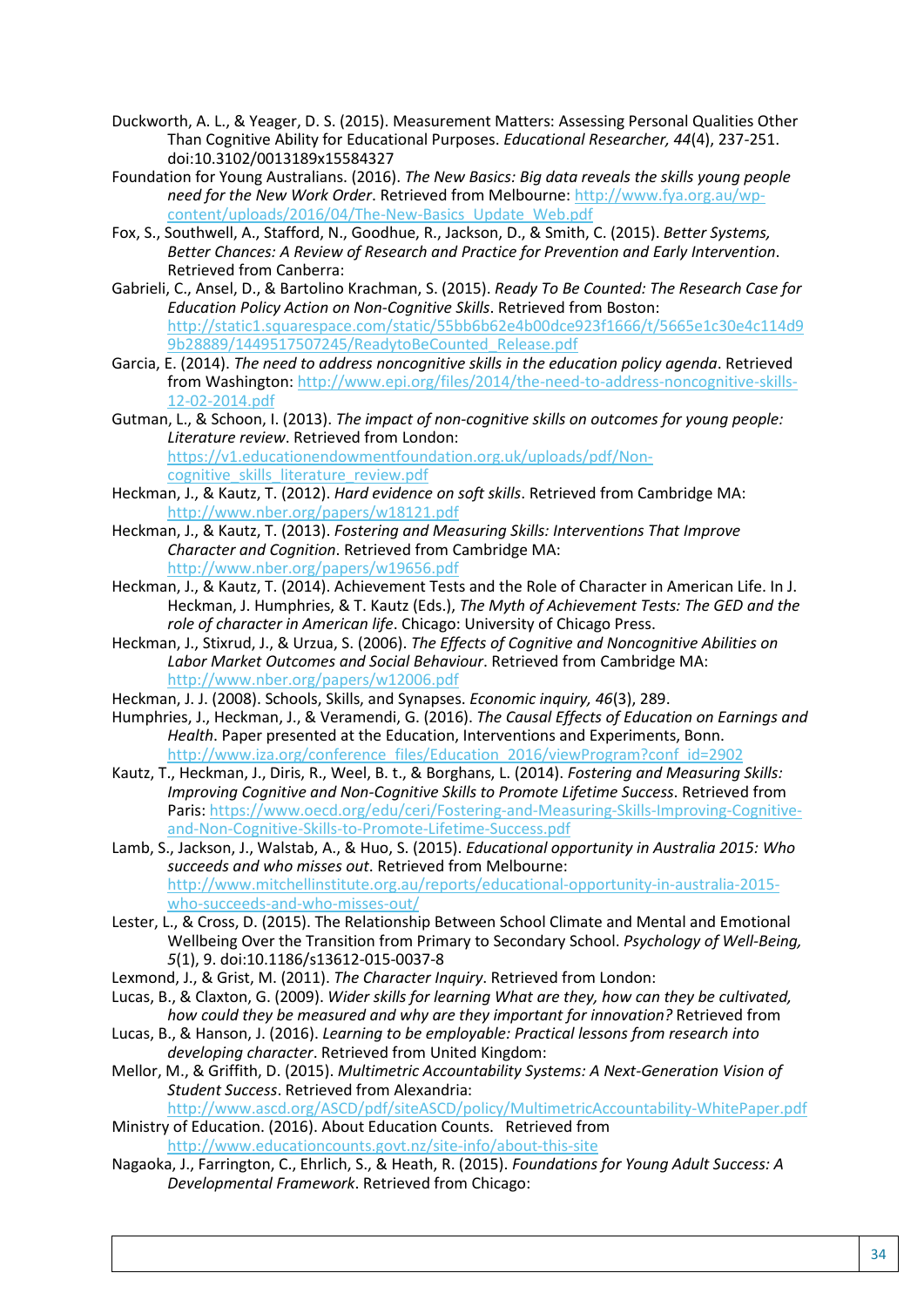National Centre for Education and Training Statistics. (2012). Concept Paper: Australian Longitudinal Learning Database (ALLD). Retrieved from

[http://www.nss.gov.au/nss/home.nsf/NSS/4FB1EC5C8DF5709BCA25784C000386C7?opendo](http://www.nss.gov.au/nss/home.nsf/NSS/4FB1EC5C8DF5709BCA25784C000386C7?opendocument) [cument](http://www.nss.gov.au/nss/home.nsf/NSS/4FB1EC5C8DF5709BCA25784C000386C7?opendocument)

- National Centre for Vocational Education Research. (2016). About us. Retrieved from [https://www.ncver.edu.au/wps/portal/vetdataportal/ncverhome/aboutncver/aboutus/!ut/](https://www.ncver.edu.au/wps/portal/vetdataportal/ncverhome/aboutncver/aboutus/!ut/p/a1/04_Sj9CPykssy0xPLMnMz0vMAfGjzOIDPNzNjJxMDLwsPHwNDDz9goPcfF2DjQ1MzIEKIvEo8DcjUb-BZaCLgae5kZ-Xh0-AoYG3KWX2GxBpvwEO4GhASH-4fhReJaAQQFWAxYt4TTCAmYDHkQW5oaGhEQaZnumKigA-Ggav/dl5/d5/L2dBISEvZ0FBIS9nQSEh/) [p/a1/04\\_Sj9CPykssy0xPLMnMz0vMAfGjzOIDPNzNjJxMDLwsPHwNDDz9goPcfF2DjQ1MzIEKIv](https://www.ncver.edu.au/wps/portal/vetdataportal/ncverhome/aboutncver/aboutus/!ut/p/a1/04_Sj9CPykssy0xPLMnMz0vMAfGjzOIDPNzNjJxMDLwsPHwNDDz9goPcfF2DjQ1MzIEKIvEo8DcjUb-BZaCLgae5kZ-Xh0-AoYG3KWX2GxBpvwEO4GhASH-4fhReJaAQQFWAxYt4TTCAmYDHkQW5oaGhEQaZnumKigA-Ggav/dl5/d5/L2dBISEvZ0FBIS9nQSEh/) [Eo8DcjUb-BZaCLgae5kZ-Xh0-AoYG3KWX2GxBpvwEO4GhASH-](https://www.ncver.edu.au/wps/portal/vetdataportal/ncverhome/aboutncver/aboutus/!ut/p/a1/04_Sj9CPykssy0xPLMnMz0vMAfGjzOIDPNzNjJxMDLwsPHwNDDz9goPcfF2DjQ1MzIEKIvEo8DcjUb-BZaCLgae5kZ-Xh0-AoYG3KWX2GxBpvwEO4GhASH-4fhReJaAQQFWAxYt4TTCAmYDHkQW5oaGhEQaZnumKigA-Ggav/dl5/d5/L2dBISEvZ0FBIS9nQSEh/)[4fhReJaAQQFWAxYt4TTCAmYDHkQW5oaGhEQaZnumKigA-](https://www.ncver.edu.au/wps/portal/vetdataportal/ncverhome/aboutncver/aboutus/!ut/p/a1/04_Sj9CPykssy0xPLMnMz0vMAfGjzOIDPNzNjJxMDLwsPHwNDDz9goPcfF2DjQ1MzIEKIvEo8DcjUb-BZaCLgae5kZ-Xh0-AoYG3KWX2GxBpvwEO4GhASH-4fhReJaAQQFWAxYt4TTCAmYDHkQW5oaGhEQaZnumKigA-Ggav/dl5/d5/L2dBISEvZ0FBIS9nQSEh/)[Ggav/dl5/d5/L2dBISEvZ0FBIS9nQSEh/](https://www.ncver.edu.au/wps/portal/vetdataportal/ncverhome/aboutncver/aboutus/!ut/p/a1/04_Sj9CPykssy0xPLMnMz0vMAfGjzOIDPNzNjJxMDLwsPHwNDDz9goPcfF2DjQ1MzIEKIvEo8DcjUb-BZaCLgae5kZ-Xh0-AoYG3KWX2GxBpvwEO4GhASH-4fhReJaAQQFWAxYt4TTCAmYDHkQW5oaGhEQaZnumKigA-Ggav/dl5/d5/L2dBISEvZ0FBIS9nQSEh/)
- National Scientific Council on the Developing Child. (2007). *The Science of Early Childhood Development*. Retrieved from Boston: [http://www.cdph.ca.gov/healthinfo/healthyliving/childfamily/Documents/MO-ECCS-](http://www.cdph.ca.gov/healthinfo/healthyliving/childfamily/Documents/MO-ECCS-ScienceEarlyChildhoodDev.pdf)[ScienceEarlyChildhoodDev.pdf](http://www.cdph.ca.gov/healthinfo/healthyliving/childfamily/Documents/MO-ECCS-ScienceEarlyChildhoodDev.pdf)
- Noonan, P. (2015a). *Building a sustainable funding model for higher education in Australia – a way forward*. Retrieved from Melbourne: [http://www.mitchellinstitute.org.au/wp](http://www.mitchellinstitute.org.au/wp-content/uploads/2015/02/Building-a-sustainable-funding-model-for-higher-education-in-Australia1.pdf)[content/uploads/2015/02/Building-a-sustainable-funding-model-for-higher-education-in-](http://www.mitchellinstitute.org.au/wp-content/uploads/2015/02/Building-a-sustainable-funding-model-for-higher-education-in-Australia1.pdf)[Australia1.pdf](http://www.mitchellinstitute.org.au/wp-content/uploads/2015/02/Building-a-sustainable-funding-model-for-higher-education-in-Australia1.pdf)
- Noonan, P. (2015b). *A model for tertiary education funding in Australia*. Paper presented at the Australian Financial Review Higher Education Summit, Sydney. [http://www.mitchellinstitute.org.au/presentations/a-model-for-tertiary-education-funding](http://www.mitchellinstitute.org.au/presentations/a-model-for-tertiary-education-funding-in-australia/)[in-australia/](http://www.mitchellinstitute.org.au/presentations/a-model-for-tertiary-education-funding-in-australia/)
- O'Connell, M., Fox, S., Hinz, B., & Cole, H. (2016). *Quality Early Education for All: Fostering, entrepreneurial, resilient and capable learners*. Retrieved from Melbourne: [http://www.mitchellinstitute.org.au/wp-content/uploads/2016/04/Quality-Early-Education](http://www.mitchellinstitute.org.au/wp-content/uploads/2016/04/Quality-Early-Education-for-All-FINAL.pdf)[for-All-FINAL.pdf](http://www.mitchellinstitute.org.au/wp-content/uploads/2016/04/Quality-Early-Education-for-All-FINAL.pdf)
- OECD. (2013). Draft PISA 2015 Collaborative Problem Solving Framework. Retrieved from [https://www.oecd.org/pisa/pisaproducts/Draft%20PISA%202015%20Collaborative%20Probl](https://www.oecd.org/pisa/pisaproducts/Draft%20PISA%202015%20Collaborative%20Problem%20Solving%20Framework%20.pdf) [em%20Solving%20Framework%20.pdf](https://www.oecd.org/pisa/pisaproducts/Draft%20PISA%202015%20Collaborative%20Problem%20Solving%20Framework%20.pdf)
- OECD. (2015). *Skills for Social Progress: The power of social and emotional skills*. Retrieved from Paris: [http://www.oecd](http://www.oecd-ilibrary.org/docserver/download/9615011e.pdf?expires=1461806158&id=id&accname=guest&checksum=56401F243EE3216CD0C92219FB1DB439)[ilibrary.org/docserver/download/9615011e.pdf?expires=1461806158&id=id&accname=gues](http://www.oecd-ilibrary.org/docserver/download/9615011e.pdf?expires=1461806158&id=id&accname=guest&checksum=56401F243EE3216CD0C92219FB1DB439)
- [t&checksum=56401F243EE3216CD0C92219FB1DB439](http://www.oecd-ilibrary.org/docserver/download/9615011e.pdf?expires=1461806158&id=id&accname=guest&checksum=56401F243EE3216CD0C92219FB1DB439) OMG Center for Collaborative Learning. (2010). *Evaluation of Early Learning Network*
- *Implementation Phase II Report*. Retrieved from [http://www.equalmeasure.org/wp](http://www.equalmeasure.org/wp-content/uploads/2014/11/ELN-II-Final-Report-rev.-10.26.pdf)[content/uploads/2014/11/ELN-II-Final-Report-rev.-10.26.pdf](http://www.equalmeasure.org/wp-content/uploads/2014/11/ELN-II-Final-Report-rev.-10.26.pdf)
- Paterson, C., Tyler, C., & Lexmond, J. (2014). *Character and Resilience Manifesto*. Retrieved from London:
- Reeves, R., Venator, J., & Howard, K. (2014). *The Character Factor: Measures and Impact of Drive and Prudence*. Retrieved from New York: [http://www.brookings.edu/~/media/research/files/papers/2014/10/22%20character%20fac](http://www.brookings.edu/%7E/media/research/files/papers/2014/10/22%20character%20factor%20opportunity%20reeves/22_character_factor_opportunity_reeves.pdf) [tor%20opportunity%20reeves/22\\_character\\_factor\\_opportunity\\_reeves.pdf](http://www.brookings.edu/%7E/media/research/files/papers/2014/10/22%20character%20factor%20opportunity%20reeves/22_character_factor_opportunity_reeves.pdf)
- Roderick, M., Easton, J., & Bender Sebring, P. (2009). *The Consortium on Chicago School Research: A new model for the role of research in supporting urban school reform*. Retrieved from Chicago:
- Schwartz, H., Hamilton, L., Stecher, B., & Steele, J. (2011). *Expanded measures of school performance*. Retrieved from California:
- Stedron, J. M. (2010). *A look at Pennsylvania's early childhood data system*. Retrieved from Washington, DC:<http://www.ncsl.org/portals/1/documents/Educ/PAEarlyChild-Stedron.pdf>
- Thapa, A., Cohen, J., Guffey, S., & Higgins-D'Alessandro, A. (2013). A Review of School Climate Research. *Review of Educational Research, 83*(3), 357-385. doi:10.3102/0034654313483907
- The Early Childhood Data Collaborative. (2014). *2013 state of states' early childhood data systems*. Retrieved from Washington, DC:
- University of Chicago. (2016). UChicago Consortium on School Research. Retrieved from <https://consortium.uchicago.edu/>
- Vincent-Lancrin, S. (2015). *Intervention and Research protocol for OECD project on assessing progression in creative and critical thinking skills in education*. Retrieved from Paris: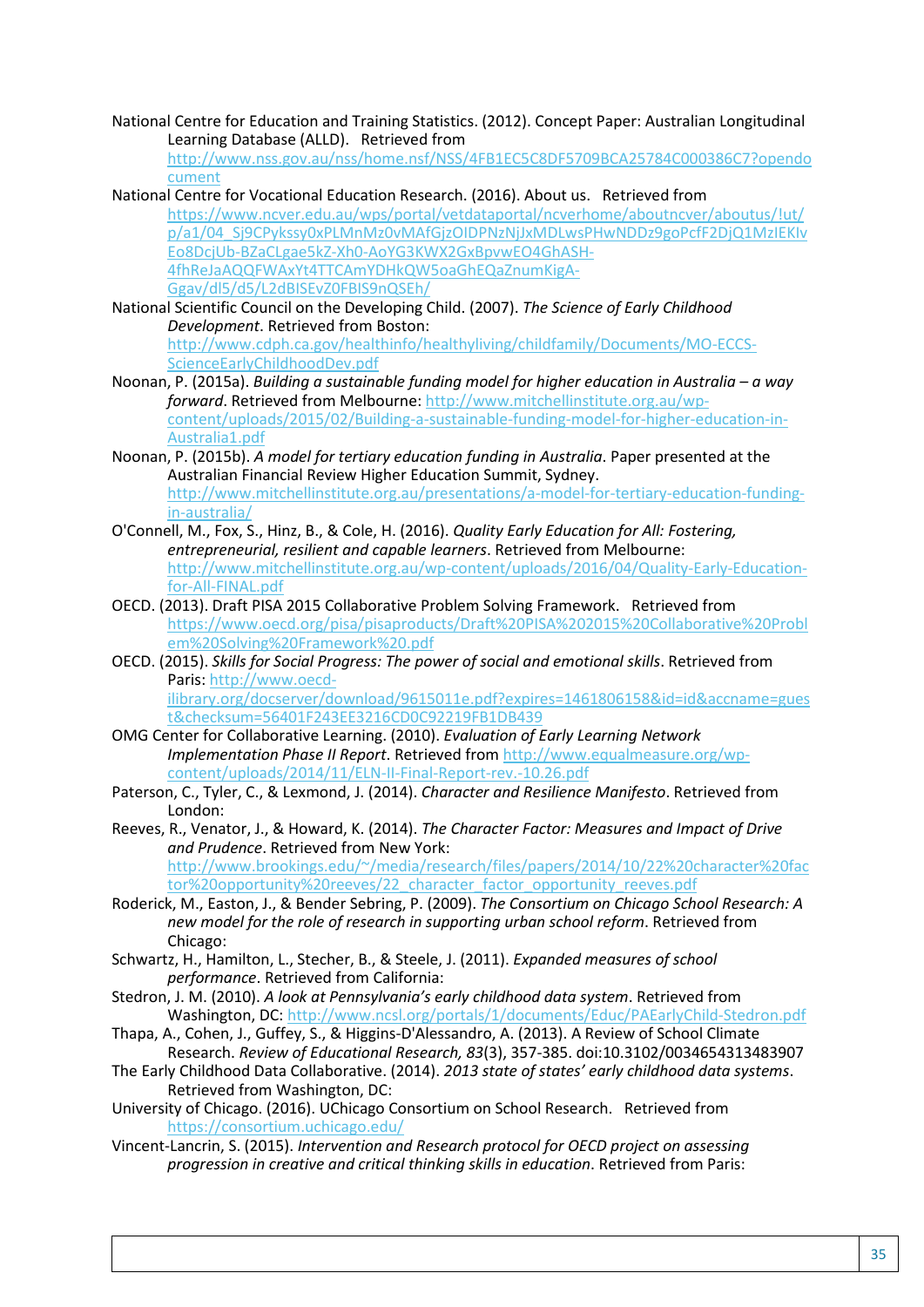- Ward, H. (2015). New Pisa teamwork test will be game-changer, Schleicher predicts. Retrieved from [https://www.tes.com/news/school-news/breaking-news/exclusive-new-pisa-teamwork](https://www.tes.com/news/school-news/breaking-news/exclusive-new-pisa-teamwork-test-will-be-game-changer-schleicher)[test-will-be-game-changer-schleicher](https://www.tes.com/news/school-news/breaking-news/exclusive-new-pisa-teamwork-test-will-be-game-changer-schleicher)
- West, M. (2016). *Should non-cognitive skills be included in school accountability systems? Preliminary evidence from California's CORE districts*. Retrieved from Washington:
- West, M. R., Kraft, M. A., Finn, A. S., Martin, R. E., Duckworth, A. L., Gabrieli, C. F. O., & Gabrieli, J. D. E. (2015). Promise and Paradox: Measuring Students Non-Cognitive Skills and the Impact of Schooling. *Educational Evaluation and Policy Analysis, 38*(1), 148-170. doi:10.3102/0162373715597298
- Zhao, Y. (2012). *World Class Learners: Educating Creative and Entrepeneurial Students*. Thousand Oaks, US: Sage Publications.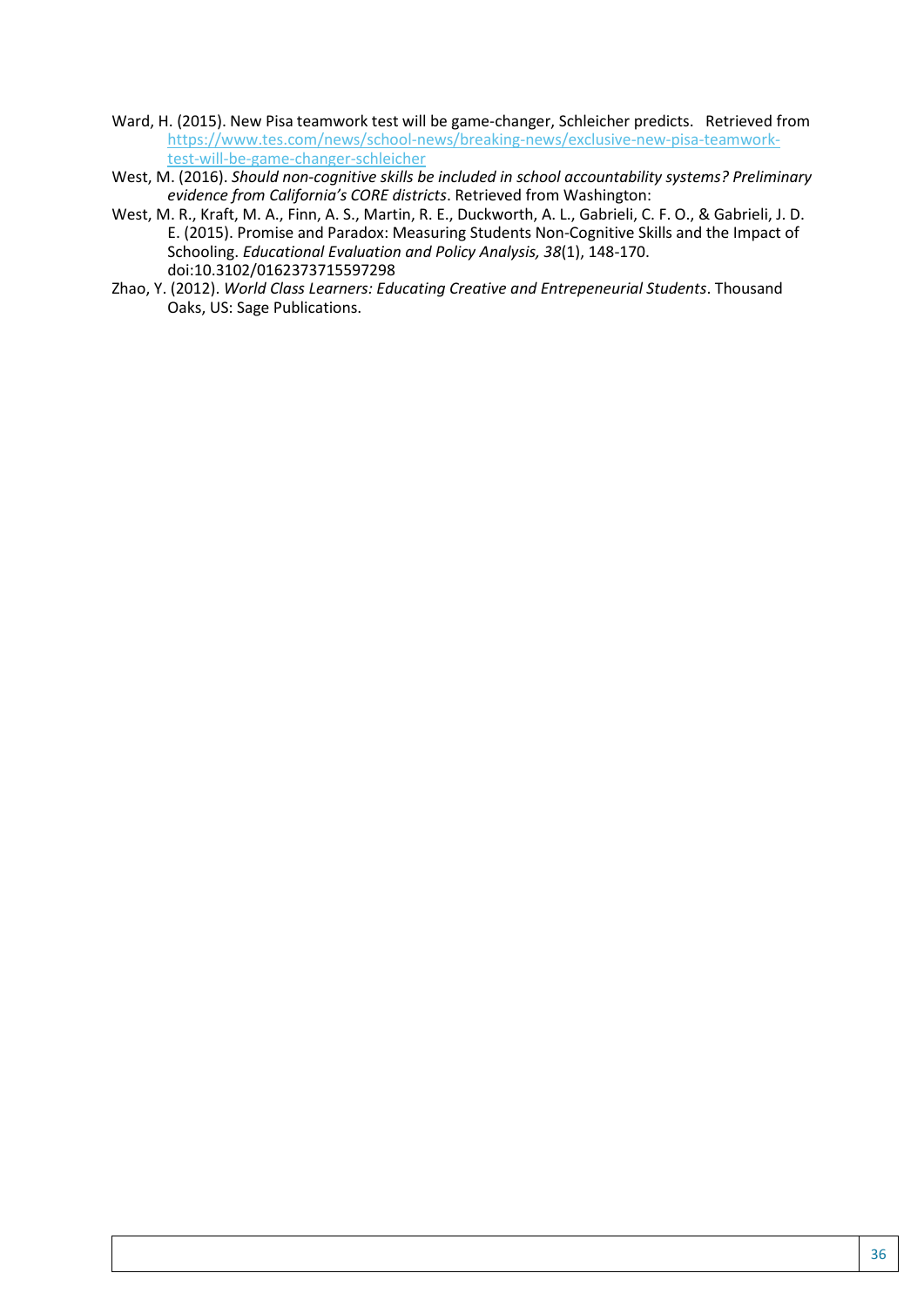# Appendix A

### **Data access: Education Counts (NZ)**

Education Counts is a website, coordinated by New Zealand's Ministry of Education, which works as a 'one stop shop' for education statistics and research. Intended to increase the availability and accessibility of education-related data, it collates and presents relevant data and research from early childhood education to tertiary education and post-education pathways. Education Counts includes:

- Demographic information, specifically tailored for use in the education sector.
- Contextual information, such as labour market information, for assisting with the interpretation and understanding of education information.
- Statistical information, various collections of statistical information obtained through ministry of education processes, including data on achievement, participation, and resourcing.
- Analysis of education information, including education sector indicators and detailed examination of key education themes.
- Publications, such as research and evaluation, iterative best evidence synthesis, regular monitoring reports, and specialised analysis.
- Technical info to support the use and interpretation of data and information, including data dictionaries, glossaries, and descriptions of analytical techniques (Ministry of Education, 2016).

### **Coordinating Agency: National Centre for Vocational Education Research (NCVER)**

The NCVER is independent body responsible for collecting, managing, analysing, evaluating and communicating research and statistics about vocational education and training (VET) nationally. Co-funded by the Commonwealth and state and territory governments, NCVER aims to inform and influence VET policy and practice through credible, reliable and responsive research and statistical services (National Centre for Vocational Education Research, 2016).

NCVER provides direct access to a range of key data collections (provided under a Creative Commons licence), and more importantly, delivers regular high-quality analytical pieces that address critical policy questions that require additional levels of statistical analysis.

NCVER is highly regarded and provides accessible data and analysis to inform VET policy-makers and providers in Australia. The Bradley Review of Higher Education indicated that there was no equivalent body to provide independent analysis in higher education, and recommended that NCVER's remit should be widened to cover research, analysis and data collection for the whole tertiary sector (Bradley et al., 2008).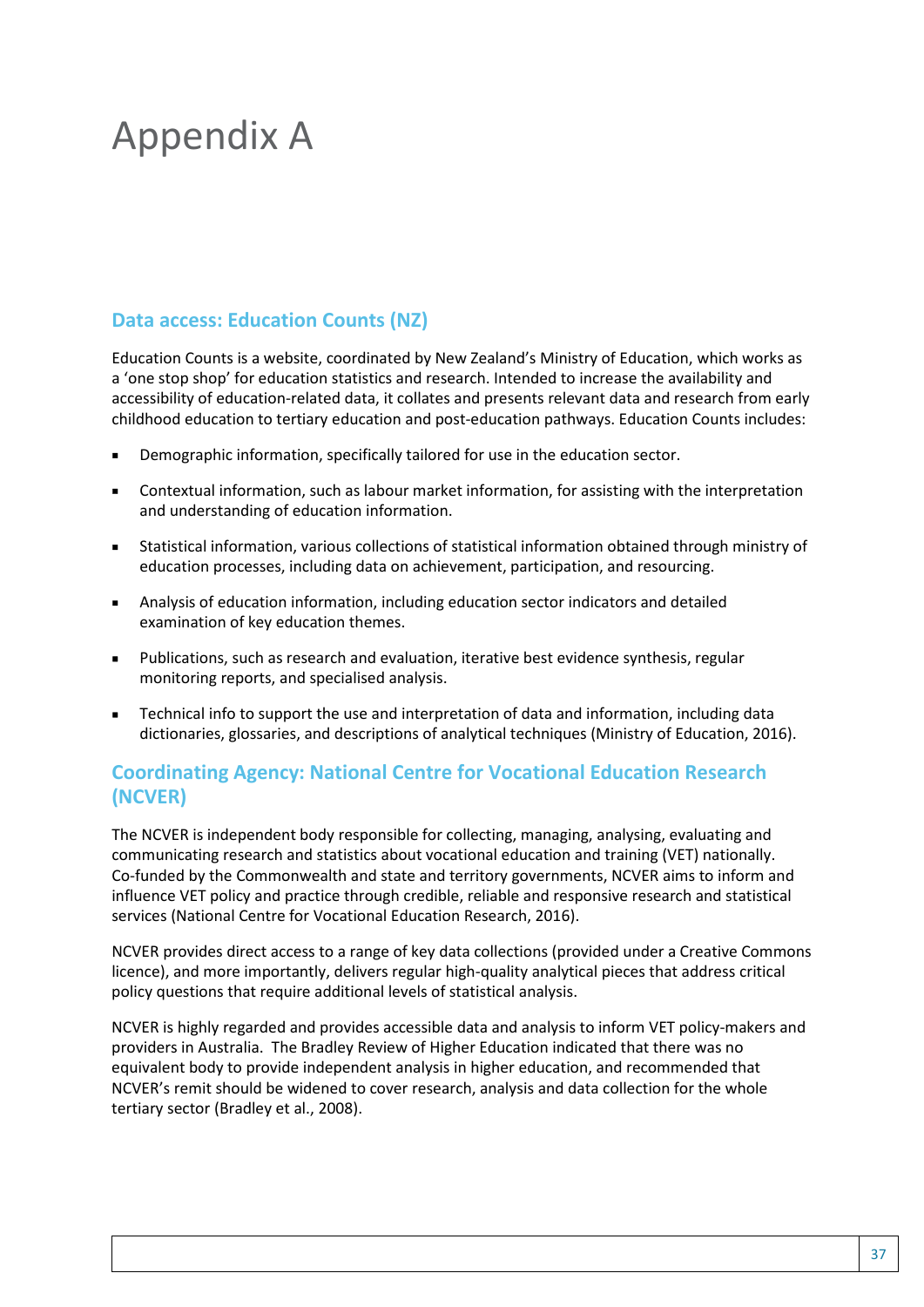### **Policy-relevant research: Consortium on Chicago School Research**

The Chicago Consortium was established in 1990 alongside significant reforms to governance and funding in the Chicago public school system (University of Chicago, 2016). They are a research body located at the University of Chicago, but their approach to partnering with government and schools to build capacity for school and system reform is distinct. Their role is improving the capacity of the Chicago education system to use data, build effective strategies, and evaluate progress in methodologically and technically rigorous ways, prioritising change in practice over traditional academic priorities.

In order to guide system reform, the Consortium argues that they must move away "from siloed studies where researchers work alone and produce disconnected findings to a focus on developing coherence across studies in ways that build the system's and practitioners' capacity to understand outcomes that matter, their role in shaping those outcomes, and more coherent approaches to solving their central problems" (Roderick, Easton, & Bender Sebring, 2009, p. 23).

Their approach is underpinned by a commitment to policy and practice-relevant research:

- **Research must be closely connected over time to the core problems facing practitioners and** decision makers;
- Making an impact means researchers must pay careful attention to the process by which people learn, assimilate new information and ideas, internalize that information, and connect it to their own problems of practice; and
- Building capacity requires that the role of the researcher must shift from outside expert to interactive participant in building knowledge of what matters for students' success (Roderick et al., 2009).

The Consortium has built a longitudinal data archive with student-level administrative data for all Chicago students from 1991, linked to student, parent and teacher surveys, college enrolments, and census and justice data. This database has generated nationally significant data that has informed policy decisions and school reform efforts, and the Consortium attributes their impact to this structured, long-term, coherent approach to data collection and research output.

#### **Data access: NationalMap**

The NationalMap is a website that provides access to a broad range of data from national to 'small area' levels. Leveraging existing spatial data from Australian Government agencies and new technical capacity, it is an open architecture that "provides easy access to authoritative and other spatial data to government, business and the public, facilitates the opening of data by federal, state and local government bodies and provides an open framework of geospatial data services that supports commercial and community innovation" (Department of the Prime Minister and Cabinet, 2016).

Social policy data is significantly under-represented in the current iteration of NationalMap but it provides an existing model and infrastructure for further consideration.